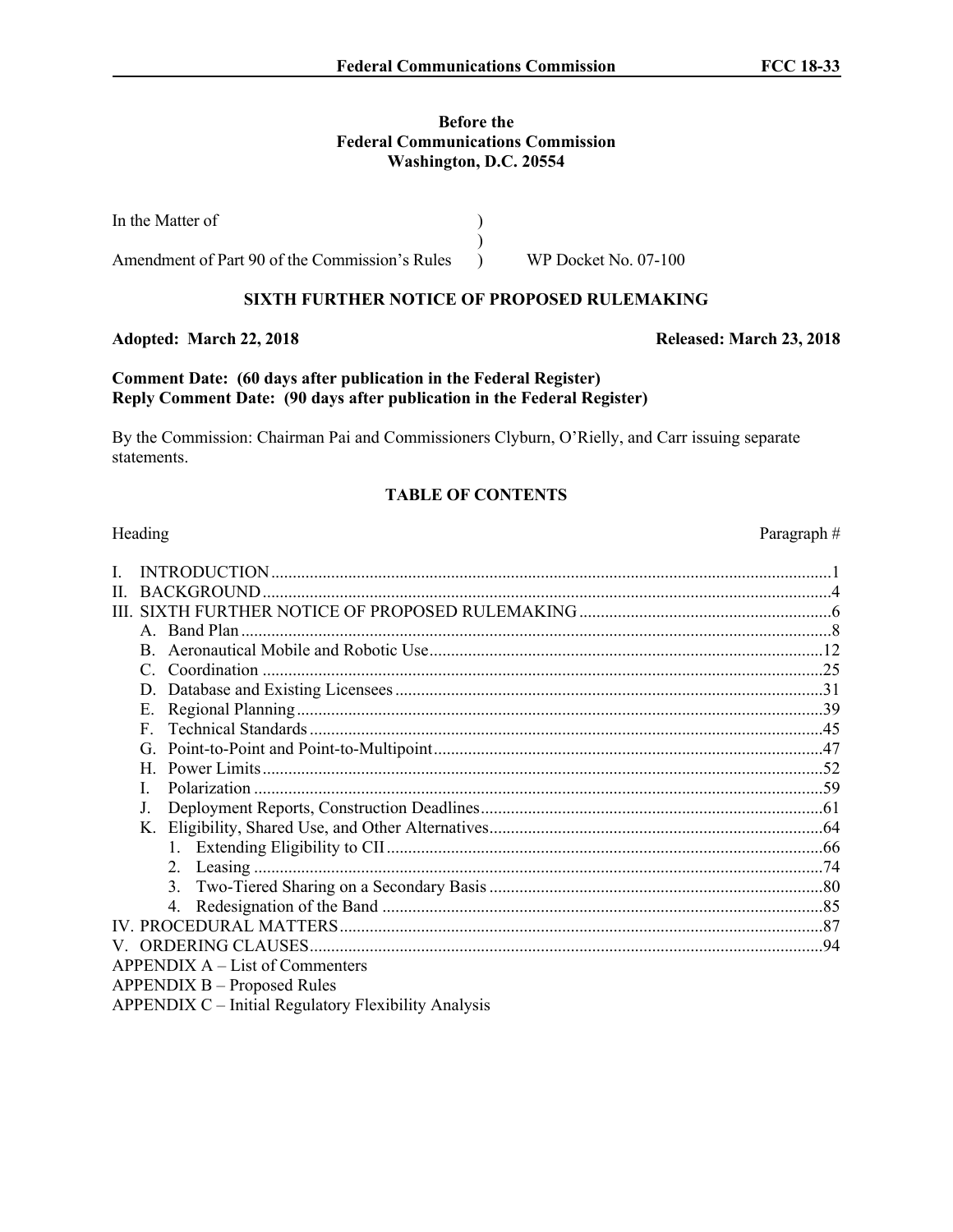# **I. INTRODUCTION**

1. The Commission has allocated and designated 50 megahertz of spectrum in the 4.9 GHz band (4940-4990 MHz) to public safety.<sup>1</sup> Although nearly 90,000 public safety entities are eligible under our rules to obtain licenses in the band,<sup>2</sup> there were only 2,442 licenses in use in 2012 and only 3,174 licenses in use nearly six years later in 2018.<sup>3</sup> With no more than 3.5% of potential licensees using the band, we remain concerned that, as the Commission stated in 2012, the band has "fallen short of its potential."<sup>4</sup>

2. Public safety entities have offered several reasons why the band has seen less use than expected. One reason cited is the difficulty of acquiring equipment and the cost of deployment. According to the Association of Public-Safety Communications Officials International's (APCO) 4.9 GHz Task Force Report (APCO Report), "the public safety user community remains small relative to the greater consumer marketplace," which "has historically resulted in a limited vendor ecosystem, specialized devices, and higher costs."<sup>5</sup> We also believe that a lack of available equipment for mobile applications has impeded widespread use of the band by public safety. The National Public Safety Telecommunications Council (NPSTC) has argued that interference concerns have also suppressed use of the 4.9 GHz band. In its 4.9 GHz NPSTC Plan Recommendations Final Report (NPSTC Plan), NPSTC notes that because the Commission's current rules "allow geographically based licensing with little documentation on system design and transmitter location," public safety "contemplating new service in this band cannot determine if other agencies in their area might cause harmful interference today or in the future."<sup>6</sup>

3. In this Sixth Further Notice of Proposed Rulemaking (*Sixth Further Notice*), we seek comment on several alternatives to stimulate expanded use of and investment in the 4.9 GHz band, drawing on comments in the record as well as the NPSTC Plan submitted in 2013 and the APCO Report submitted in 2015. Our goal is to ensure that public safety continues to have priority in the band while opening up the band to additional uses that will facilitate increased usage, including more prominent mobile use, and encourage a more robust market for equipment and greater innovation, while protecting primary users from harmful interference. We believe that with an appropriate sharing mechanism in place, which we discuss in further detail below, our proposed approach will promote more opportunistic use of the 4.9 GHz band without compromising the integrity and security of public safety operations.

<sup>1</sup> *See 4.9 GHz Band Transferred from Federal Government Use*, WT Docket No. 00-32, Second Report and Order and Further Notice of Proposed Rulemaking, 17 FCC Rcd 3955 (2002).

<sup>2</sup> *See* U.S. Census Bureau, Statistical Abstract of the United States: 2012, Section 8, at 267, Table 428; *See also* 47 CFR §§ 90.523(a), 90.1203(a) (providing eligibility for governmental entities to hold licenses in the 4.9 GHz band).

<sup>3</sup> *Compare Amendment of Part 90 of the Commission's Rules*; *Implementing a Nationwide, Broadband, Interoperable Public Safety Network in the 700 MHz Band*; *Service Rules for the 698-746, 747-762 and 777-792 MHz Bands*, WP Docket No. 07-100, PS Docket No. 06-229, WT Docket No. 06-150, Fourth Report and Order and Fifth Further Notice of Proposed Rulemaking, 27 FCC Rcd 6577, 6584 n. 49 (2012) (*Fifth Further Notice*), *with* http://wireless2.fcc.gov/UlsApp/UlsSearch/searchAdvanced.jsp; search parameters: Radio Service = PA – Public Safety 4940-4990 MHz Band; Authorization Type = Regular; Status = Active (last visited Jan. 26, 2018).

<sup>4</sup> *Fifth Further Notice*, 27 FCC Rcd at 6584, para. 16.

<sup>5</sup> APCO International 4.9 GHz Task Force Report, WP Docket No. 07-100, PS Docket No. 06-229, WT Docket No. 06-150, at 12 (dated Sept. 28, 2015) (APCO Report).

<sup>6</sup> NPSTC 4.9 GHz NPSTC Plan Recommendations Final Report, WP Docket No. 07-100, PS Docket No. 06-229, WT Docket No. 06-150, at 1 (dated Oct. 24, 2013) (NPSTC Plan).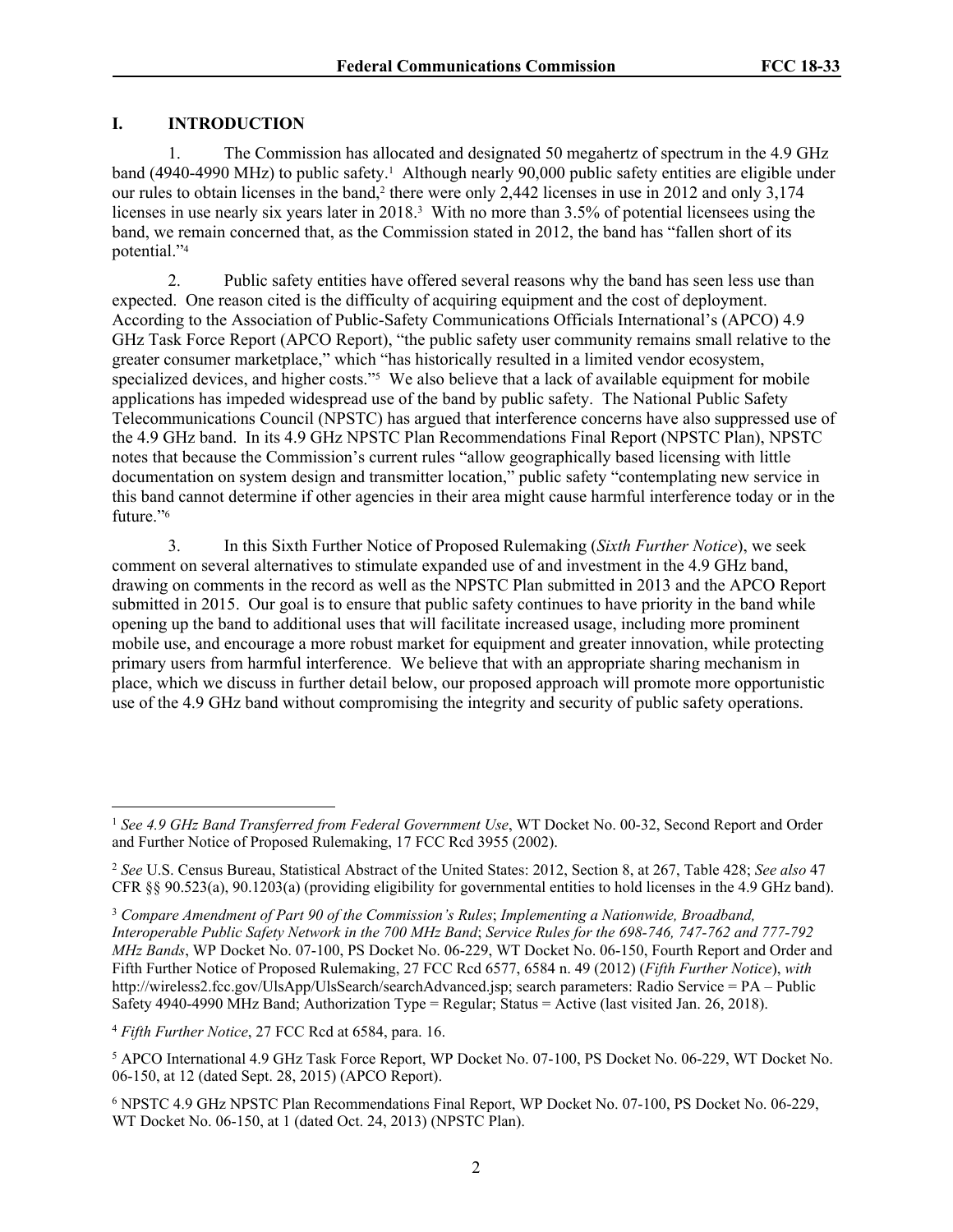#### **II. BACKGROUND**

4. In June 2012, the Commission released the *Fifth Further Notice* in which it sought comment on rule changes intended to establish frequency coordination procedures for 4.9 GHz operations and to encourage spectrum efficiency and greater use of the 4.9 GHz band.<sup>7</sup> It sought comment on how 4.9 GHz licensees currently use this spectrum, what applications and uses are best suited for the band, and what are the most cost-effective ways to improve accessibility to the band while minimizing adverse impact on incumbent operations.<sup>8</sup> The Commission sought views on alternative frequency coordination proposals for 4.9 GHz licensees.<sup>9</sup> The Commission also sought comment on specific proposals regarding expanded eligibility for critical infrastructure industry (CII) entities, for commercial entities on a secondary basis, subject to a shutdown feature, and for the First Responder Network Authority (FirstNet).10 The Commission also sought comment about the impact of the Middle Class Tax Relief and Job Creation Act of 2012 (Spectrum Act) on broadband uses of the 4.9 GHz band by public safety entities.11 Finally, the Commission sought comment on whether to allow aeronautical mobile use in the 4.9 GHz band.<sup>12</sup>

<span id="page-2-0"></span>5. The responsive comments to the *Fifth Further Notice* illustrate the wide variety of existing systems operating in the 4.9 GHz band and underscore the importance of developing rules that promote flexible use and maximize spectrum efficiency.13 Since the *Fifth Further Notice* the Commission has continued to build the record on the 4.9 GHz band. In October 2013, NPSTC submitted detailed recommendations in the NPSTC Plan, and the Public Safety and Homeland Security Bureau (Bureau) released a *Public Notice* seeking comment on the proposals in the NPSTC Plan.14 In September 2015, the APCO Report provided additional recommendations on how to increase public safety use of the band, reduce equipment costs, and drive investment in up-to-date technology in the band.<sup>15</sup>

<sup>15</sup> APCO Report.

<sup>7</sup> *Fifth Further Notice*, 27 FCC Rcd at 6582 para. 10. The Commission received 31 comments and 5 reply comments in response to the *Fifth Further Notice*. The commenters are listed in Appendix A.

<sup>8</sup> *See id.* at 6584 para. 17.

<sup>9</sup> *Id.* at 6585-92 paras. 19-41.

<sup>10</sup> *See id.* at 6592-93 para. 43, 6594-95 para. 47.

<sup>11</sup> *See id.* at 6584 para. 17; *see* Pub. L. No. 112-96, 126 Stat. 156 (2012).

<sup>12</sup> *See Id.* at 6600 para. 61.

<sup>&</sup>lt;sup>13</sup> Current licensees use the band for: citywide deployment of 2.4 GHz/4.9 GHz wireless broadband internet access network (APCO Report at 4); fixed point-to-point (P-P) links and point-to-multipoint (P-MP) hubs to manage and monitor traffic and road conditions (AASHTO Comments at 7-9); mesh networks in support of security video and public safety operations and a P-MP network for voice and data communications (King County Comments at 1-2 and APCO Report at 4); WLANs (Port Angeles Comments at 1-2, APCO Report at 4, City of New York Comments to NPSTC Plan at 3); links for video and data backhaul that support security camera networks (Chicago Comments at 2, City of New York Comments to NPSTC Plan at 1-2); P-P and P-MP to connect and supply public safety answering points (PSAPs), fire departments, and law enforcement agencies with mission-critical voice and data (Grundy ETSB Comments at 3); base stations along commuter rail lines to support real-time incident video transmission, support police, and operate Positive Train Control systems (Denver RTD Comments at 3); deployable systems to support operations addressing wildfires (NPSTC Comments at 5); and emergency call boxes (NYCTA Comments to the NPSTC Plan at 5).

<sup>14</sup> *Public Safety and Homeland Security Bureau Seeks Comment on National Public Safety Telecommunications Council's 4.9 GHz NPSTC Plan Recommendations Final Report*, WP Docket No. 07-100, PS Docket No. 06-229, WT Docket No. 06-150, Public Notice, 28 FCC Rcd 14865 (PSHSB 2013). The Commission received 11 comments and 6 reply comments in response to the NPSTC Plan. The commenters are listed in Appendix A.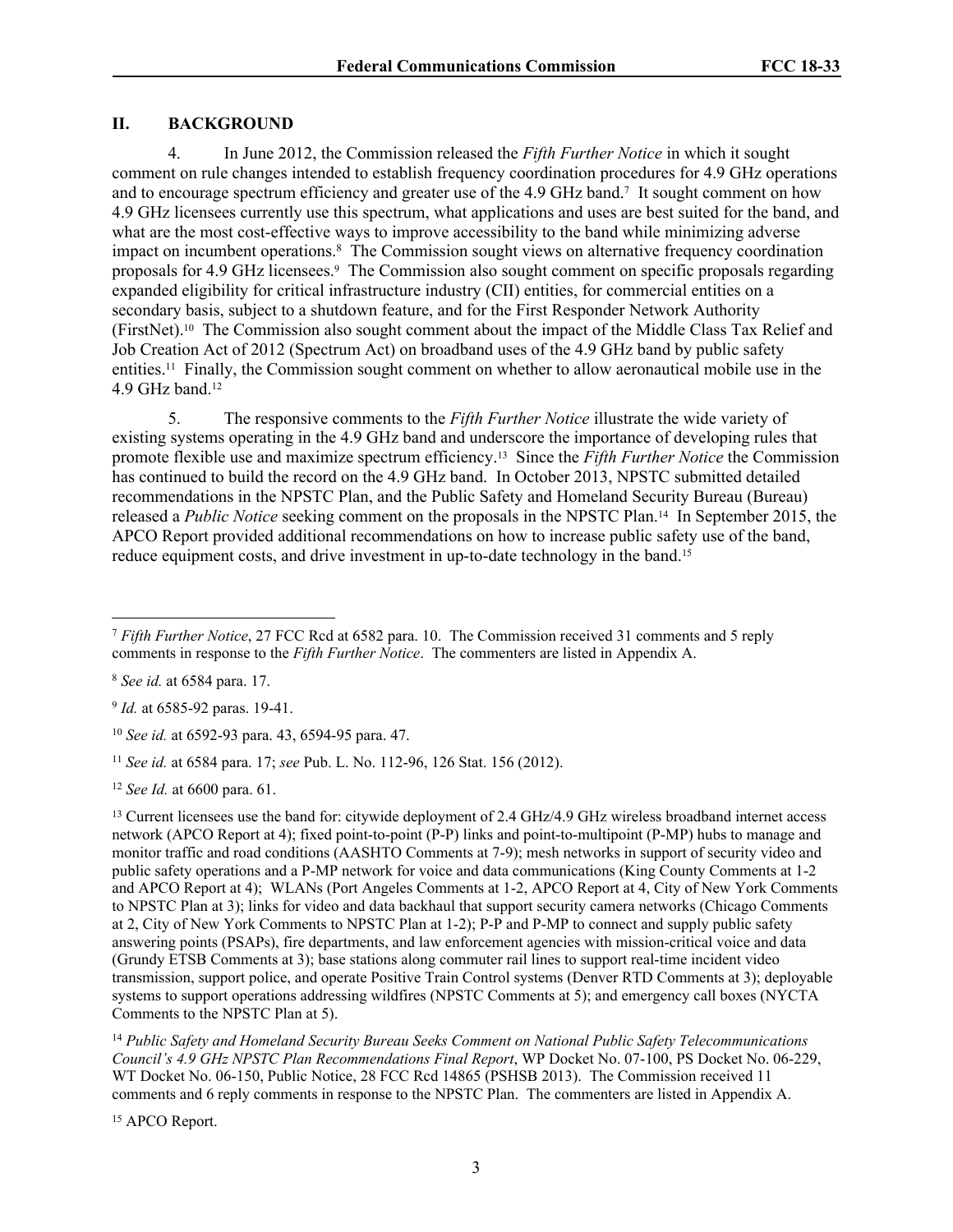# **III. SIXTH FURTHER NOTICE OF PROPOSED RULEMAKING**

6. Taking into consideration the record in response to the *Fifth Further Notice*, comments on the NPSTC Plan, the APCO Report, and more recent *ex parte* filings,16 we now propose a limited set of rules for the 4.9 GHz band to promote more flexible and intensive use of this spectrum while preventing interference. We also seek comment on current usage and what types of services are being provided. Our goals are (a) to support the needs of public safety while opening the band to other compatible uses, (b) to maximize spectral efficiency and usage, (c) to promote a common equipment ecosystem that will drive down equipment costs and stimulate investment through economies of scale, (d) to encourage innovation, and (e) to ensure that secondary users do not cause interference to primary users.

7. In this *Sixth Further Notice*, we review the major issues previously identified in the *Fifth Further Notice*; in the NPSTC Plan and the APCO Report and in comments on both of these evaluations; and in subsequent *ex parte* proposals. We then propose and seek comment on specific rules and policies intended to address each issue, and seek comment on and solicit alternative proposals.

# **A. Band Plan**

8. In the *Fifth Further Notice*, the Commission sought comment on the current 4.9 GHz band plan, which divides the band into ten one-megahertz channels (Channels 1–5 and 14–18) and eight five-megahertz channels (Channels 6–13), and limits channel aggregation bandwidth to 20 megahertz.<sup>17</sup> The NPSTC Plan proposes to keep this channelization, but recommends aggregating Channels 1–5 into a single 5 megahertz channel designated for air-to-ground communications and robotic use<sup>18</sup> and proposes to reduce the current channel aggregation limit from 20 to 10 megahertz.19 The APCO Report proposes no band plan changes but calls for relaxing the 20 megahertz channel aggregation limit, arguing that this would enable the band to accommodate 40 megahertz products that are currently available only outside the U.S.,20 which relaxation could "create a better business case for manufacturers," and would "provide more options for rural deployments."<sup>21</sup>

9. *Discussion*. Most commenters express support for the NPSTC band plan proposal.<sup>22</sup> Based in part on the NPSTC band plan, we propose to retain the existing channelization plan for the band,

(continued….)

<sup>16</sup> *See, e.g.*, Letter from Presidential Partner Consulting to Marlene H. Dortch, Secretary, Federal Communications Commission, WP Docket No. 07-100, PS Docket No. 06-229, WT Docket No. 06-150 (dated Mar. 5, 2016) (PPC *ex parte*); Letter from Kurt Schaubach, Chief Technology Officer, Federated Wireless, Inc. to Marlene H. Dortch, Secretary, Federal Communications Commission, WP Docket No. 07-100, PS Docket No. 06-229, WT Docket No. 06-150 (dated May 18, 2016) (Federated Wireless *ex parte*); Letter from Ralph A. Haller, Chairman, NPSTC, to Marlene H. Dortch, Secretary, Federal Communications Commission, WP Docket No. 07-100, PS Docket No. 06- 229, WT Docket No. 06-150 (dated July 8, 2016) (NPSTC *ex parte*); Letter from Stephen Comstock, Director, Tax and Accounting Policy, American Petroleum Institute, to Marlene H. Dortch, Secretary, Federal Communications Commission, WP Docket No. 07-100, PS Docket No. 06-229, WT Docket No. 06-150 (dated Aug. 5, 2016).

<sup>17</sup> *Fifth Further Notice* at 6597 para. 53.

<sup>18</sup> NPSTC Plan at 6. NPSTC notes that the term "air-to-ground" includes ground to air communications. *Id*. at 8 note 11. We infer the same when we use interchangeably either "air-to-ground" or "aeronautical mobile."

<sup>19</sup> NPSTC Plan at 6, 12; *see* 47 CFR § 90.1213(a)-(b).

<sup>&</sup>lt;sup>20</sup> APCO Report at 13. 40 megahertz products are not available in the US because of the 20 megahertz limit on channel aggregation in the Commission's current rules. *See* 47 CFR § 90.1213(a)-(b).

<sup>21</sup> APCO Report at 13. Relaxing the 20 megahertz aggregation to permit a 40 megahertz channel "should be possible with proper frequency coordination and would be quite useful especially in rural areas that have little or no use of the band. This would support public safety needs for cameras and data intensive applications that require more bandwidth." *Id*.

<sup>22</sup> *See* APCO Comments to the NPSTC Plan at 2, the Forestry Conservation Communications Association, International Municipal Signal Association, and International Association of Fire Chiefs (FCCA/IAFC/IMSA)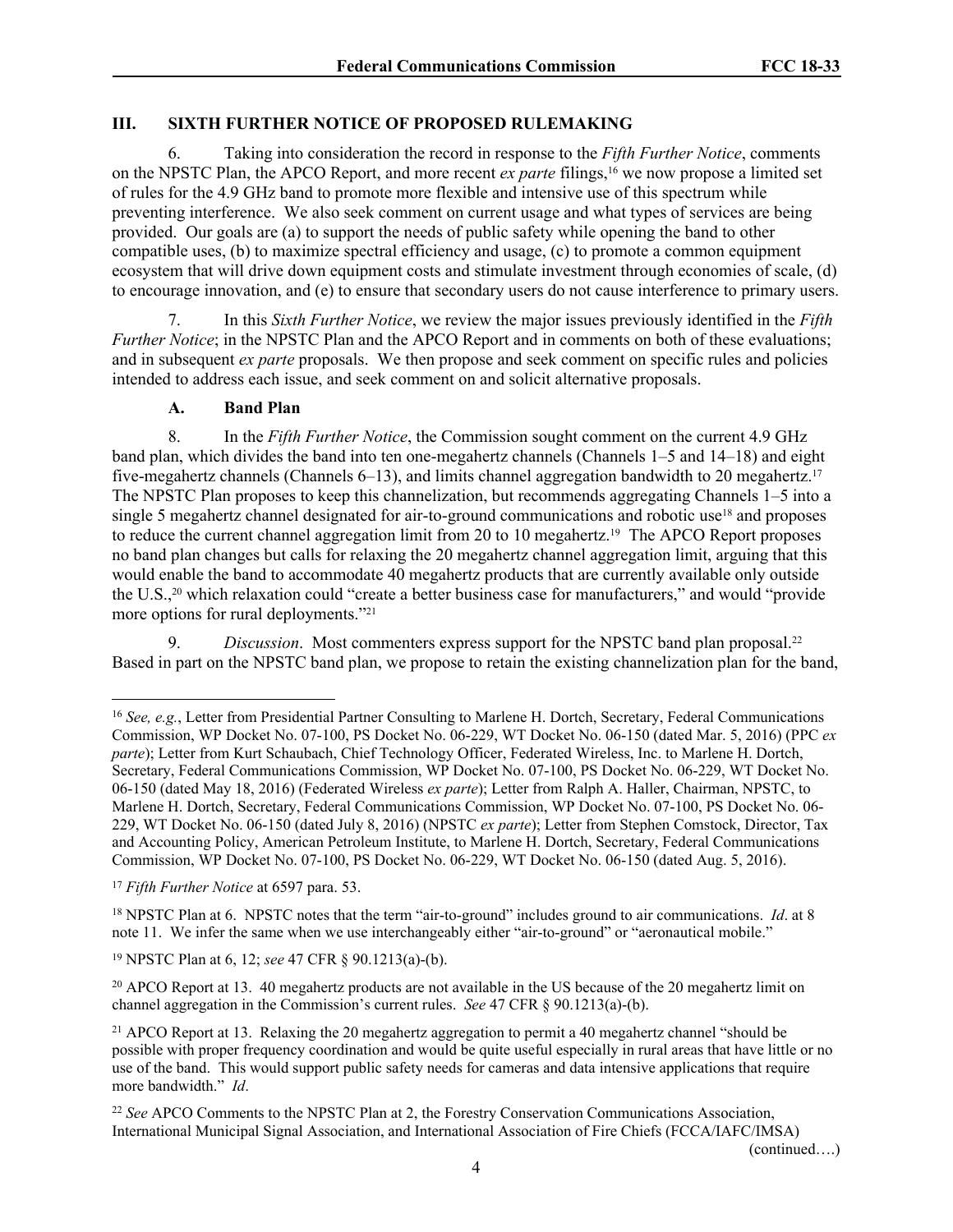but we seek comment below on more flexible aggregation limits, and in Section [B,](#page-5-0) we propose to modify the 4.9 GHz band plan by aggregating Channels 1 - 5 to form a five-megahertz bandwidth channel for aeronautical mobile and robotic use. Although current geographic licenses authorize use of the entire 50 megahertz by all qualified services, we envision that under our revised rules we would grant licenses for specific uses that would authorize specific channels. We are concerned that the current geographic licensing model does not provide sufficient information on specific channel usage to facilitate effective frequency coordination, which we propose below for the 4.9 GHz band.23 For example, we seek comment on licensing base stations and hot spots site-by-site rather than blanket geographic licensing, and licensing these stations and mobiles for a specific channel or channels instead of the entire band, to the extent that channel use is static. Does 4.9 GHz equipment dynamically change channels as needed throughout the band to avoid interference? We seek comment on these proposals.

10. We further propose to expand the existing channel aggregation bandwidth limit to 40 megahertz and seek comment on that proposal, which could provide more options of the type advocated in the APCO Report, such as new rural deployments, and may enable public-safety access to 5G technologies.24 We seek comment on this proposal. We are concerned that narrowing the limit to 10 megahertz as proposed in the NPSTC Plan would constrain flexibility and discourage use of innovative broadband technologies.25 We nonetheless propose to allow Regional Planning Committees (RPCs) to submit plans to limit aggregations to 20 megahertz.<sup>26</sup> We solicit alternative band plan suggestions or modifications to the above. For example, should we permanently aggregate Channels 6-9 and 10-13 to form two 20-megahertz channels? We seek comment about the relative costs and benefits of wider channels. Are wider channels needed to drive innovation of equipment in the band, or are the current aggregation limits sufficient?

11. We agree with commenters that any reconfiguration or repurposing of the 4.9 GHz band should not force incumbent licensees to modify, abandon, or replace existing 4.9 GHz facilities, which would impose technical, operational, and financial burdens on those incumbents.<sup>27</sup> Therefore, we propose to grandfather all incumbent users as of the date any final rules become effective.28 As we discuss below in Section [D,](#page-11-0) we further propose that those incumbent licensees whose authorizations currently encompass the entire 4.9 GHz band must certify the channels they actually use when they input their transmitter and receiver parameters into the Commission's Universal Licensing System (ULS) database. Only those channels for which operating parameters have been supplied would receive protection. We seek comment on this approach, under which all new primary and secondary users of the band will be

(Continued from previous page)

Comments to the NPSTC Plan at 2, Region 13 Comments to the NPSTC Plan at 1, API Comments to the NPSTC Plan at 6, EWA Comments to the NPSTC Plan at 3, UTC Comments to the NPSTC Plan at 6-7. A few commenters argue that a more dynamic spectrum sharing framework would lead to increased use of the band by new technologies that enable real-time spectrum sharing and interference management. *See* Federated Wireless *ex parte*, PPC *ex parte*. We discuss options for shared use of this band *infra* in Section [K](#page-23-0).

<sup>23</sup> *See infra* Section [C](#page-9-0).

<sup>24</sup> *See* APCO Report at 13; *see also* UTC Comments at 12 ("30 MHz wide channels … will support OC3 capacity traffic").

<sup>25</sup> *See* King County and the City of Seattle Comments to the NPSTC Plan at 5, Region 8 Comments to the NPSTC Plan at 6; City of New York Comments to the NPSTC Plan at 8.

<sup>26</sup> UTC Comments at 12 ("30 MHz wide channels … will support OC3 capacity traffic"), APCO Report at 13.

<sup>27</sup> *See* Region 8 Comments to the NPSTC Plan at 6, City of New York Comments to the NPSTC Plan at 8, King County/Seattle Comments to the NPSTC Plan at 6, Vislink, Inc. (Vislink) Reply Comments to the NPSTC Plan at 1. *See also* SSC Comments to the NPSTC Plan at 3-4 (opposing "static" allocation of channels to any one service as an inefficient use of spectrum).

<sup>28</sup> See Vislink Reply Comments to the NPSTC Plan at 1 ("[a] grandfather clause may be necessary to protect existing users.").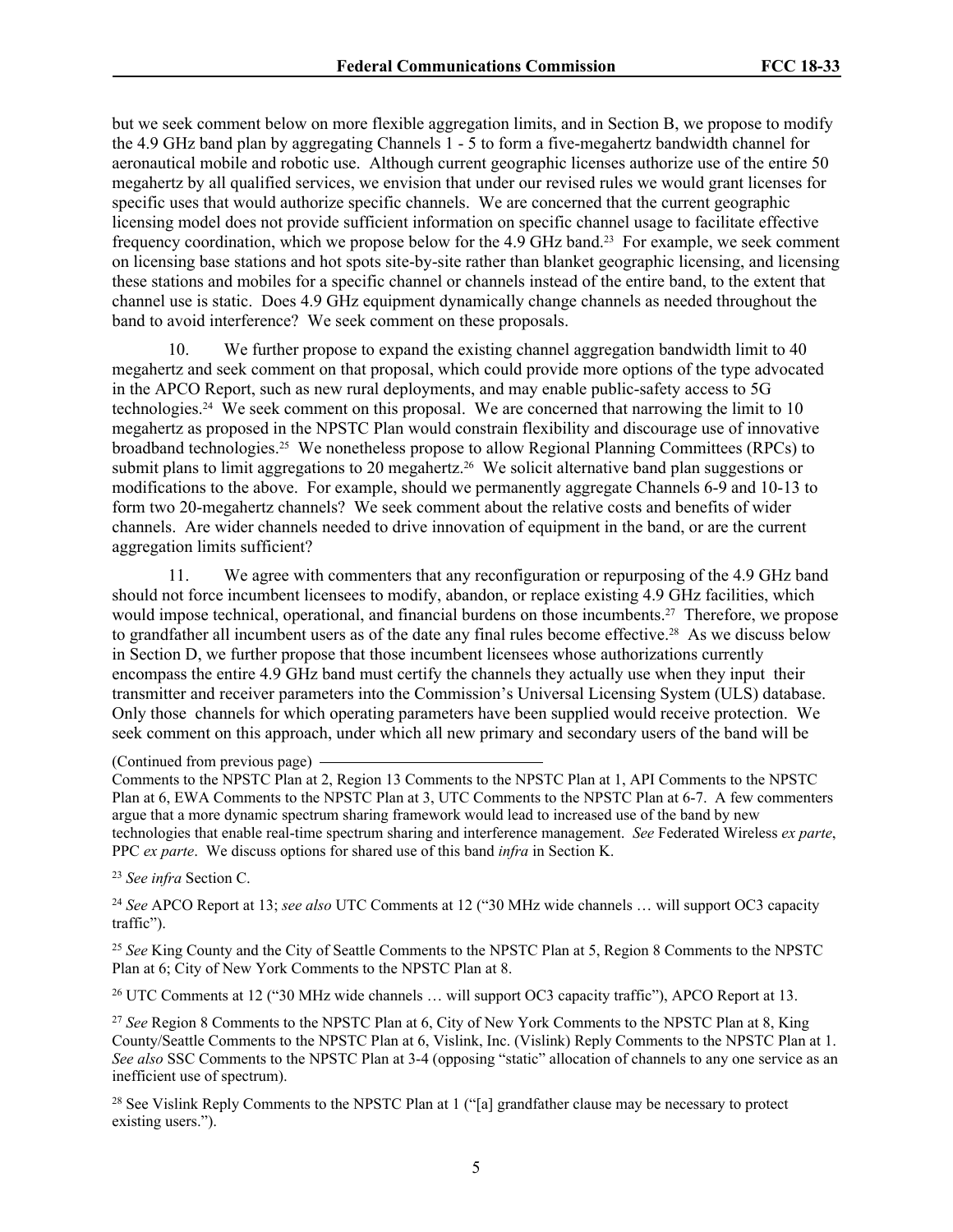required to coordinate around and protect incumbent users. We also seek comment on whether a temporary licensing freeze before the release date of a report and order in this proceeding and lasting until the effective date of the final rules would be necessary to prevent the filing of applications for systems that are incompatible with the modified band plan.

## <span id="page-5-0"></span>**B. Aeronautical Mobile and Robotic Use**

12. In the *Fifth Further Notice*, the Commission sought comment on whether to lift the general prohibition on aeronautical mobile operations in the 4.9 GHz band.29 The Commission proposed to revise Section 90.1205(c) to permit aeronautical mobile operation in the band on a secondary, noninterference basis to 4.9 GHz terrestrial services and subject to demonstrating interference protection to radio astronomy (RAS) operations.<sup>30</sup> The Commission sought comment on whether to impose restrictions or conditions on aeronautical mobile use, such as an altitude limit of 1500 feet above ground.<sup>31</sup>

13. Eight parties filed comments to the *Fifth Further Notice* in support of allowing aeronautical mobile operations under such conditions.<sup>32</sup> The National Academy of Sciences Committee on Radio Frequencies (CORF), an organization representing RAS observatories, requests the following conditions: (1) make the aeronautical use secondary to terrestrial services, including RAS; (2) limit the altitude of use of this band to 1500 feet above the altitude of the observatory and limit operation to greater than 50 miles from observatories; (3) require aeronautical mobile applicants within 50 miles of protected observatories to demonstrate that the former will protect the latter from interference; and (4) require applicants within 50 miles of protected observatories to certify that they have served a copy of their application on such observatories.<sup>33</sup> AASHTO recommends that air-to-ground operations that employ omnidirectional antennas should be limited to low power, while operations using steerable directional antennas that minimize interference to terrestrial users could employ higher power.34 FCCA/IAFC/IMSA recommend a maximum altitude of "500 feet above ground for direct, non-directional air-to-ground video feeds," a maximum bandwidth of five megahertz for a video feed, and a requirement that "aircraft providing video feeds to fixed remote receive sites must use steerable antennas and be limited to 1500 feet above ground level."<sup>35</sup>

14. The NPSTC Plan recommends aggregating Channels 1-5 into a five-megahertz channel to be used for air-to-ground communications and robotic communications.<sup>36</sup> The NPSTC Plan would permit transmissions at altitudes up to 400 feet above ground level, and at higher altitudes if the licensee has a waiver.<sup>37</sup> The proposal would require aeronautical mobile operations with an area of operation less

<sup>33</sup> CORF Comments at 1-2. *See also* Grundy ETSB Comments at 9, Region 54 Comments at 9 concurring with 1500-foot altitude limit.

<sup>34</sup> AASHTO Comments at 14.

<sup>35</sup> FCCA/IAFC/IMSA Comments at 15.

<sup>29</sup> *Fifth Further Notice* at 6600 para. 61. *See* 47 CFR §§ 2.106, 90.1205(c).

<sup>30</sup> RAS observations may be made in the band 4950-4990 MHz, which overlaps 40 megahertz of the 4.9 GHz band. *See* 47 CFR § 2.106 note US385.

<sup>31</sup> *Fifth Further Notice* at 6601 para. 62.

<sup>32</sup> AASHTO Comments at 14, FCCA/IAFC/IMSA Comments at 15-16, Grundy ETSB Comments at 9, Region 54 Comments at 9, NPSTC Comments at 11, Port Angeles Comments at 5, CORF Comments at 1-8, CSS Comments at 1.

<sup>36</sup> NPSTC Plan at 6. *See* supporting comments FCCA/IMSA/IAFC Comments to the NPSTC Plan at 2, LA County Comments to the NPSTC Plan at 1-2, Vislink Reply Comments to the NPSTC Plan at 2.

<sup>&</sup>lt;sup>37</sup> NPSTC Plan at 8 (also opposing operations above 1500 feet because of the wide area of potential interference).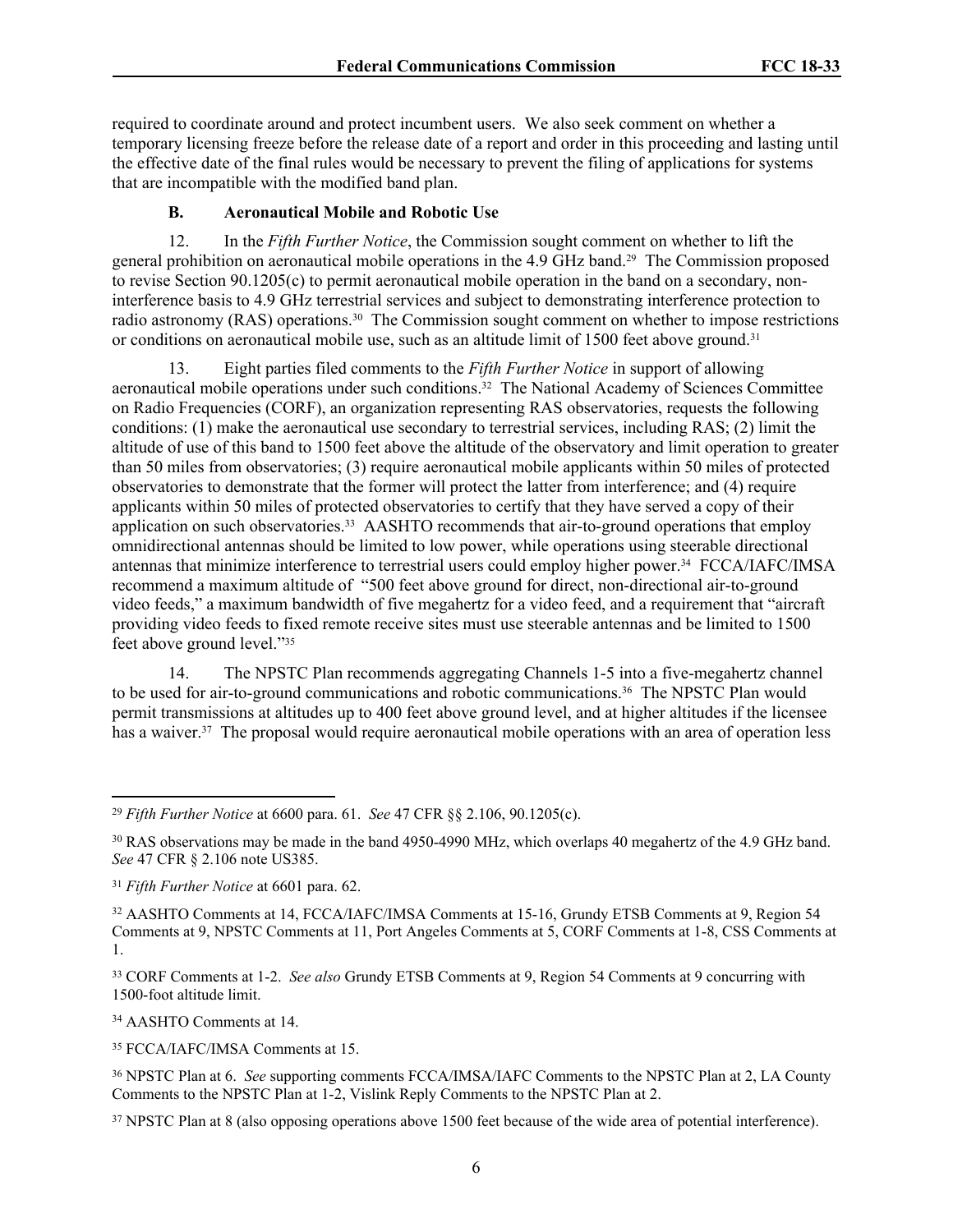than 80.5 km from listed RAS sites to obtain concurrence from the affected RAS site.38 NPSTC proposes licensing robotic operations on Channels 1-5 on a shared basis with air-to-ground operations,<sup>39</sup> not allowing Channels 1-5 to be used for point-to-point (P-P)40 communications, and migrating existing users to other channels.41 APCO also supports these proposals, noting that "modification of the existing rules, using the guidelines proposed in the NPSTC recommendations, would allow use of the 4.9 GHz band for air to ground communications, would add to the available public safety portfolio, and would assist with increasing public safety use of the spectrum."42 APCO also supports "following the proposal contained in the NPSTC report with regard to robotic operations to allow for use of 4.9 GHz spectrum on a controlled and limited basis for robotic applications."<sup>43</sup>

15. *Discussion*. We propose to designate Channels 1-5 as aeronautical mobile channels in the 4.9 GHz band. The proposed channel selection provides spectral separation from RAS operations in the 4950-4990 MHz band. As NPSTC notes, the 4.9 GHz band is an ideal short range band with the bandwidth required to transmit video from air to ground. Moreover, many law enforcement agencies operate helicopters and planes using video cameras and so could benefit from this rule change.<sup>44</sup>

16. We also propose to designate Channels 1-5 for robotic use. Although law enforcement has been using robots for several years, these devices currently operate on an unlicensed basis and are unprotected from interference.<sup>45</sup> Modifying our rules to allow robotic operations could thus improve public safety. We seek comment on the relative costs and benefits of adding robotic use to this band. Is interference likely to be a problem for public safety robots? We propose to limit aerial transmitted information to video payload and to prohibit use of the 4.9 GHz band for aircraft (including unmanned aircraft systems) command and control. We seek comment on these proposals and also request commenting parties to address whether similar restrictions on payload and command and control frequencies should be imposed on robotic uses.

17. One of the potential cost of these rules would be that, for other than grandfathered licensees, the public safety use of Channels 1-5 would be limited to aeronautical mobile and robotic operations. We seek comment on the extent to which limiting the flexibility of spectrum use in this manner imposes costs by, *e.g.*, creating cumbersome regulatory obstacles to repurposing the spectrum for alternative public safety needs that may become more pressing as circumstances change. Are there any countervailing benefits in establishing these proposed use restrictions? We also seek comment on the potential benefits of the proposed rule apart from such restrictions. Such benefits, which may be significant, would include that aeronautical mobile functionality would provide to first responders, who could use Channels 1-5 to transmit airborne video of emergency scenes such as wildfires, vehicle pursuits, and other events to assist in response and recovery efforts. A benefit of using these channels for robotic operations would be to enhance first responder safety by allowing users to send remote controlled, camera-equipped mobile devices into potentially dangerous situations. We seek comment on the magnitude of these and any other relative costs and benefits.

<sup>45</sup> *Id*.

<sup>38</sup>*Id*. *See* 47 CFR § 2.106 footnote US385.

<sup>39</sup> NPSTC Plan at 9.

<sup>40</sup> A point-to-point connection refers to a communications connection between two nodes or endpoints.

<sup>41</sup> NPSTC Plan at 9.

<sup>42</sup> APCO Report at 11.

<sup>43</sup> *Id*.

<sup>44</sup> NPSTC Plan at 8.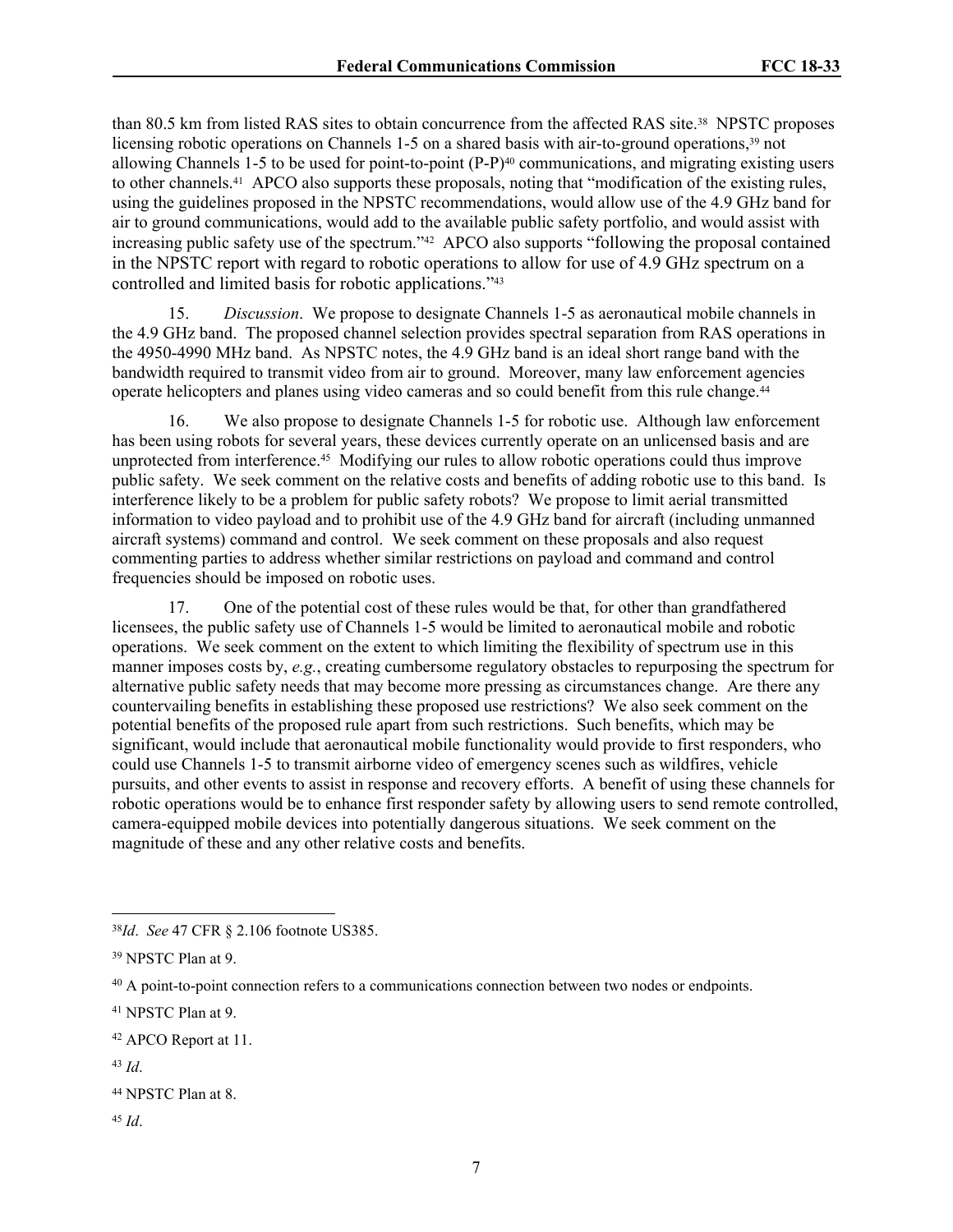18. Because we decline to propose mandatory relocation of incumbent terrestrial users on Channels 1-5,46 we therefore propose to require aeronautical mobile and robotic operations to be frequency coordinated around incumbent terrestrial users of Channels 1-5, consistent with the frequency coordination procedures proposed in Section III[.C](#page-9-0) below, including RPC review.47 We seek comment on the relative costs and benefits of this coordination requirement. Once aeronautical mobile and robotic operations are licensed, we propose to grant them co-primary status on Channels 1-5. Therefore, during an incident or emergency requiring such use, they would be able to operate on an equal basis with terrestrial users, around which they have already been coordinated, presenting a minimal risk of interference. To prevent future terrestrial licensing in the 4940-4945 MHz segment, we propose to revise Section 90.1207 so terrestrial-based licenses are only available in the 4945-4990 MHz segment rather than the entire band. We seek comment on the relative costs and benefits of these proposals and alternative approaches.

19. While we propose to allow manned aeronautical use of Channels 1-5, we believe it would be premature at this time to permit unmanned aerial systems (UAS) to transmit in the 4.9 GHz band. The Federal Aviation Administration's (FAA) Part 107 rules limit small UAS operations to 400 feet altitude above ground, require visual line of sight aircraft operation, prohibit operations over people, and prohibit operation in certain airspace, among other restrictions.48 The FAA's UAS altitude limit is well below our proposal of 1500 feet above ground, and the other restrictions may present impediments to effective public safety use of UAS. Moreover, the Commission has not yet issued service rules for UAS operations in any specific spectrum band.49 Nevertheless, we seek comment on the potential for the 4.9 GHz band to support possible future UAS payload operations.

20. We propose to establish a maximum altitude limit of 1500 feet (457 meters) above ground level (AGL) for manned airborne operations on Channels 1-5.50 We believe this limit allows greater flexibility than NPSTC's proposal of 400 feet and is consistent with the altitude limit adopted for air-to-ground communications in the 700 MHz narrowband spectrum.51 However, because FAA rules require fixed-wing aircraft to maintain certain clearances around structures,<sup>52</sup> we propose to allow fixedwing aircraft to transmit at altitudes exceeding 1500 feet AGL, but only to avoid obstructions, and then

<sup>49</sup> The Commission's current rules provide for hobbyist and unlicensed UAS uses. *See* 47 CFR Part 95 Subpart C.

<sup>50</sup> FAA rules and state and local ordinances on aviation would take precedence over our proposed altitude transmission limits.

<sup>46</sup> RPC8 notes that there are existing operations in the current band plan in the Region, including channels 1-5. Region 8 Comments to the NPSTC Plan at 7.

<sup>&</sup>lt;sup>47</sup> The Commission will coordinate these applications with NTIA in accordance with our established procedures under the Memorandum of Understanding between the FCC and NTIA.

<sup>48</sup> *See* 14 CFR §§ 107.51(b), 107.31, 107.39, 107.41.

<sup>51</sup> *See Proposed Amendments to the Service Rules Governing Public Safety Narrowband Operations in the 769- 775/799-805 MHz Bands*, PS Docket No. 13-87; *National Public Safety Telecommunications Council Petition for Rulemaking on Aircraft Voice Operations at 700 MHz*, RM-11433; *National Public Safety Telecommunications Council Petition for Rulemaking to Revise 700 MHz Narrowband Channel Plan*, RM-11433; *Region 24 700 MHz Regional Planning Committee Petition for Rulemaking*, WT Docket No. 96-86, PS Docket No. 06-229; *State of Louisiana Petition for Rulemaking*, RM-11577; Report and Order, 29 FCC Rcd 13283, 13291 para. 18 (2014) (*700 MHz Report and Order*).

<sup>52</sup> 14 CFR § 91.119. "Except when necessary for takeoff or landing, no person may operate an aircraft below the following altitudes: … (b) *Over congested areas.* Over any congested area of a city, town, or settlement, or over any open air assembly of persons, an altitude of 1,000 feet above the highest obstacle within a horizontal radius of 2,000 feet of the aircraft. (c) *Over other than congested areas.* An altitude of 500 feet above the surface, except over open water or sparsely populated areas. In those cases, the aircraft may not be operated closer than 500 feet to any person, vessel, vehicle, or structure." 14 CFR § 91.119(b)-(c).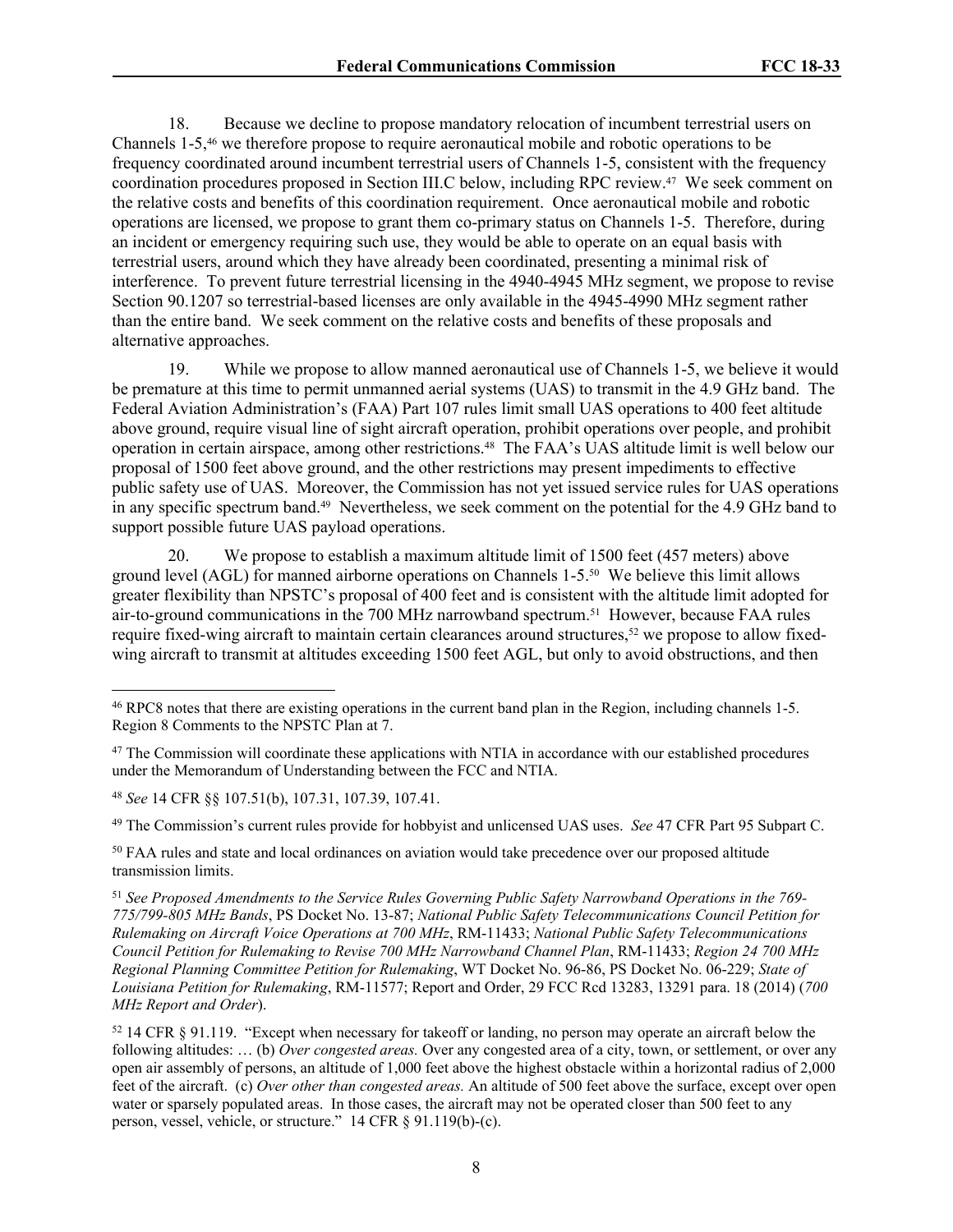only in the immediate area of the obstruction. We seek comment on the terrestrial interference potential and coverage of fixed-wing aircraft compared to the interference potential and coverage of helicopters, and whether any restrictions or prohibitions should apply to either group of aircraft.

21. We propose to allow air-to-ground and robotic transmissions only from low power devices as defined in Section 90.1215 of our rules<sup>53</sup>, which limits maximum conducted output power to 14 dBm per 5 megahertz bandwidth and use of a directional antenna to confine radiation to the direction of the associated receiving antenna.54 We seek comment on this proposed power limit, as well as on other techniques to minimize interference. For example, AASHTO and LA County propose to allow use of higher powered steerable directional antennas for air-to-ground communications, <sup>55</sup> while Vislink contends that some air-ground communications will require omnidirectional antennas.56 We seek comment on the current state of aerial steerable directional antenna technology and the associated cost of such equipment.

22. To minimize the impact of 4.9 GHz aeronautical and robotic operations on the important work being done by RAS observatories,<sup>57</sup> we propose that aeronautical mobile and robotic operations, as with all other 4.9 GHz band operations, make every effort to protect the RAS observatories listed in our rules.58 We propose that aeronautical mobile use shall generally be prohibited within 80.5 kilometers from a listed RAS site.59 Public safety entities seeking authorization for aeronautical mobile operations fewer than 80.5 kilometers from a listed RAS site would be required to submit a waiver request and notify and obtain concurrence from the affected observatory. Next, we propose to apply the L emission mask to aeronautical mobile devices on Channels 1-5, which will provide attenuation of 40 dB at 4950 MHz and above60 to minimize emissions into RAS. We do not propose to require robotic operations to maintain 80.5 km spacing to RAS sites. Robotic operations are transient and, because of their lower antenna elevations relative to airborne operations, do not pose an equivalent interference issue. Moreover, RAS sites are typically located in remote areas where robotic operations are unlikely to take place. We seek comment on our conclusion concerning the interference potential of robotic operations to RAS operations

<sup>55</sup> AASHTO Comments at 14, LA County Comments to the NPSTC Plan at 1-2. We address more on directional antennas in the Section [H](#page-19-0) *infra.*

<sup>56</sup> Vislink Reply Comments to the NPSTC Plan at 2 (arguing that certain scenarios may only be viable with omnidirectional antennas, including the seamless integration of airborne nodes into mesh networks).

<sup>57</sup> "Radio astronomy observations in the 4.9 GHz band are extremely useful in studying brightness distributions of objects such as ionized hydrogen clouds surrounding young stars, remnants of supernovae which mark the cataclysmic end of stars, and ejecta traveling at nearly the speed of light from black holes in the nuclei of galaxies. Such observations allow scientists to construct detailed maps of such phenomena, to understand their structures and dynamics, and to derive physical parameters from the sources, such as their total masses. Observations of radio emissions from neutron stars and black holes are particularly sensitive to interference due to variability, and one cannot just re-observe such phenomena at a later time." CORF Comments at 4.

<sup>58</sup> 47 CFR § 2.106, footnote US385.

60 47 CFR § 90.210(l)(6).

<sup>53</sup> 47 CFR § 90.1215.

<sup>54</sup> 47 CFR § 90.1215(b). For low power devices, if transmitting antennas of directional gain greater than 9 dBi are used, both the maximum conducted output power and the peak power spectral density should be reduced by the amount in decibels that the directional gain of the antenna exceeds 9 dBi. *Id*.

<sup>59</sup> A transmission at an altitude of 1,500 feet travels 47.5 miles by line-of-sight assuming a spherical earth, so CORF supports a 50-mile (80.5-kilometer) minimum distance between observatories and aircraft operating at 1500 feet. *See* CORF Comments at 6-7, NPSTC Plan at 8. The coordinates for the RAS observatories are listed in footnote US385 or footnote US131, except for the Allen Telescope Array, which is located at 40° 49' 01" North latitude, 121° 28' 12" West longitude. *See* 47 CFR § 2.106 footnotes US131 and US385.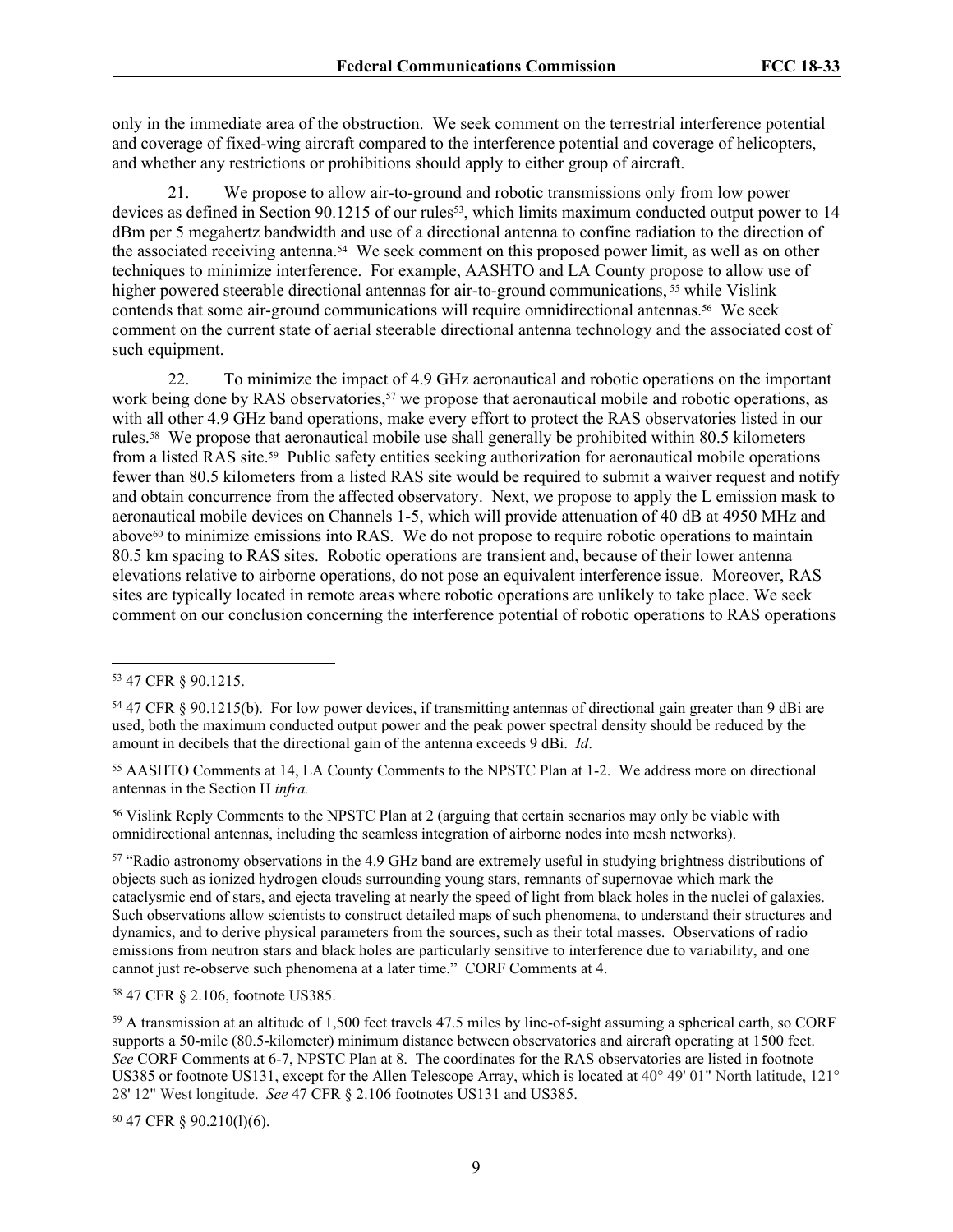and on any burdens that these proposed RAS protection rules would impose, including the burden placed on small entities.

23. Next, we propose to amend Section 2.106 of the Commission's rules to remove the prohibition on aeronautical mobile service use from the 4940-4950 MHz band in the non-Federal Table of Frequency Allocations, *i.e*., we propose to reallocate the lower 10 megahertz segment of the 4940-4990 MHz band from the "mobile except aeronautical mobile" service to the "mobile" service. This action would parallel the International Table and provide the Commission with additional flexibility with regard to the future use of the mobile service.61 We request comment on this proposal.

24. Finally, we remind commenters that the United States has border agreements with Canada and Mexico for the 4.9 GHz band that limit potential air-ground operations in border areas. In the Canada Agreement, the Commission agrees not to authorize aeronautical mobile stations within 160 kilometers of the border area without the written consent of Innovation, Science and Economic Development Canada (ISED).<sup>62</sup> In the Mexico Agreement, for stations operated in aircraft, power flux density shall not exceed -114  $dBW/m^2$  in any 1 MHz bandwidth at or beyond the common border.<sup>63</sup> Thus, any rules we may adopt authorizing aeronautical use will be subject to these restrictions in border areas. However, we retain the option of seeking future revision of these cross-border agreements through appropriate international channels. The limits arising from these international agreements would continue to apply to all licensees in the 4.9 GHz band, including aeronautical and robotic uses.

## <span id="page-9-0"></span>**C. Coordination**

25. Our rules currently require 4.9 GHz licensees to "cooperate in the selection and use of channels in order to reduce interference and make the most effective use of the authorized facilities,"<sup>64</sup> but do not require prior frequency coordination. We note that current 4.9 GHz band licenses authorize use of the entire band and are geographic rather than site-based. Thus, they allow licensees to deploy base stations, mobile units, and temporary fixed stations anywhere within the licensee's jurisdiction using any part of the spectrum band by informally coordinating with other uses, and without having to obtain prior clearance from the Commission.65 In the 2009 *Further Notice* in this proceeding, the Commission expressed concern that informal self-coordination "may not ensure that applicants for primary permanent fixed stations offer sufficient protection to other primary permanent fixed stations and other co-primary users."<sup>66</sup> Accordingly, the Commission proposed a notice-and-response coordination procedure conducted among applicants and licensees similar to the procedure used for point-to-point (P-P)

<sup>64</sup> 47 CFR § 90.1209(b).

<sup>65</sup> *See* 47 CFR § 90.1207.

<sup>&</sup>lt;sup>61</sup> In the International Table of Frequency Allocations, the 4800-4990 MHz band is allocated to the fixed and mobile services on a primary basis, and to the radio astronomy service on a secondary basis, in all Regions. International footnote 5.442 states, *inter alia*, that the allocation of the mobile service in the 4950-4990 MHz band is restricted to the mobile, except aeronautical mobile, service. *See* 47 CFR § 2.106.

<sup>62</sup> *See* Arrangement L, Sharing Agreement Between the Department of Industry of Canada and the Federal Communications Commission of the United States of America Concerning the Use of the Frequency Band 4940- 4990 MHz by the Mobile and Fixed Services Along the Canada-United States Border, May 10, 2013 at 2, available at [http://transition.fcc.gov/ib/sand/agree/files/can-nb/Arrangement\\_L.pdf.](http://transition.fcc.gov/ib/sand/agree/files/can-nb/Arrangement_L.pdf.;%20Protocol)

<sup>63</sup> Protocol Between the Department of State of the United States of America and the Secretariat of Communications and Transportation of the United Mexican States Concerning the Use of the 4940-4990 MHz Band for Terrestrial Non-Broadcasting Radiocommunication Services Along the Common Border, Dec 1, 2009 at 6, Appendix I, available at [http://www.state.gov/documents/organization/186969.pdf.](http://www.state.gov/documents/organization/186969.pdf)

<sup>66</sup> *See Amendment of Part 90 of the Commission's Rules*, WP Docket No. 07-100, Report and Order and Further Notice of Proposed Rulemaking, 24 FCC Rcd 4298, 4317 para. 44 (2009).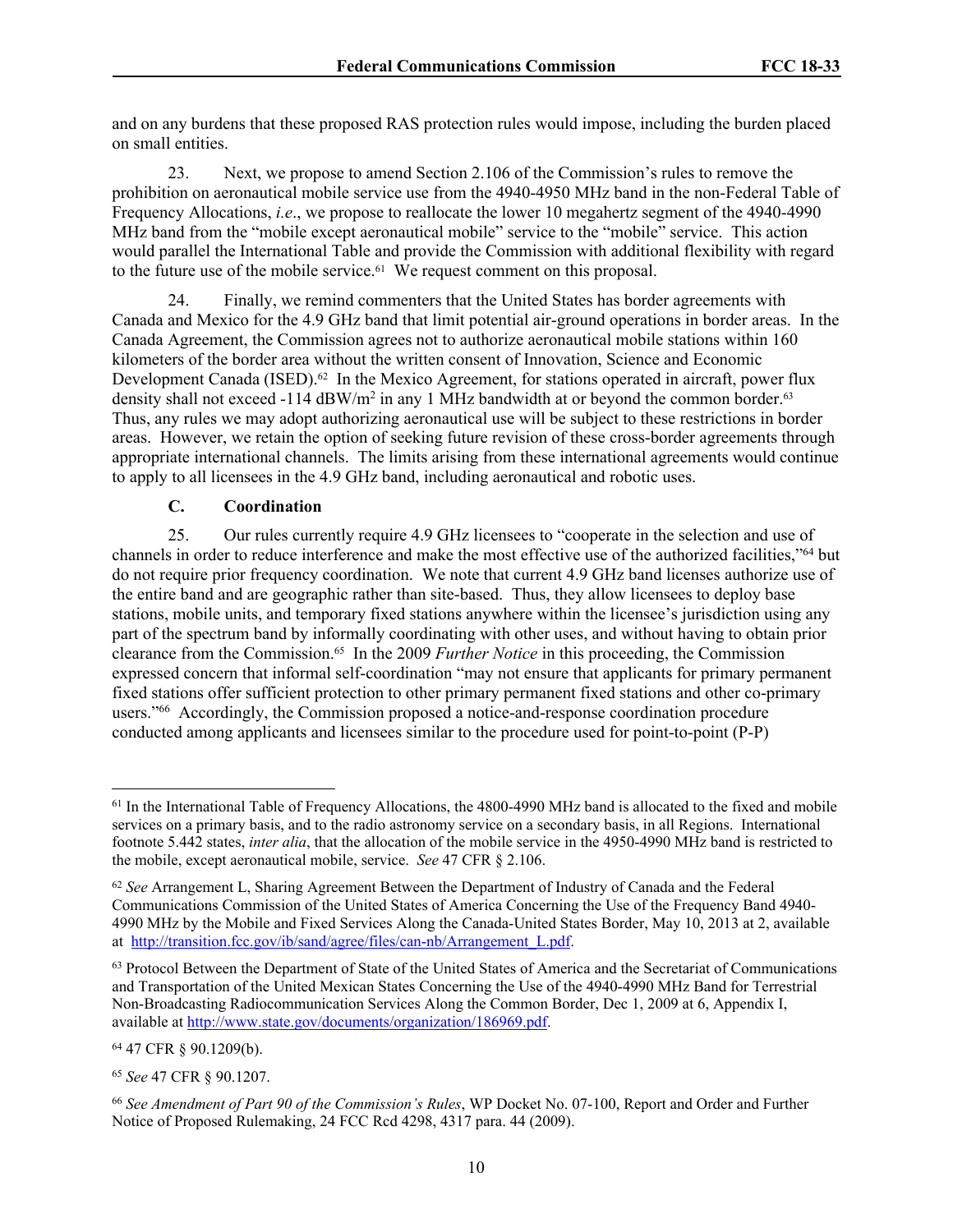microwave applications under Part 101 of the Commission's rules.<sup>67</sup> However, in the *Fifth Further Notice*, the Commission acknowledged the views of the majority of commenters that notice-and-response coordination "may not be appropriate for this band because [it] would add a level of uncertainty and complexity to the coordination process,"68 and sought comment on requiring 4.9 GHz applications to be submitted to a third party such as a certified public safety frequency coordinator or an RPC.<sup>69</sup> Most commenters to the *Fifth Further Notice* supported certified frequency coordination for the 4.9 GHz band,<sup>70</sup> although a few commenters argued that the *status quo* of self-coordination is working.<sup>71</sup>

26. NPSTC's Plan proposes that 4.9 GHz applications be coordinated by a certified public safety frequency coordinator.<sup>72</sup> APCO supports NPSTC's recommendation because "many public safety" users and manufacturers choose not to invest in the 4.9 GHz band because it is not coordinated."<sup>73</sup> Specifically, APCO reports that "the current jurisdictional licensing model is viewed within the public safety community as too similar to an unlicensed structure to provide the degree of confidence needed for mission critical communications, including sensitive transmissions."74 APCO asserts that "new frequency coordination procedures designed to improve usage, performance, and interference protection would encourage public safety entities that have been reluctant in the past to begin utilizing the 4.9 GHz Band."<sup>75</sup>

27. *Discussion.* We propose to require certified frequency coordination for licensing in the 4.9 GHz band. Given that our goal is to encourage a wide variety of uses of the 4.9 GHz band, we agree with NPSTC, APCO, and the majority of commenters that neither self-coordination nor a notice-andresponse coordination procedure is likely to be sufficient to ensure interference protection to primary users in a mixed use environment. We seek comment on this view. We do not propose to require incumbent 4.9 GHz licensees to submit to frequency coordination for their existing operations. Rather, as noted above, we propose to grandfather incumbent operations provided that they file certain technical information on P-P, point-to-multipoint (P-MP), base, and mobile operations in our licensing database as discussed *infra* in Section [D](#page-11-0).

28. We propose that, subject to qualification criteria, Public Safety Pool frequency coordinators which the Commission has certified to coordinate in other Part 90 spectrum bands should be eligible to coordinate applications in the 4.9 GHz band. We seek comment on whether to limit 4.9 GHz band coordination to public safety coordinators or whether to allow coordination by non-public safety coordinators as well.76 To ensure that coordinators are qualified to address band-specific coordination issues, we propose to require all frequency coordinators seeking to coordinate in the 4.9 GHz band to

<sup>69</sup> *Id*. at 6590-91 para. 34-36.

<sup>70</sup> AASHTO Comments at 6, APCO Comments at 2, Denver RTD Comments at 6, FCCA/IMSA/IAFC Comments at 6, LA County Comments at 1-2, NPSTC Comments at 5, Port Angeles Comments at 3, EWA Reply at 6, GRE Comments at 6, NPPD Comments at 2, MSI Comments at 2.

<sup>71</sup> Chicago Comments at 4, EMR Comments at 3, Mobile County Comments at 1.

<sup>72</sup> NPSTC Plan at 12.

<sup>73</sup> APCO Report at 10.

<sup>74</sup> *Id*.

<sup>75</sup> *Id*.

<sup>76</sup> EWA Reply Comments at 6; API Comments to the NPSTC Plan at 4-5. *See also* Letter from Elizabeth R. Sachs, Lukas, Nace, Gutierrez & Sachs, LLP (representing EWA), to Marlene H. Dortch, Secretary, Federal Communications Commission, WP Docket No. 07-100, PS Docket No. 06-229, WT Docket No. 06-150 (dated Oct. 19, 2015).

<sup>67</sup> *See id*. at 4317 para. 45. *See also* 47 CFR §§ 90.1209(b), 101.103(d).

<sup>68</sup> *Fifth Further Notice* at 6587 para. 24.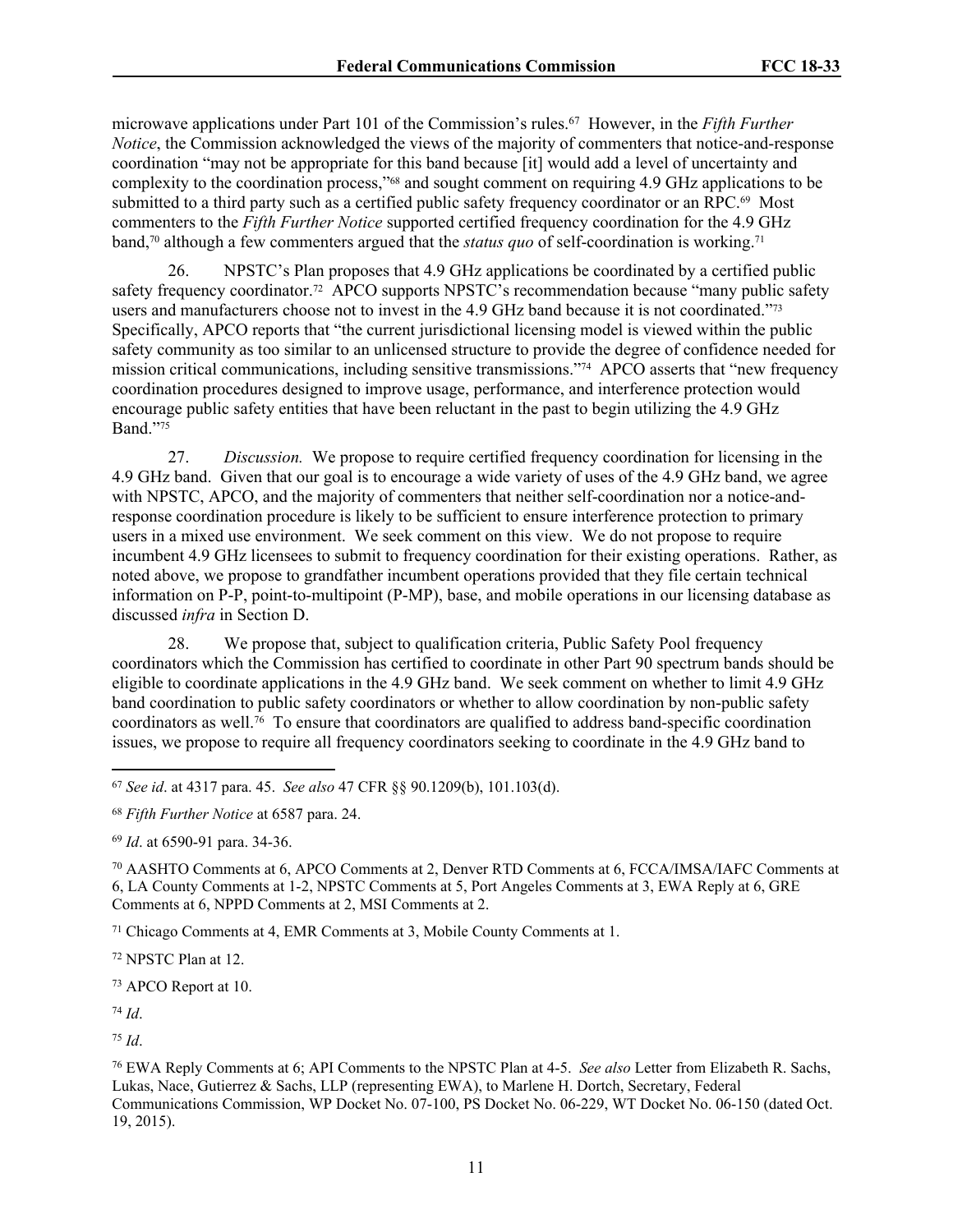submit a qualification showing, which would include a coordination plan and a showing of expertise specifically for the 4.9 GHz band. We further propose to direct the Public Safety and Homeland Security Bureau to certify coordinators for the band. We seek comment on these proposals, including whether a qualification showing would place a burden on small entities. Current public safety frequency coordinator fees for frequency pair/site combinations range from \$60 to \$315 depending on the frequency band.<sup>77</sup> We seek comment on the relative costs and benefits of frequency coordination.

29. The NPSTC Plan proposed that frequency coordinators would send each application to the applicant's home RPC for a five-business day review.78 We believe this particular proposal is burdensome on RPCs and redundant with the frequency coordinator's function and invite comment on this tentative conclusion. However, NPSTC also proposed that any application where the power flux density (PFD) into an adjacent region border exceeds -109 dBW/m<sup>2</sup>would be flagged to be sent to the adjacent RPC to review. We believe this proposal may help prevent interference between regions, so we propose to adopt it. We seek comment on whether this PFD is an appropriate threshold, how PFD should be calculated and predicted, and how a PFD dispute would be resolved. We seek comment on what reference bandwidth should apply to this proposed PFD limit, *e.g*., is a 5 megahertz bandwidth appropriate?

30. Finally, we seek comment on whether waiving frequency coordination for certain technology could serve as incentive for manufacturers and licensees to use such technology in the 4.9 GHz band without creating harmful interference. Should we exempt certain short term uses from frequency coordination, such as public safety robotic uses or ad hoc mobile networks? If so, how could such users minimize interference potential to existing operations in the same areas?

# <span id="page-11-0"></span>**D. Database and Existing Licensees**

31. In the *Fifth Further Notice*, the Commission noted that ULS does not contain information specifying receiver location for 4.9 GHz band P-P or P-MP links, geographically licensed base station coordinates, antenna gain, output power, and antenna height.79 Because a frequency coordinator lacking this information would have difficulty protecting incumbent primary fixed links and base stations from interference from new operations, the *Fifth Further Notice* proposed to require all current 4.9 GHz licensees to register the technical parameters of their permanent fixed P-P, P-MP, and base-to-mobile stations, including permanent fixed receivers when applicable, into a coordination database to ensure that primary operations receive proper interference protection.<sup>80</sup> The Commission "tentatively concluded that the most cost-effective option is for the Commission to create and maintain a 4.9 GHz registration database that is modeled after an existing database," such as the millimeter wave band registration database in ULS. 81 The Commission also sought comment on whether to use a third party database such

<sup>77</sup> <http://www.apcointl.org/spectrum-management/frequency-coordination/fees.html>,

[http://www.imsasafety.org/IMSA/Frequency\\_Coordination/IMSA/IMSA\\_Frequency\\_Coordination/IMSA\\_Frequenc](http://www.imsasafety.org/IMSA/Frequency_Coordination/IMSA/IMSA_Frequency_Coordination/IMSA_Frequency_Coordination.aspx) [y\\_Coordination.aspx,](http://www.imsasafety.org/IMSA/Frequency_Coordination/IMSA/IMSA_Frequency_Coordination/IMSA_Frequency_Coordination.aspx) [http://www.fcca-usa.org/frequency\\_coordination\\_fee\\_schedule.php,](http://www.fcca-usa.org/frequency_coordination_fee_schedule.php) http://aashto.radiosoft.com/Pages/downloads/AASHTO\_fees\_2016.05.01.pdf.

<sup>78</sup> NPSTC Plan at 12.

<sup>79</sup> *Fifth Further Notice* at 6588 para. 27. The current 4.9 GHz license format is geographic in nature except for permanent fixed point-to-point and point-to-multipoint stations, where permanent fixed transmitters are authorized on an individual basis. A licensee has authority to operate base stations, mobile units, and temporary fixed stations anywhere within the jurisdiction of the license. *See* 47 CFR §§ 90.1207(a), (b), (c). Thus, data for base stations and fixed receivers are not currently stored in ULS.

<sup>80</sup> *Id*. at 6588 para. 27.

<sup>81</sup> *Id*. at 6590 para. 33.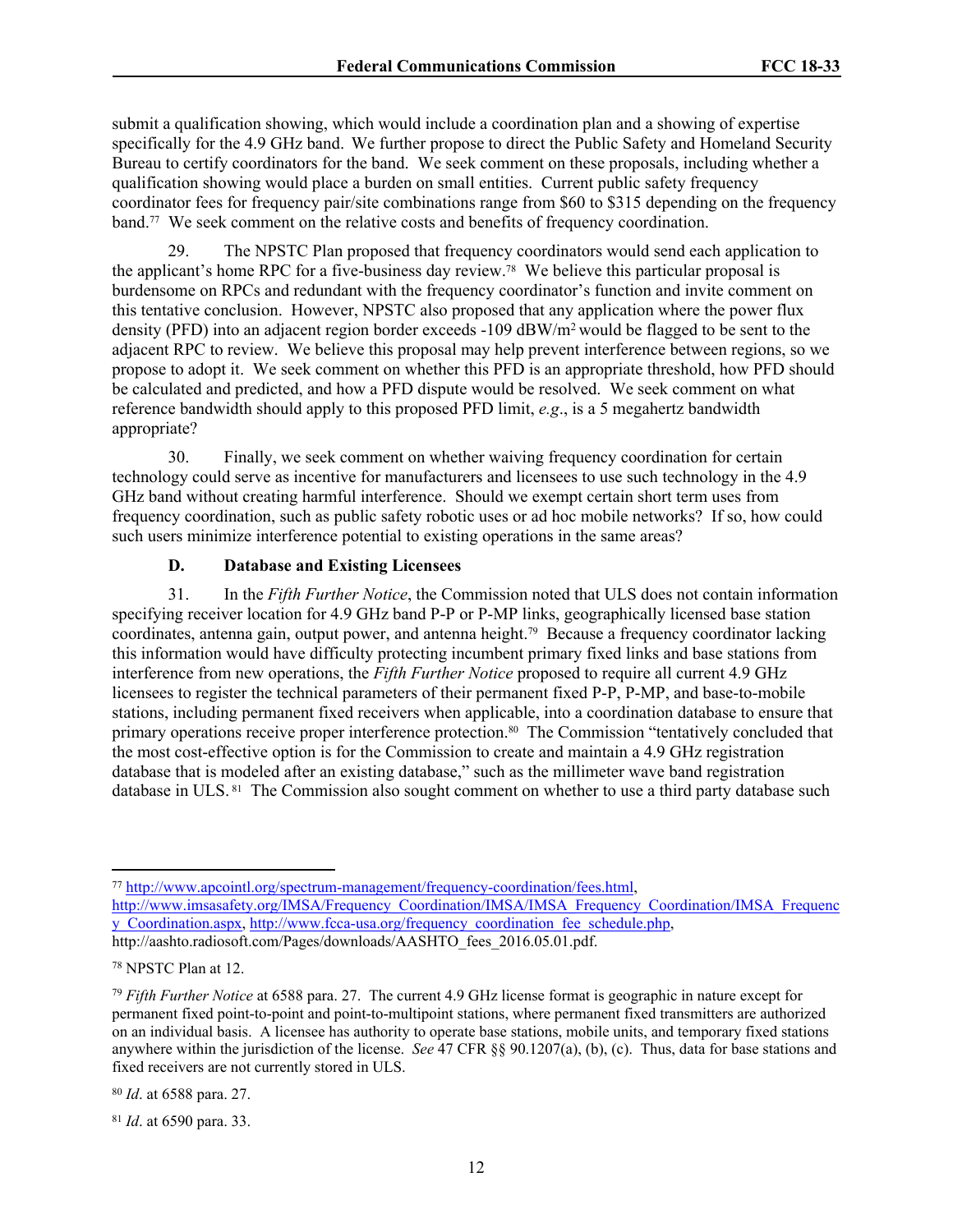as the Computer-Assisted Pre-Coordination Resource and Database (CAPRAD) or a dynamic database similar to the Television White Space (WS) database.<sup>82</sup>

32. Commenters generally agree that the 4.9 GHz band is hampered by lack of a reliable database that provides technical information about current licensee deployments.83 The APCO Report concludes that wider use of the 4.9 GHz band is inhibited by "blanket geographical licensing for fixed and mobile operations on any channel across the band,"84 And therefore proposes that "all fixed locations be identified and licensed for a specific channel or channels."<sup>85</sup> The NPSTC Plan proposes that incumbent licensees be required to "relicense using the proposed frequency coordination process and appropriate ULS schedules" within one year from when ULS is ready to accept applications using the new process.<sup>86</sup> It also proposes that incumbent licensees that do not conform to the new band plan (including any regionspecific variations) must modify their licenses within five years of the adoption of new rules.<sup>87</sup>

33. The NPSTC Plan recommends using ULS to compile the information needed for coordination because "ULS is already funded" and "data required for coordination is already collected by ULS in the application process."88 NPSTC opposes using a private database that would "require the applicants to fund the entire cost of capturing, storing, and making data available to coordinators."<sup>89</sup> However, other commenters suggest establishing a geo-location database similar to the WS database, so that commercial and unlicensed users could use the 4.9 GHz band on a secondary basis.<sup>90</sup>

34. *Discussion*. Our rules specify that 4.9 GHz licensees encountering or causing harmful interference are expected to cooperate and resolve the problem by mutually satisfactory arrangements.<sup>91</sup> Based on the record in this proceeding, we believe that concerns from public safety users of this band regarding resolution of interference issues in the 4.9 GHz band would be addressed if more complete technical information is available to all affected parties. Therefore, we propose to require incumbent licensees and new applicants to provide technical information that will enhance frequency coordination and help mitigate the possibility of interference, while permitting more new users, thereby promoting

<sup>84</sup> APCO Report at 10.

<sup>85</sup> *Id*.

<sup>87</sup> *Id*.

<sup>89</sup> *Id*. at 9.

91 47 CFR § 90.1209(b).

<sup>82</sup> *Id*..

<sup>83</sup> NPSTC Plan at 9-10 (lack of specific data regarding how a licensee uses the 4.9 GHz band in an entire geographic area "hinders use by others."); AASHTO Comments at 13 ("Capturing the elements detailed in [47 CFR] §101.21(e) for point-to-point installations and for point-to-multipoint installations is crucial to the coordination process and the resolution of harmful interference reports."); APCO Comments at 5 ("Without that information, frequency coordinators will not be able to assign frequencies to new users with confidence that interference will not occur."); NRPC Comments at 6; GRE Comments at 4-5.

<sup>86</sup> NPSTC Plan at 10.

<sup>88</sup> *Id*. at 9. Although as noted above, *see supra* paragraph 30, ULS does not currently contain data relating to 4.9 GHz base stations and receivers, NPSTC proposes that the Commission could modify both its current information collections and ULS to compile the information needed for coordination in this band. NPSTC notes that ULS already captures types of data that could facilitate coordination in the Part 101 and other Part 90 services, and thus NPSTC states, "we believe the current ULS system is set up to gather and store the information needed to coordinate 4.9 GHz applications." *Id*.

<sup>90</sup> We discuss potential secondary use of the 4.9 GHz band *infra* in Section [K.](#page-23-0) Carlson Comments at 2-5, AICC Comments at 5, Spectrum Bridge Comments at 7-18, SSC Comments at 4-5, SSC Comments to the NPSTC Plan at 8, WISPA Comments at 7-8.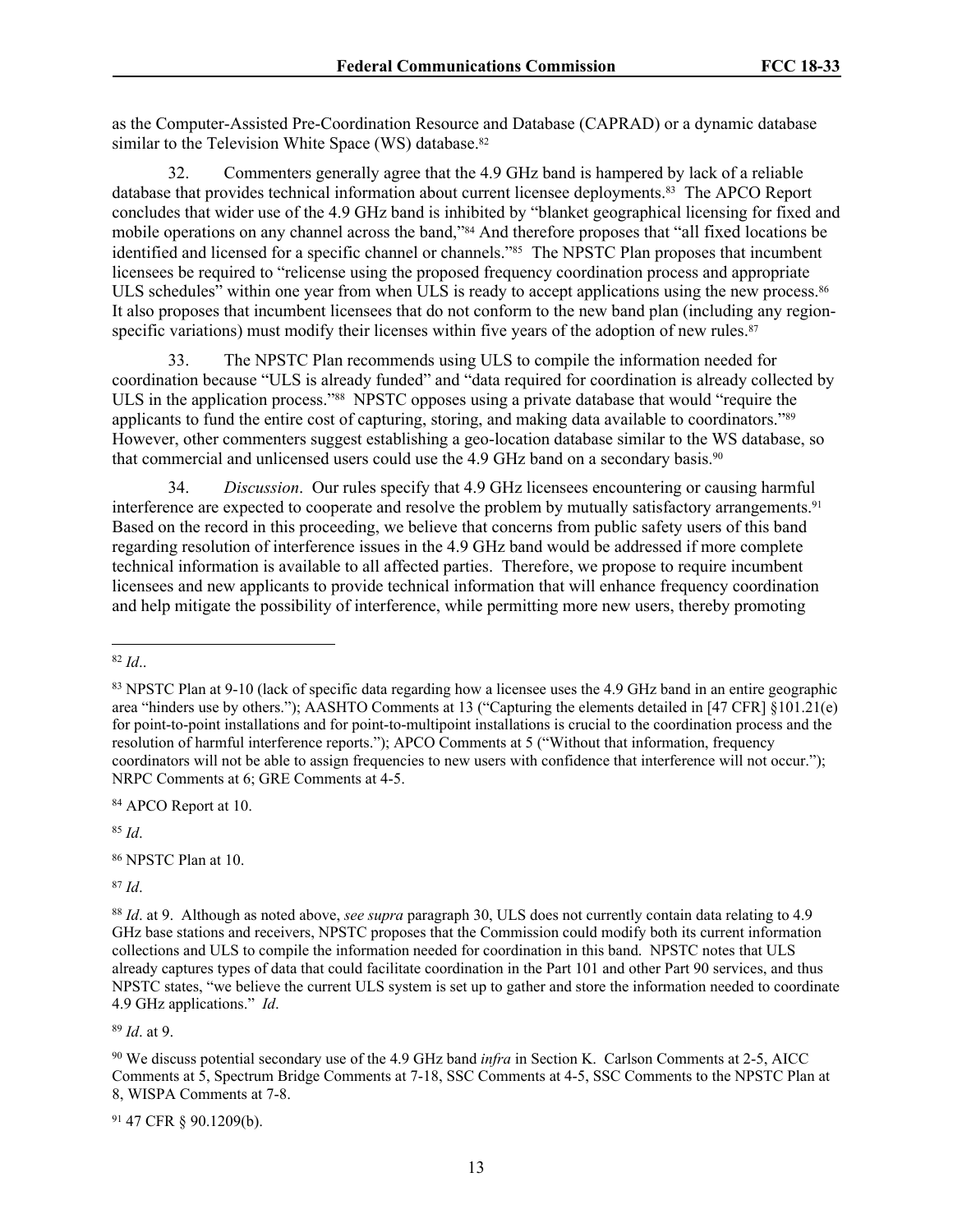more efficient use of spectrum that has long been underutilized. We solicit alternative suggestions that would achieve these goals.

35. We believe ULS provides the most efficient and cost-effective means to facilitate certified frequency coordination in the 4.9 GHz band because it is both flexible and easily accessible to frequency coordinators, incumbent licensees, applicants, and other interested parties.92 While the Commission relies on private databases in other select spectrum bands, ULS is already set up for licensing in the 4.9 GHz band, and the Commission can use existing form schedules to capture P-P, P-MP, fixed receiver, base station, and mobile station data. Accordingly, we propose to add the 4.9 GHz band to the microwave schedule for P-P, P-MP, and fixed receiver stations.93 We also propose to uncouple base and mobile stations from geographic licenses and instead require that base and mobile technical parameters be entered on the existing location and technical data schedules..94 Thus, we propose to maintain ULS as the comprehensive licensing database for the 4.9 GHz band, which frequency coordinators will use to base their coordination. This proposal would not affect or restrict frequency coordinators' use of their own internal databases, which draw licensing data from ULS on a regular basis.95 We propose to modify ULS as necessary to accept the necessary licensing data, prepare application instructions, and release a public notice to announce when ULS is ready to accept such applications. Regarding the burdens associated with the Commission's application for radio service authorization, the Commission has estimated that "each response to this collection of information will take on average 1.25 hours."96 The estimate "includes the time to read the instructions, look through existing records, gather and maintain required data, and actually complete and review the form or response."97 We seek comment on whether these time and cost burdens are accurate, and on the number of entities (incumbents and new entrants) likely to be subject to this requirement. We also seek comment on how best to measure the benefits emanating from this filing requirement in order to determine whether its benefits exceed its relative costs. For example, what is the cost of resolving current and potential interference problems in the absence of such a filing requirement? We seek comment on this proposal, and on the feasibility of alternative database solutions.

<span id="page-13-0"></span>36. We propose to set a one-year timetable, starting on the release date of the ULS public notice described above, for incumbent licensees to provide data, as recommended in the NPSTC Plan. We propose one year because we believe this gives licensees sufficient time to gather technical information about their site-based facilities and file applications, while providing a reasonable date certain

<sup>92</sup> *See* AASHTO Comments at 13-18, APCO Comments at 5; APCO Comments to the NPSTC Plan at 2; FCCA/IMSA/IAFC Comments at 10, FCCA/IAFC/IMSA Comments to the NPSTC Plan at 2; Grundy ETSB Comments at 4; Region 54 Comments at 4; NPSTC Comments at 5, NRPC Comments at 6, API/ENTELEC/NRECA Comments at 10; EWA Reply at 4; GRE Comments at 4-5; NPPD Comments at 3; Southern Comments at 8-10; UTC Comments at 16-17; AICC Comments at 5; Region 8 Comments to the NPSTC Plan at 7-8; Region 13 Comments to the NPSTC Plan at 2, Region 24 Comments to the NPSTC Plan at 2, K. Raghunandan Comments to the NPSTC Plan at 3; CSS Comments at 2.

<sup>93</sup> We would ask users to apply for separate microwave (MW) licenses for P-P, P-MP, and fixed receivers using Form FCC 601 Schedule I. Information collected would include transmitter and receiver antenna coordinates, azimuth (direction), polarization, beamwidth, physical dimensions, gain, and height above ground, as well as transmit details such as power, channel, emission.

 $94$  We would ask users to license their base and mobile stations using Form FCC 601 Schedules D and H. Base and mobile information would include details such as coordinates (base), height above average terrain (base), number of units (mobile), mobile area of operation, power, channels, and emissions.

<sup>95</sup> ULS database downloads are available at [http://wireless.fcc.gov/uls/index.htm?job=transaction&page=daily.](http://wireless.fcc.gov/uls/index.htm?job=transaction&page=daily)

<sup>96</sup> *See* FCC Form 601 at 1, available athttps://www.fcc.gov/file/11910/download. The form has OMB control number 3060-0798.

<sup>97</sup> *Id*.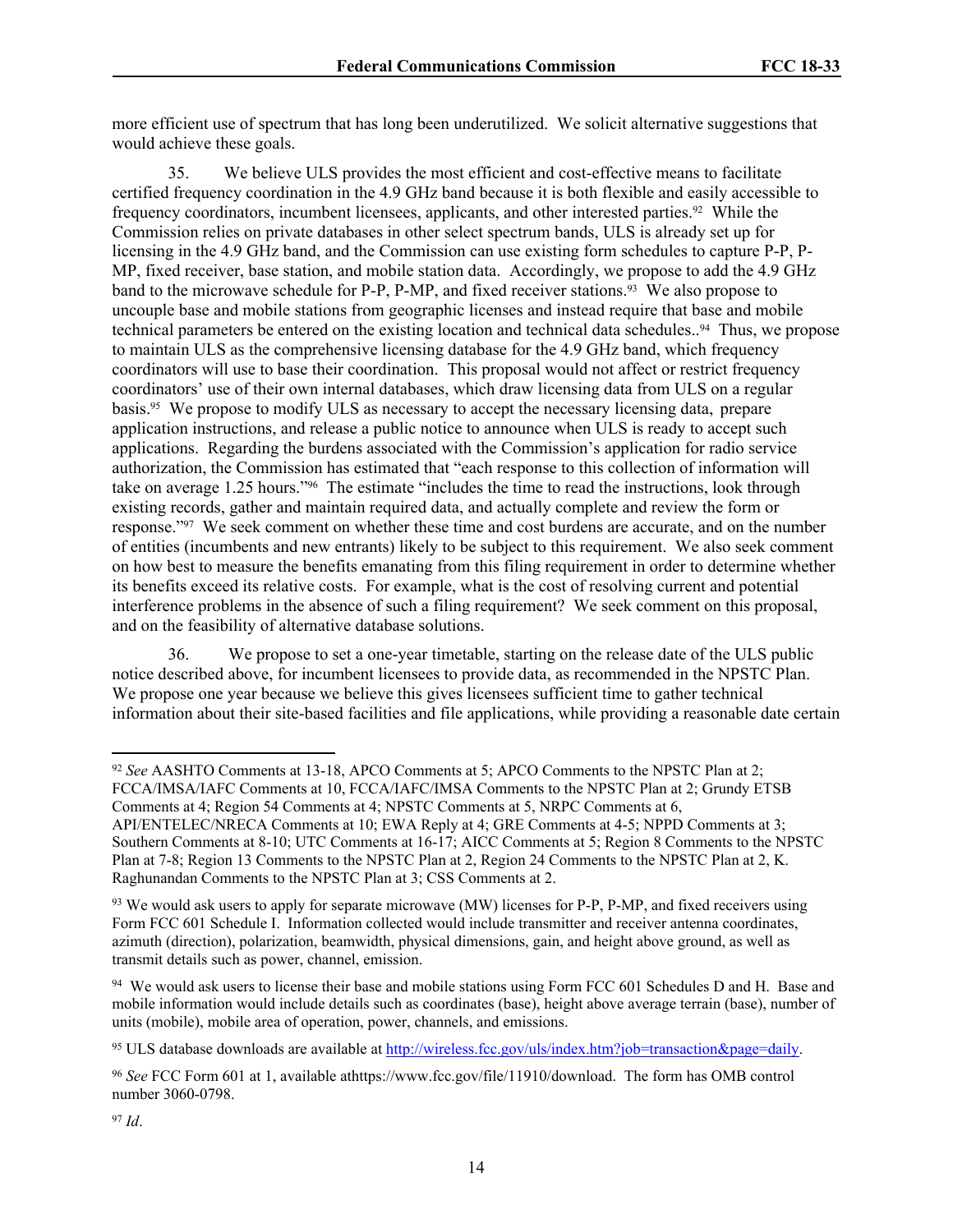that ULS will be sufficiently populated with site-based data to enable accurate frequency coordination. We propose to establish an application process for existing licensees with geographic licenses to identify P-P, P-MP, fixed receivers, base stations, and mobiles that are not licensed site-by-site. Under this process, incumbent licensees would file one or more applications, and update or delete the existing licenses as necessary to eliminate redundancy following a Public Notice announcing that ULS is ready to accept such applications. There would be no fee for the application process since only public safety eligible entities are currently authorized in the band, and the Commission does not charge application fees for public safety entities. We seek comment on this proposal.

37. AASHTO suggests that incumbent licensees should be required to submit to frequency coordination either when their licenses are set for renewal or within one calendar year of the Commission's adoption of coordination requirements.98 We disagree because the purpose of the application process is to collect missing incumbent data so that fixed operations would be visible in the database. Although a richer database will better aid future coordinations, coordination of incumbents is not necessary to accomplish this goal and would impose unnecessary cost. Accordingly, for this incumbent application process, we propose to grant NYCTA's request to waive frequency coordination requirements for one year following the effective date of those rules.<sup>99</sup> However, we propose that after the one-year deadline, an application from an incumbent licensee to supply the required database information would be treated as any other application for a new license or modification, *i.e*., it would require frequency coordination. We seek comment about whether the status of a license should become secondary if the incumbent licensee does not meet the one-year deadline.

38. Finally, we decline to propose that incumbent licensees modify their licenses to conform to the new proposed rules and band plan.100 We agree with commenters such as Region 8 and King County/Seattle that such action would be unduly burdensome and inequitable to incumbent licensees, which already use the band for mission critical public safety operations.<sup>101</sup> Instead, we propose to grandfather existing licensees from having to make any technical modifications to conform to the new rules and band plan, other than providing more sufficient data as we discussed above, as of the effective date of new rules adopted in this proceeding. However, applications from incumbent licensees submitted more than one year after the new rules are in effect would be subject to the new proposed rules and band plan.

# **E. Regional Planning**

39. Section 90.1211(a) of the Commission's rules provides that each RPC region may submit a plan with guidelines to be used for sharing spectrum in the 4.9 GHz band.102 The rules list elements to be included in regional plans and provide instructions for the plan's modification.103 Although the Commission originally set a deadline for all RPCs to submit 4.9 GHz regional plans, it subsequently decided to make plan submission voluntary and stayed the deadline.<sup>104</sup> To date, only 10 out of 55 RPC

<sup>101</sup> Region 8 Comments to the NPSTC Plan at 4-8, King County/Seattle Comments to the NPSTC Plan at 6-7.

<sup>102</sup> 47 CFR § 90.1211(a).

<sup>103</sup> 47 CFR § 90.1211(b), (c).

<sup>104</sup> *See The 4.9 GHz Band Transferred from Federal Government Use*, WT Docket No. 00-32, Memorandum Opinion and Order, 19 FCC Rcd 22325, 22331-32 paras. 17-20 (2004) (*4.9 GHz MO&O*); *The 4.9 GHz Band Transferred from Federal Government Use*, WT Docket No. 00-32, Memorandum Opinion and Order and Third

(continued….)

<sup>98</sup> AASHTO Comments at 12-13.

<sup>99</sup> NYCTA Reply to the NPSTC Plan at 7.

<sup>&</sup>lt;sup>100</sup> For example, we would not require incumbent licensees to vacate the proposed aeronautical mobile and robotic band segment, 4940-4945 MHz (*see infra* Section [B\)](#page-5-0); or to upgrade their antennas to a minimum gain of 26 dBi (*see infra* Section [H\)](#page-19-0).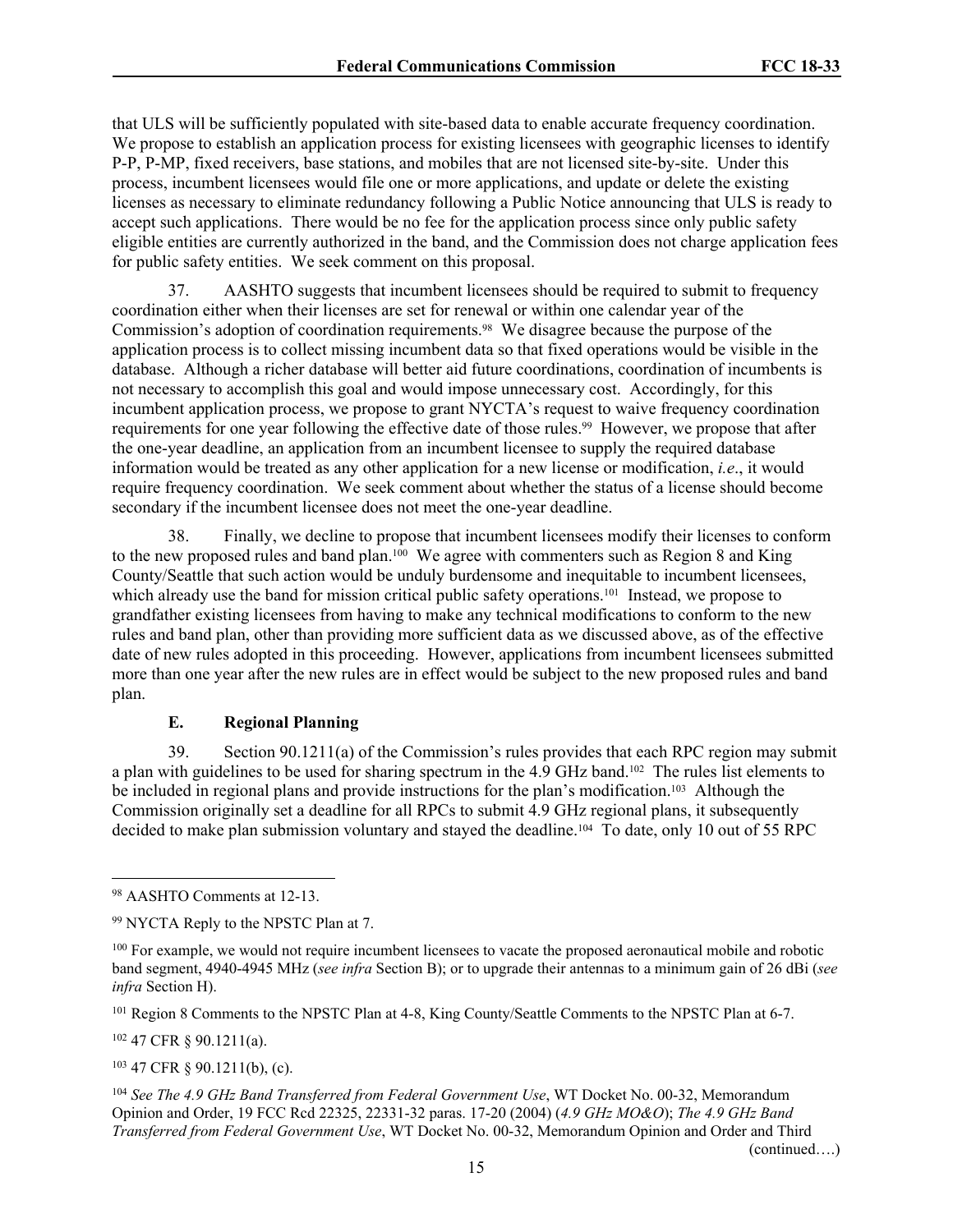regions have submitted 4.9 GHz regional plans.105 In the *Fifth Further Notice*, the Commission sought comment on whether it should lift the stay and amend Section 90.1211 to require Regional Plans to cover permanent fixed links and base stations, as well as mobile and temporary fixed links.<sup>106</sup>

40. NPSTC's Plan states that "a single national plan for 4.9 GHz will meet most regions' needs," but "some regions will need some different parameters to better meet needs of users in their regions.107 NPSTC proposes to allow RPCs to file amended regional plans specific to 4.9 GHz to reflect regional considerations, including a required showing of need, within 120 days after the Commission adopts new rules for the band.108 Several commenters support RPC involvement in the 4.9 GHz band.<sup>109</sup>

41. *Discussion*. We believe that RPCs should play an integral role in shaping use of the 4.9 GHz band through regional planning. In this connection, we propose to afford RPCs the flexibility to file new and amended regional plans for Commission review and approval to reflect their region-specific needs or considerations as supported by a showing of need.110 Alternately, RPCs would have the option to default to the national rules without regional variation by taking no action. We seek comment on this proposal, and on how to implement regional variations.

42. NPSTC recommends that RPCs be able to make region-specific changes in the following four areas: (i) enabling additional channel aggregation; (ii) incorporating an additional channel designated for specialized use; (iii) placing limits on the use of P-P links in urban areas or imposing more stringent antenna requirements or other technical parameters to allow greater channel reuse; and (iv) in rural areas, allowing higher radiated power for longer path lengths and non-line of sight paths.111 We tentatively disagree with the NPSTC Plan's proposals for item (i) because we propose to allow 40 megahertz channel aggregation, and for item (iv) because we believe that the upper equivalent isotropically radiated power (EIRP) limits should be codified in our rules rather than left to the discretion of the RPCs.112 We propose to allow regional plans to be submitted for Commission approval that include variations for items (ii) and (iii) as well as for polarization.<sup>113</sup> In lieu of item (i), we propose to allow RPCs to limit aggregations to 20 megahertz as discussed above. We also propose to limit the ability of RPCs to restrict non-public safety licensing eligibility to a greater degree than is provided in the

Report and Order, 18 FCC Rcd 9152, 9169 para. 42 (2003) (*4.9 GHz Third Report and Order*); *The 4.9 GHz Band Transferred from Federal Government Use*, WT Docket No. 00-32, Order, 19 FCC Rcd 15270 (2004) (*Stay Order*).

<sup>105</sup> *See* WT Docket No. 00-32. Regions that have submitted plans include Regions 12 (Idaho), 41 (Utah), 8 (New York City Metropolitan Area), 16 (Kansas), 24 (Missouri), 39 (Tennessee), 6 (Northern California), 5 (Southern California), 11 (Hawaii), and 19 (New England).

<sup>106</sup> *Fifth Further Notice* at 6591-92 paras. 39, 41. 47 CFR § 90.1211(b)(4) requires regional plans to incorporate a description of coordination procedures for temporary fixed and mobile operations. The rule omits permanent fixed links and base stations.

<sup>107</sup> NPSTC Plan at 12-13.

<sup>108</sup> *Id*. at 13.

<sup>109</sup> *See* FCCA/IAFC/IMSA Comments to the NPSTC Plan at 3, Region 8 Comments to the NPSTC Plan at 9, Region 13 Comments to the NPSTC Plan at 1, Region 24 Comments to the NPSTC Plan at 1, Vislink Reply Comments to the NPSTC Plan at 1, and City of New York Reply Comments to the NPSTC Plan at 8 (but also opposing NPSTC's proposal for a national plan).

<sup>110</sup> *See* FCCA/IAFC/IMSA Comments to the NPSTC Plan at 3, Region 13 Comments to the NPSTC Plan at 1, Region 24 Comments to the NPSTC Plan at 1-2, Vislink Reply Comments to the NPSTC Plan at 1, King County/Seattle Comments to the NPSTC Plan at 7.

<sup>111</sup> NPSTC Plan at 13.

<sup>112</sup> We discuss EIRP in greater detail in Section [H](#page-19-0) below.

113 We discuss polarization in Section [I](#page-21-0) *infra*.

<sup>(</sup>Continued from previous page)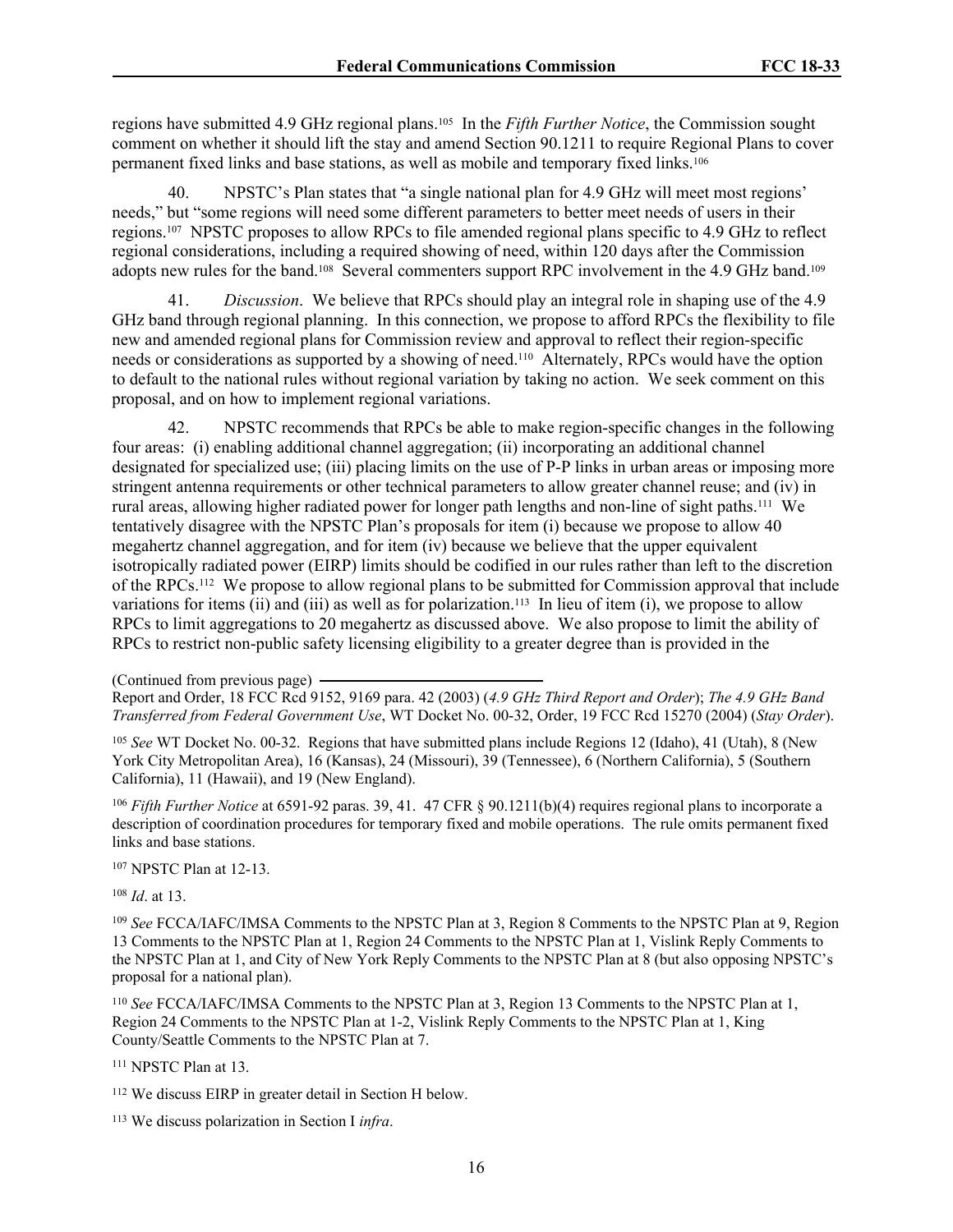Commission's rules.114 In general, we believe that providing these areas in which a regional plan can deviate from the national plan, combined with the overall flexibility of the band plan we propose, will enable regions to meet most needs of their users without threatening investments in existing deployments. Because we cannot foresee all areas in which RPCs may need flexibility, we propose to allow RPCs to request changes outside these areas pursuant to a waiver request. We are mindful that regional variations add a challenge to frequency coordination, but we believe that frequency coordinators have the tools to keep track of these variations.<sup>115</sup> We seek comment on relative costs and benefits arising from this approach, which would not change the status of regional plans as optional.

43. We seek comment on when RPCs should be required to submit regional plans. Comments on this issue were mixed, with suggested deadlines of 180 days, 240 days, and 12 months after final rules are effective.116 Considering the resource constraints on RPCs, we propose a deadline of six months after the effective date of final rules for each RPC to notify the Commission either that it intends to file a regional plan or that the region will default to the general rules, and a deadline of one year after rules adopted in this proceeding become effective for the filing of regional plans. Prior to Commission acceptance of any regional plan, we propose to allow new applications for 4.9 GHz licenses to be filed consistent with updated general rules. These licenses would be grandfathered for the duration of the license period. We would lift the current stay on Section 90.1211(a) once the proposed rule modification becomes effective. We propose to continue to accept regional plans and amendments after the one-year deadline for the benefit of those RPCs that lack the resources to file timely regional plans or are not yet formed,117 but the purpose of the deadline is to provide a goal to commence licensing based on regional plan considerations. The Public Safety and Homeland Security Bureau would place any submitted regional plans on public notice for comment. With regard to Plan Amendments, we seek comment on establishing a streamlined process for staff review of such modifications, including defining "major" and "minor" plan modifications as defined by Section  $90.527(b)$  of the rules.<sup>118</sup> We seek comment on these proposals and solicit alternative suggestions, especially from the individual RPCs. We seek comment on any burdens that the regional plan filing deadline may place on small entities.

44. Finally, we decline the NPSTC Plan's recommendation to permanently waive the existing requirement to obtain concurrence from adjacent regions for plan amendments.119 The NPSTC Plan makes no mention of the existing adjacent region coordination requirement for initial regional plans,<sup>120</sup> and we do not see why regional plan amendments should not also be subject to adjacent region review. This adjacent region review process for plan amendments has worked in the 700 MHz and 800 MHz bands,121 and we do not believe the process which is currently in place is unduly burdensome on RPCs for

<sup>114</sup> *See* Ex Parte Letter from Elizabeth Sachs, Esq. on behalf of Enterprise Wireless Alliance to Marlene H. Dortch, Secretary, Federal Communications Commission, WP Docket No. 07-100, PS Docket No. 06-229, WT Docket No. 06-150 (dated Jul. 9, 2014) at 3.

<sup>115</sup> Frequency coordinators face variations by region in the 769-775 MHz and 799-805 MHz public safety narrowband channels.

<sup>116</sup> Grundy ETSB Comments at 6 (12 months); Region 54 Comments at 6 (12 months); GRE Comments at 7 (12 months with annual updates); Region 13 Comments to the NPSTC Plan at 1 (240 days); Region 24 Comments to the NPSTC Plan at 1-2 (180 days).

<sup>&</sup>lt;sup>117</sup> Licensees in those regions would abide by the general rules of 47 CFR Part 90, Subpart Y until the Commission approves any subsequent regional plans.

<sup>118</sup> 47 CFR § 90.527(b).

<sup>119</sup> *See* 47 CFR § 90.1211(c).

<sup>120</sup> 47 CFR § 90.1211(b)(3).

<sup>121</sup> *See* 47 CFR § 90.527(b).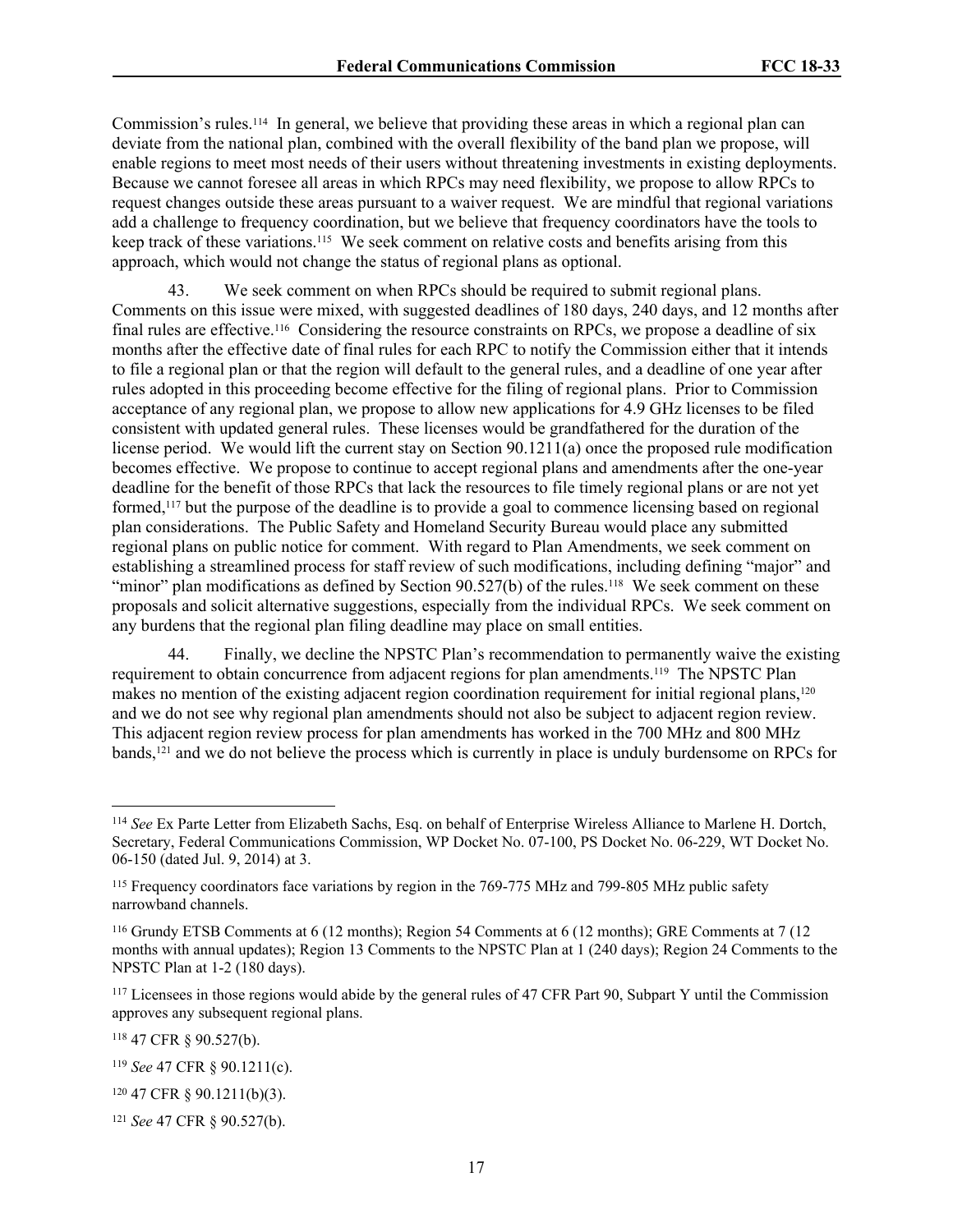the 4.9 GHz band. We seek comment on whether adjacent region review requirements would place undue burdens on small entities.

# **F. Technical Standards**

45. In the *Fifth Further Notice*, the Commission sought comment on whether to adopt technical standards for 4.9 GHz band equipment.122 While acknowledging that the Commission previously had declined to mandate such a technical standard, the Commission sought comment on using IEEE 802.11 as a potential standard solution, given the standard's worldwide availability and flexibility in supporting various applications.123 Some commenters to the *Fifth Further Notice* assert that mandatory technical standards would inhibit technological development in the band,124 restrict local flexibility and control, and render existing equipment obsolete.<sup>125</sup> Other commenters contend that standards would promote national interoperability and lend certainty to the marketplace for 4.9 GHz equipment.126 A number of these commenters express specific support for an 802.11-based standard.<sup>127</sup>

46. *Discussion.* Since the Commission adopted service rules for the 4.9 GHz band in 2003, the 4.9 GHz band has not fostered a market for diverse technology or inexpensive equipment, which in turn has led to underutilization and a slow influx of users. In general, the Commission has favored technology-neutral rules and has avoided adoption of mandatory standards, a model that has worked in many spectrum bands. However, the record in this proceeding suggests that some public safety users may desire greater certainty regarding technical standards to stimulate investment in the band. While we tentatively conclude that we should not adopt mandatory technical standards for the 4.9 GHz band and seek comment on this view, we seek comment on how to encourage voluntary implementation of technical standards for equipment in the band that can provide certainty for public safety users while also providing appropriate incentives for manufacturers to develop innovative and cost-effective equipment that will encourage interoperability, discourage fragmentation, and reduce equipment costs through higher economies of scale. Would a voluntary industry standard/framework that would not be promulgated in our rules be appropriate and preferable to incorporating such a standard (or any other) in our rules? Are there industry standards available in the 4.9 GHz band, and if not, what is the likelihood that applicable standards could be extended to the 4.9 GHz band? What would be the relative cost and benefit of different voluntary standards for high-power and low-power systems?

# <span id="page-17-0"></span>**G. Point-to-Point and Point-to-Multipoint**

47. Until 2009, permanent fixed P-P and P-MP stations in the 4.9 GHz band were secondary to base, mobile, and temporary fixed operations.128 In 2009, the Commission permitted licensing of permanent fixed P-P and P-MP stations that deliver broadband services on a primary basis, while those stations that deliver narrowband traffic remain secondary to other operations in the 4.9 GHz band.129 In the *Fifth Further Notice*, the Commission sought comment on whether to license all permanent fixed P-P

<sup>125</sup> EMR Comments at 7, Denver RTD Comments at 8.

<sup>126</sup> King County Comments at 5, AICC Comments at 4.

<sup>127</sup> King County Comments at 5, Grundy ETSB Comments at 10, Region 54 Comments at 10, Port Angeles Comments at 6, NRPC Comments at 10. However, *see* Cambium Comments at 5 ("The IEEE 802.11 standard is poorly suited to applications in fixed outdoor PTP and PMP networks." Further, "Time division duplex (TDD) … synchronization is not supported by IEEE 802.11.").

<sup>128</sup> *See* 47 CFR § 90.1207(d) (2008).

<sup>122</sup> *Fifth Further Notice* at 6601-2 para. 64.

<sup>123</sup> *Id*. at 6602 para. 65.

<sup>124</sup> Mobile County Comments at 3, Southern Comments at 11, Cambium Comments at 3, MSI Comments at 7, GRE Comments at 16.

<sup>129</sup> *See Report and Order*, 24 FCC Rcd at 4303 para. 9; 47 CFR § 90.1207(d).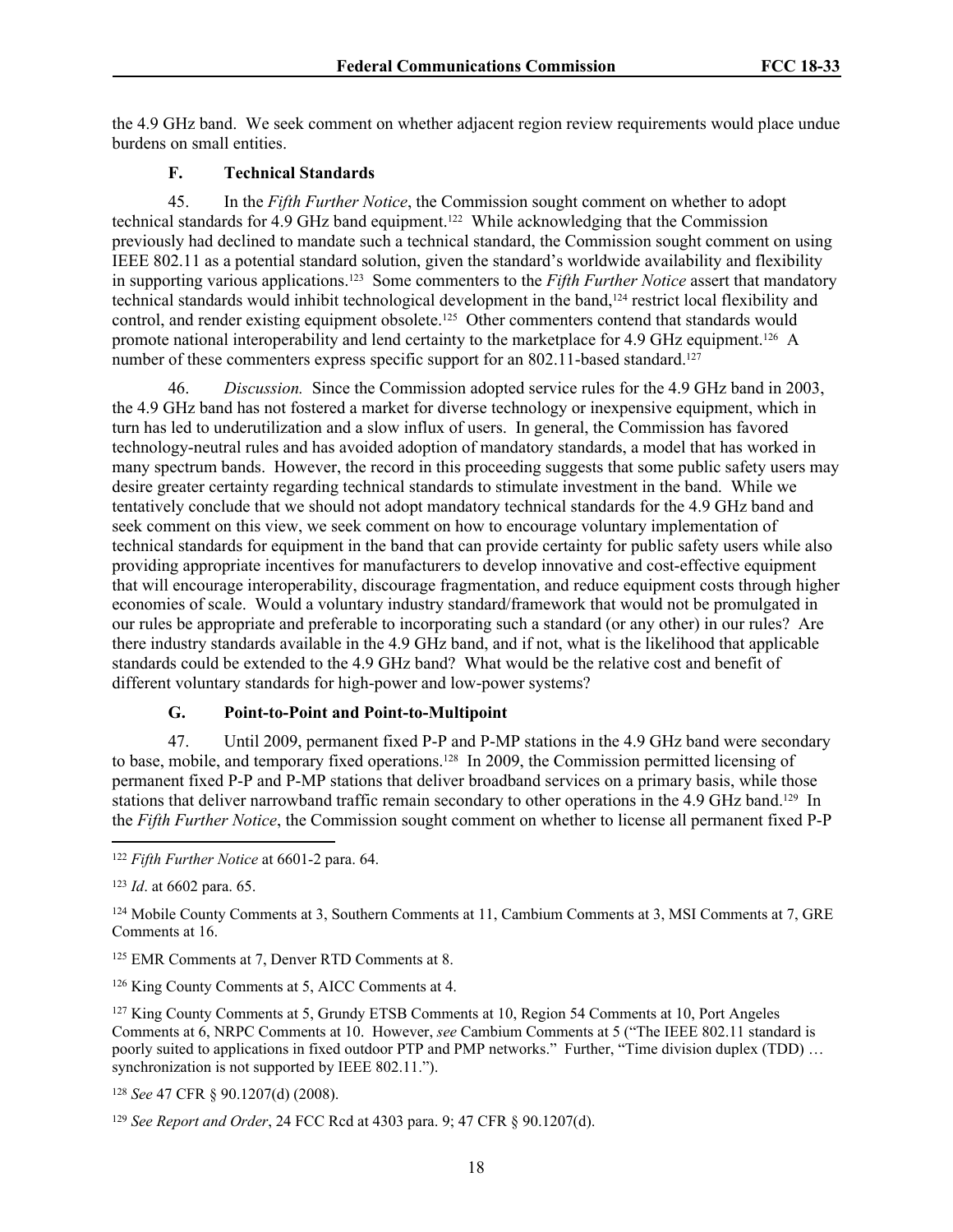stations on a primary basis, regardless of whether they support broadband or narrowband traffic, or whether permanent fixed P-MP stations not delivering broadband service should remain secondary.<sup>130</sup>

48. *Discussion*. Secondary status requires the user to accept the risk of interference and to cease operation if it causes interference to a primary licensee. The supporting commenters persuade us that primary status for P-P and P-MP links that carry or support narrowband traffic would resolve this risk and increase usage of the 4.9 GHz band because it would give potential users confidence to invest in the band.131 Given the divided comment record on primary status for narrowband P-P and P-MP links,132 we propose to allow licensees to use individual 1-MHz bandwidth Channels 14-18 for permanent fixed P-P and P-MP operations on a primary basis, while existing permanent fixed P-P and P-MP operations on individual 1-MHz bandwidth Channels 1-5 would remain secondary, with no such further licensing allowed on those channels due to the proposed aeronautical mobile and robotic designation. We seek comment on this proposal, including its relative costs and benefits. Under the status quo, any competing public safety organization in dense urban areas could obtain secondary licenses for P-P and P-MP links on channels 14-18 with no obligation to protect each other from interference. Accordingly, one potential cost of a proposal to license these links on a primary basis is that it could increase the difficulty of competing public safety organizations in dense urban areas to obtain primary licenses for base, mobile, and temporary fixed operations in channels 14-18 because primary users are entitled to interference protection and cannot be licensed with overlapping channel assignments and areas of operation as secondary use may allow. How likely is this to occur, and what would be the cost of a work-around?

49. The NPSTC Plan recommends that applications for P-P licenses include a showing as to the need for the bandwidth requested, to address the potential of P-P links to cause interference.133 At this time, we do not propose to impose such a requirement, which no other commenter has suggested, because the record does not contain objective benchmarks for correlating various uses with bandwidth needs. We have found that no evidence of P-P interference in the record, and we invite commenters to submit any such evidence. Further, we believe that technical rule changes we propose below in Section III.[H](#page-19-0) may reduce interference potential by producing more directional P-P links. We seek comment on our view and on these concerns.

50. Next, in order to limit "temporary" links to truly temporary uses, we propose to adopt the NPSTC Plan's recommendation that temporary P-P links may only be operated for thirty days maximum over a given path in a one-year period.134 Any application for longer operation would require a showing why longer duration is needed and how the link is supporting public safety protection of life and property. We seek comment on whether the number of days should be reduced or increased and the reasons therefor. We seek comment on the relative costs and benefits of the limitation proposed here, as well as any alternate proposals. We solicit alternative suggestions and solicit comment on burdens that a timeframe limitation on temporary P-P links would place on small entities.

<sup>130</sup> *Fifth Further Notice* at 6594 para. 46.

<sup>131</sup> *See* AASHTO Comments at 14 ("fixed, terrestrial mesh networks should have primary status"); Grundy ETSB Comments at 7; Region 54 Comments at 6; NPPD Comments at 3; GRE Comments at 13 ("SCADA traffic .. may be a very suitable and desirable application for fixed operation on a narrowband channel."); UTC Comments at 10-12; Region 13 Comments to the NPSTC Plan at 2, Region 24 Comments to the NPSTC Plan at 2.

<sup>132</sup> *See* Region 35 Comments at 2; Southern Comments at 10 ("The 4.9 GHz band is ideal for broadband applications, and other bands are available for narrowband …"); Region 8 Comments to the NPSTC Plan at 6.

<sup>133</sup> NPSTC Plan at 7.

<sup>&</sup>lt;sup>134</sup> *Id*. Under current rules, there is no operational time limit within the one-year timeframe of temporary fixed stations. 47 CFR § 90.1207(c).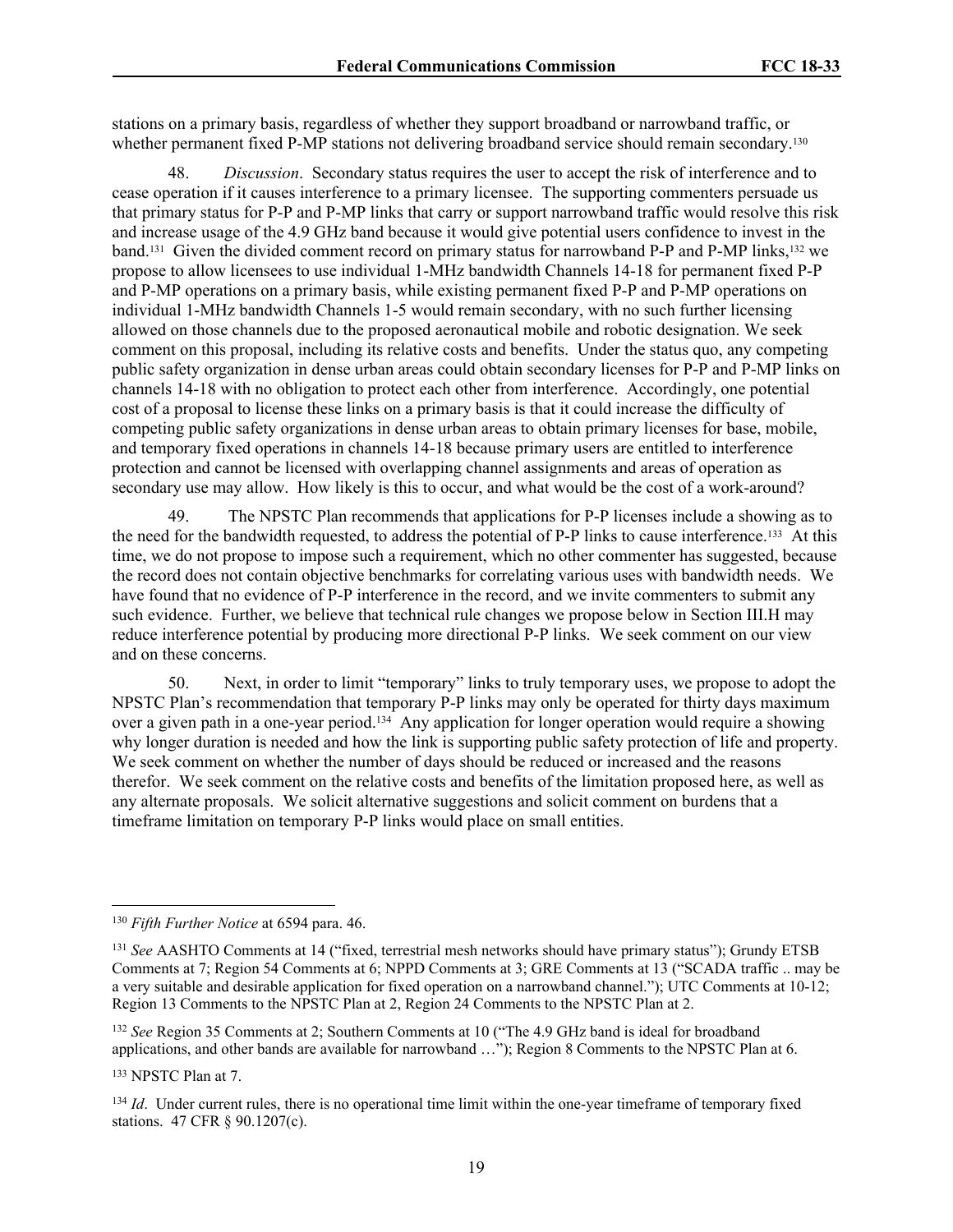51. Finally, we decline to consider a request from the comment record that the band be used only for fixed uses.135 The band supports substantial mobile use,136 and it would be contrary to the public interest to force such operations to relocate from the 4.9 GHz band or cease operation. We believe that with the regional planning process combined with frequency coordination, the goal of increased density of fixed link deployment can occur with rule changes regardless of mobile presence. We seek comment on this tentative conclusion.

#### <span id="page-19-0"></span>**H. Power Limits**

52. The 4.9 GHz rules contain power output limits that depend on the channel bandwidth for both low power and high power transmitters.<sup>137</sup> High power P-P and P-MP links may use directional antennas with gains greater than 9 dBi and up to 26 dBi with no reduction in conducted output power, but if antennas with a gain of more than 26 dBi are used, the maximum conducted output power and peak power spectral density must be reduced by the amount in decibels that the directional gain exceeds 26 dBi.138 The Commission imposed the antenna gain rule "in order to avoid interference from fixed operations to mobile operations."<sup>139</sup>

53. In the *Fifth Further Notice*, the Commission sought recommendations for an effective radiated power (ERP) limit for high power, permanent and temporary fixed transmitters, and whether to impose a maximum ERP limit on point-to-point links.<sup>140</sup> Going forward, we will discuss radiated power levels in the 4.9 GHz band in terms of EIRP, rather than ERP, because antenna gains in the 4.9 GHz band rules are conventionally specified in terms of gain relative to an isotropic reference (dBi).141 To make point-to-point use in the band more efficient, the Commission also sought comment on whether it should establish a different minimum gain for P-P transmitting antennas and, if so, what value of gain would be appropriate and what power reduction, if any, should be required.<sup>142</sup>

54. The NPSTC Plan does not address ERP limits, but it notes that Section 101.143 of the Commission's rules specifies a formula for reducing the maximum EIRP for short path lengths and proposes "that the frequency coordinators use a similar reduction in maximum EIRP for short path lengths with formulas developed based on transmit powers allowed in this band."143 The NPSTC Plan further recommends that for P-P links an antenna with a minimum gain of 26 dBi, a maximum of 5.5

<sup>135</sup> API/ ENTELEC/NRECA Comments at 11 ("if mobile operations were discontinued in the band, tighter radiation patterns from fixed links will serve to reduce congestion and allow for increased density of deployment.").

<sup>136</sup> *See supra* note [13.](#page-2-0)

<sup>137</sup> *See* 47 CFR § 90.1215(a)(1). High power devices are limited to a peak power spectral density of 21 dBm per one MHz. *See* 47 CFR § 90.1215(a)(2).

<sup>138</sup> 47 CFR §§ 90.1215(a)(2); 90.1207(d).

<sup>139</sup> *4.9 GHz Third Report and Order*, 18 FCC Rcd at 9175 para. 57.

<sup>140</sup> *Fifth Further Notice* at 6599 para. 58.

<sup>141</sup> *See* 47 CFR § 90.1215. EIRP = ERP + 2.15 dB. *See* Federal Communications Commission, Office of Engineering and Technology, Laboratory Division Public Draft Review, "Guidelines for Determining the Effective Radiated Power (ERP) and Equivalent Isotropically Radiated Power (EIRP) of a RF Transmitting System" at 3, available at<https://apps.fcc.gov/eas/comments/GetPublishedDocument.html?id=204&tn=255011> (last visited Jan. 26, 2018). "[F]or ERP, the antenna gain is expressed relative to an ideal half-wave dipole antenna." *Id*. at 2. ERP is not ideal for the 4.9 GHz band because the NPSTC Plan at 7 and the APCO Report at 13 refer to antenna size by "diameter," inferring that parabolic antennas, not half-wave dipole antennas, are used in the 4.9 GHz band for P-P links.

<sup>142</sup> *Fifth Further Notice* at 6599 para. 58.

<sup>143</sup> NPSTC Plan at 7. *See* 47 CFR §§ 101.113(a), 101.143; *see also* FCCA/IAFC/IMSA Comments at 12 in support.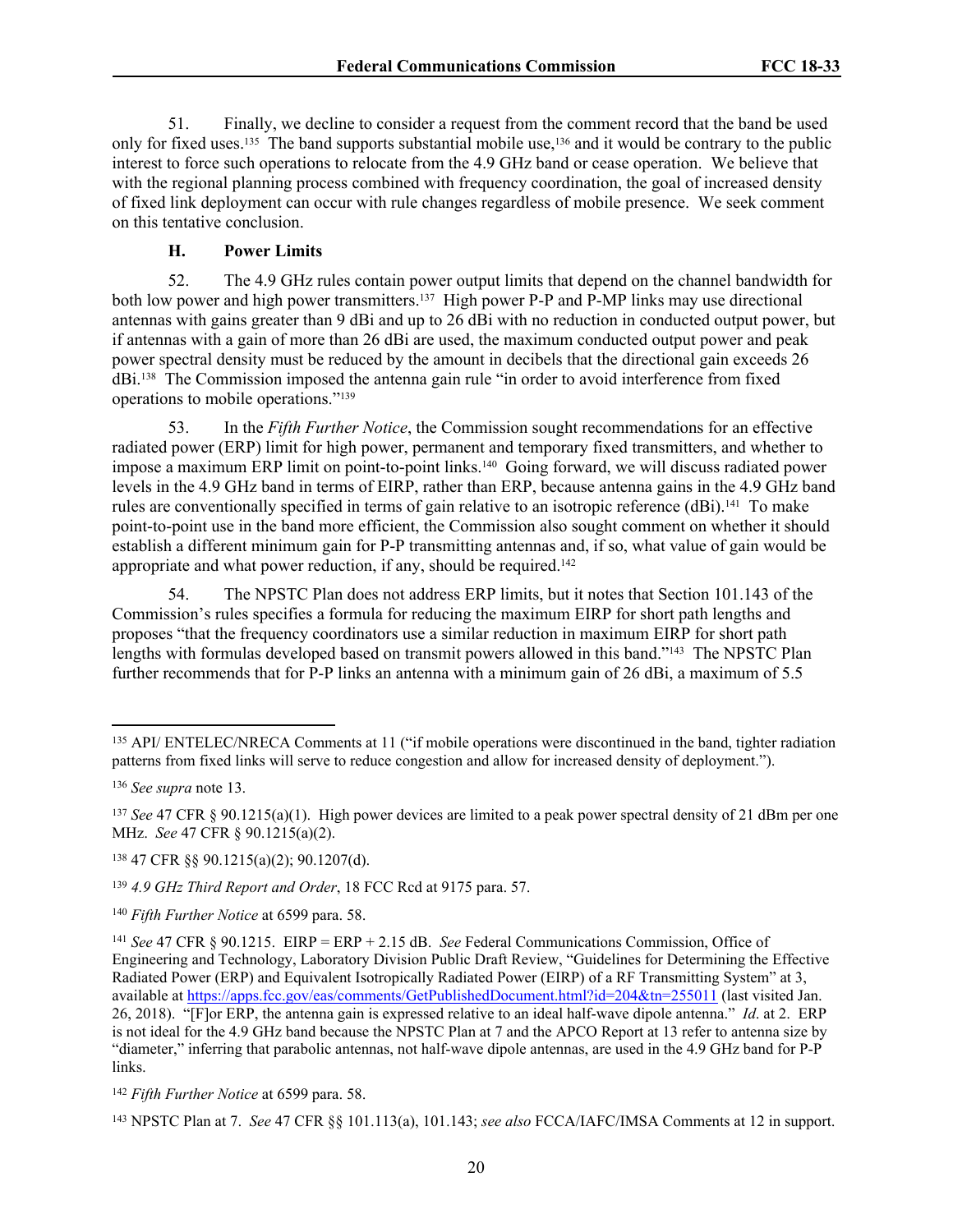degree beamwidth and a minimum 25 dB front-to-back ratio be required.144 The NPSTC Plan also recommends that frequency coordinators be allowed to impose tighter specifications for the antenna if that allows assignment of a channel that otherwise would cause interference.145 NPSTC states that equipment using "multiple modulation rates and /or MIMO [multiple-input and multiple-output] antenna technologies" is inefficient and proposes that "they normally not be allowed in the band."146 NPSTC recommends that requests for higher EIRP levels only be granted under waiver and receive full coordination so that both frequency coordinators and RPCs can comment.<sup>147</sup>

55. The APCO Report argues for "increasing the size of the antennas supporting 4.9 GHz operations."148 APCO states that "larger directional antennas (i.e. 4' diameter and above) have more discriminatory "off-path" antenna patterns and FB (Front-to-Back) ratios which allow the coordinator to assign frequencies closer together and permit more systems to co-exist, interference-free, within a given frequency band."149 APCO also contends that "there are cases where a larger antenna may allow the coordinator to assign a frequency to a system where a smaller antenna may not have an efficient enough antenna pattern." 150

56. *Discussion*. We propose to allow P-P transmitting antennas to operate with a minimum directional gain of 26 dBi, maximum 5.5 degree beamwidth and minimum 25 dB front-to-back ratio. Antenna physical size, or area, is related to antenna gain.151 Although the rules do not contain restrictions on physical antenna size, we believe this proposal will enable users to deploy larger directional antennas, as recommended in the APCO Report, and to produce narrower beam widths and more directional P-P links, which should enable co-channel users in congested areas to place links closer together and achieve greater frequency reuse. Moreover, the higher gain would increase the EIRP so that P-P links can cover longer distances, which could save users the expense of deploying multiple, low EIRP links. Further, the record indicates that several low cost antennas that meet these requirements are already available.152 We seek comment on the relative costs and benefits of this proposal. We invite commenters to provide additional information about these antennas and associated costs in the record and we seek comment on the levels of directional antenna gains that licensees are using today. We also seek comment about burdens that a change to the antenna gain rules would place on small entities, notwithstanding that we propose to grandfather existing P-P and P-MP installations from having to replace antennas.

57. We seek comment on whether the rules should contain a maximum EIRP limit for directional links. Although the NPSTC Plan proposes no maximum EIRP, three commenters suggest power levels equivalent to maximum EIRP levels of 65.15 dBm for P-P and 55.15 dBm for P-MP to "promote the use of the band for longer range communications ..., particularly in rural areas."<sup>153</sup>

<sup>146</sup> *Id*..

<sup>147</sup> *Id*. at 7-8.

<sup>148</sup> APCO Report at 13.

<sup>149</sup> *Id*..

<sup>150</sup> *Id*..

<sup>151</sup> Bernard E. Keiser, Broadband Coding, Modulation, and Transmission Engineering 179, 192 (Bernard E. Keiser 1998). "A Complete expression for antenna gain must include an efficiency factor η. Then if  $A_t$  is the physical area of the antenna's reflector,  $g_t = 4\pi n A_t/\lambda^2$ . Typical values for  $\eta$  are 0.5 to 0.7." *Id*. at 192. " $g_t$ <sub>[is</sub> the] antenna on-axis gain [and]  $\lambda$  = wavelength, m." *Id*. at 179.

<sup>152</sup> NPSTC Plan at 7.

<sup>153</sup> *See* GRE Comments at 15; NPPD Comments at 3; UTC Comments at 12 (proposing maximum ERP of 63 dBm for P-P and 53 dBm for P-MP.  $EIRP = ERP + 2.15$  dB. So, the maximum EIRPs would be 65.15 dBm for P-P and (continued….)

<sup>144</sup> NPSTC Plan at 7. *See also* FCCA/IAFC/IMSA Comments at 12 endorsing 26 dBi minimum antenna gain.

<sup>145</sup> NPSTC Plan at 7.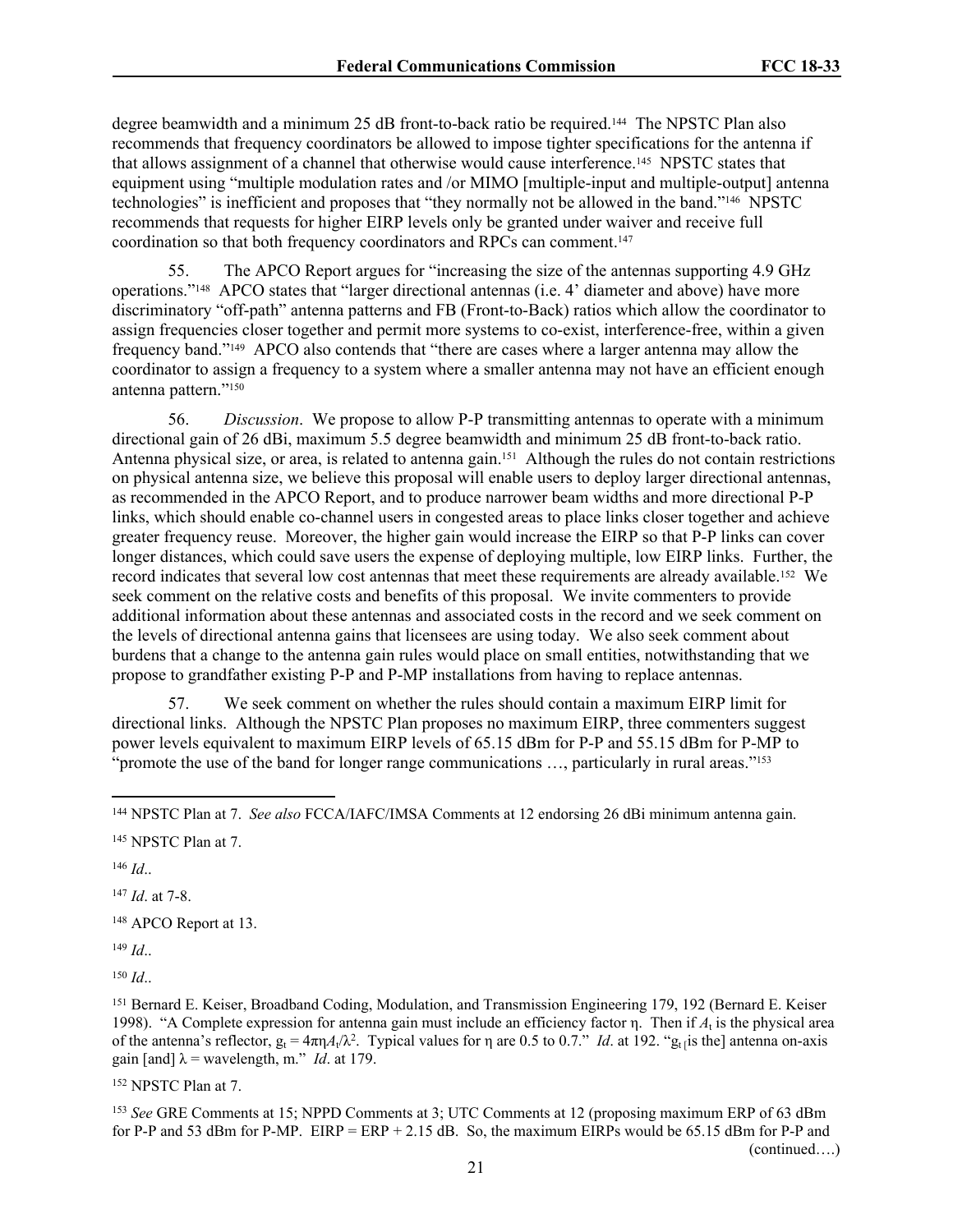Accordingly, we seek comment on these EIRP limits. Since we noted above that the upper power limits need to be codified in the rules, we seek comment on whether these proposed power limits are adequate to meet the needs of regions whose users would deploy links with long path lengths in rural areas. We also seek comment on whether such an increase in maximum power levels for directional links creates any additional interference concerns and how it might affect the ability to coordinate additional links. Similarly, what effect might such an increase have on the ability for continued mobile operations in the band? We seek comment on whether emission mask M is sufficient, or whether a tighter emission mask should be imposed for these higher power operations.154 We seek further comment on other power suggestions in the record and how they would fit with the above proposals.<sup>155</sup>

58. Finally, we decline to propose restrictions on multiple modulation rates and MIMO antenna technologies as proposed by the NPSTC Plan.156 We agree with the City of New York that "Multiple Input Multiple Output (MIMO) technology is a key element of both the 802.11n standard and LTE standards. Rather than being less spectrally efficient, it is more so as it provides for increased throughput and range."157 Similarly, multiple modulation rates are more spectrally efficient and offer licenses additional flexibility in the planning and operation of their systems.

## <span id="page-21-0"></span>**I. Polarization**

59. The *Fifth Further Notice* sought comment on requiring P-P links to use a specific polarization, *e.g*., horizontal or vertical, to reduce potential interference to other links or to portable or mobile devices.158 The Commission sought comment on the costs of changing an antenna's polarization and whether polarization diversity would increase throughput.<sup>159</sup>

60. *Discussion*. Given the mixed comment record,160 we decline to propose any polarization requirements in our rules. However, we still believe that polarization can be a tool to increase density of P-P links in a given area and to address cases of actual interference between two or more P-P links. We note that side-by-side co-channel P-P links with orthogonal (opposite) polarizations could operate with minimized interference because each receive antenna would reject signals of the opposite polarization. We are also encouraged that dual polarization together with polarization multiplexing can increase capacity in a P-P link, as Cambium suggests.161 As discussed above, we propose to allow regional plans submitted for Commission review pursuant to Section 90.1211 to propose any polarization schemes for new applications within their regions as necessary to maximize frequency reuse, manage interference, and

<sup>154</sup> *See* 47 CFR § 90.210(m).

<sup>155</sup> *See* Region 35 Comments at 2 and API/ ENTELEC/NRECA Comments at 11 (unlimited ERP for fixed links); AASHTO Comments at 14 ("Hot Spots … [should] be power limited to confine their operations within communications zones with a maximum radius of 1000 meters."); WISPA Comments at 9 (recommending the 1 watt output power limit of 47 CFR § 15.407(a)(3), which applies to U-NII operations in the 5725-5850 MHz band).

<sup>156</sup> NPSTC Plan at 7.

<sup>157</sup> City of New York Reply to the NPSTC Plan at 8.

<sup>158</sup> *Fifth Further Notice* at 6599-6600 para. 59.

<sup>159</sup> *Id*.

<sup>160</sup> *See* GRE Comments at 16 and Region 35 Comments at 2 in support of the Commission's proposals; *see* Southern Comments at 11, Grundy ETSB Comments at 9, Region 54 Comments at 9, and Cambium Comments at 2 in opposition.

<sup>161</sup> Cambium Comments at 2 ("dual polarization … allow[s] for higher overall capacity within congested areas, and

… deployment of non-line-of-sight links with high availability in rural or other less congested areas.").

<sup>(</sup>Continued from previous page)

<sup>55.15</sup> dBm for P-MP). We also note that the high power maximum conducted output power for a 20-megahertz channel is 33 dBm. *See* 47 CFR § 90.1215(a)(1). At this output power, an antenna gain of 32.15 dBi would give an EIRP of 65.15 dBm as sought by GRE, NPPD, and UTC.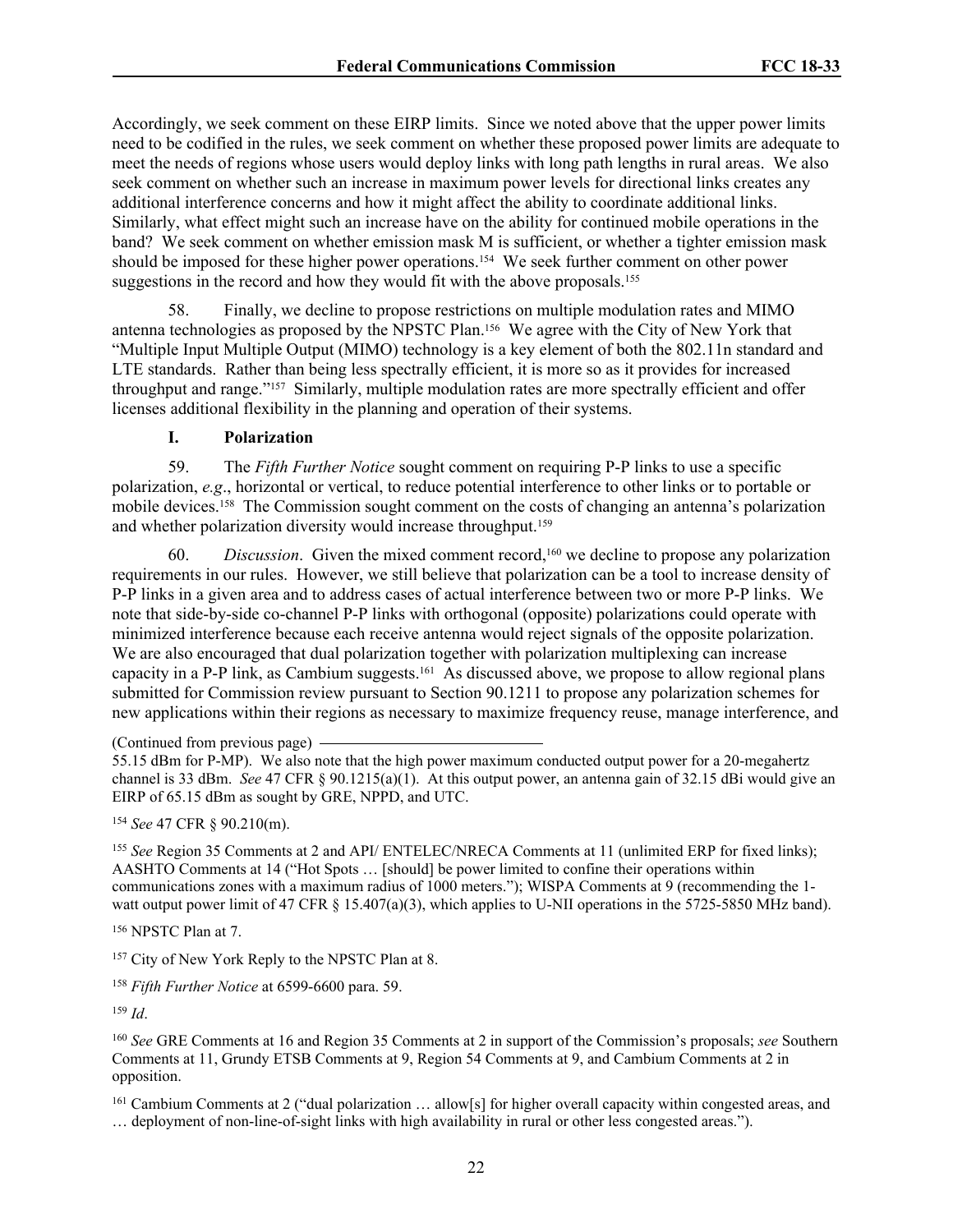increase throughput. As part of the application frequency coordination process, frequency coordinators would be able to recommend a particular polarization for a proposed P-P link in those regions. We seek comment on this proposal.

# **J. Deployment Reports, Construction Deadlines**

61. The *Fifth Further Notice* sought comment on whether to require 4.9 GHz licensees to file periodic deployment reports to better inform the Commission about usage of the band.162 The Commission indicated that reports could include information such as status of equipment development and purchase, including number of devices and users; site development, including use of existing towers; deployments and upgrades (commencement and completion), including site information and location; and applications in development or in use.163 The Commission also sought comment on reporting frequency.<sup>164</sup>

62. *Discussion*. Although a deployment report requirement had some support in the record,165 we agree with the opposing comments regarding burdens on licensees166 and decline to propose requiring deployment reports. In addition to imposing a burden, such reports would be superfluous given our database proposal discussed above,<sup>167</sup> in which existing licensees would file certain additional information on their operating parameters.

63. However, we propose to establish a one-year construction deadline for all 4.9 GHz licensees, with a corresponding construction reporting requirement.<sup>168</sup> The current rules impose an 18month construction deadline only on fixed P-P stations that are licensed on a site-by-site basis, and no construction deadline for base and temporary fixed stations.169 We believe that shortening the construction period to one year for all 4.9 GHz licenses will lead to more timely use of the spectrum and reduce the possibility of spectrum warehousing.170 Accordingly, we propose to require all 4.9 GHz geographic licensees to place at least one base or temporary fixed station in operation within 12 months of license grant and file a standard construction notification with the Commission. We also propose to reduce the construction period for fixed point-to-point stations from 18 months to 12 months. These proposed rule changes will also harmonize the construction deadlines for the 4.9 GHz band with the deadlines of Section 90.155, which is the analogous rule for the majority of Part 90 radio services.171 We note that we have received no objections to this construction deadline change. We seek comment on these proposals, on their relative costs and benefits, on the burdens that the proposed construction deadline would place on small entities, and on alternative solutions that would achieve the same goal.

<sup>164</sup> *Id*.

<sup>166</sup> *See* FCCA/IAFC/IMSA Comments at 17, Mobile County Comments at 12, MSI Comments at 3-4, NPSTC Comments at 12.

<sup>167</sup> *See* MSI Comments at 3-4. *See also supra* para. [36](#page-13-0)*.* 

<sup>168</sup> *See* NPSTC Comments at 12. *See also* Region 35 Comments at 2 (deployment reports "could be something similar to filing a [FCC Form 601] schedule K [notification of construction]").

<sup>169</sup> 47 CFR § 90.1209(d).

<sup>170</sup> Generally, the Commission issues a 4.9 GHz band license for the geographic area encompassing the legal jurisdiction of the licensee. *See* 47 CFR § 90.1207(a). We refer to such license holders as geographic licensees.

171 47 CFR § 90.155.

<sup>162</sup> *Fifth Further Notice* at 6603 para. 68.

<sup>163</sup> *Id*.

<sup>165</sup> *See* NRPC Comments at 10, Region 35 Comments at 2, Grundy ETSB Comments at 11, Region 54 Comments at 10.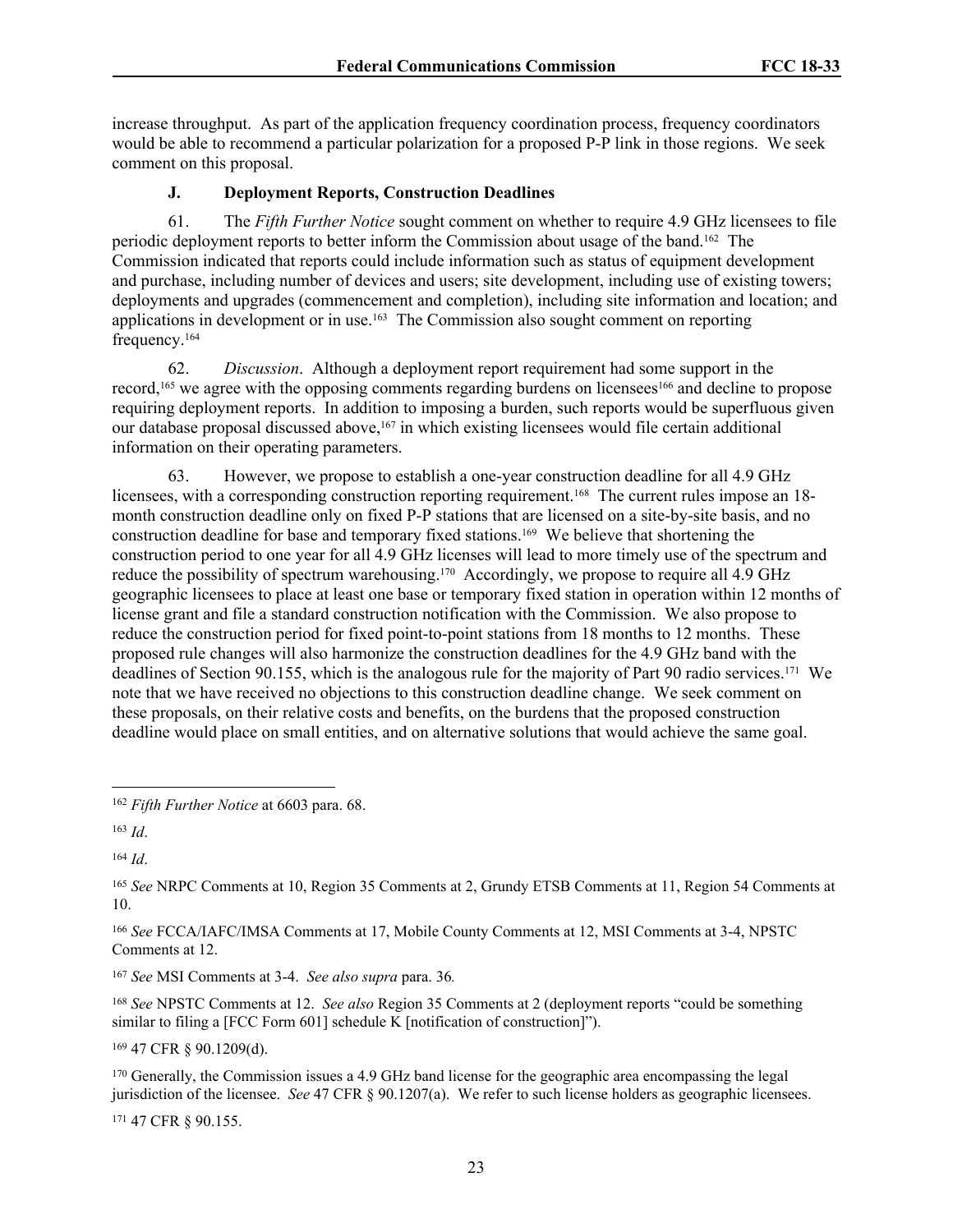# <span id="page-23-0"></span>**K. Eligibility, Shared Use, and Other Alternatives**

64. Currently, only entities providing public safety services are eligible for licenses in the 4.9 GHz band.172 Non-public safety entities—including CII entities—may use the 4.9 GHz spectrum by entering into sharing agreements with eligible public safety licensees, but only for "operations in support of public safety."173 In light of the limited use of the band to date by public safety, the *Fifth Further Notice* sought comment on whether expanding eligibility to non-public safety users might lead to increased use and reduction in equipment costs that would benefit public safety.174 Specifically, the Commission sought comment on whether CII entities should be eligible to hold primary 4.9 GHz licenses, thus removing the requirement for a sharing agreement, and also whether the band should be opened to commercial users on a secondary or non-interfering basis subject to a shutdown mechanism to enable priority access by public safety entities.175 In response to the *Fifth Further Notice*, the NPSTC Plan proposed to extend primary 4.9 GHz eligibility to CII. More recently, other *ex parte* filers have recommended various secondary spectrum sharing approaches combined with maintaining priority status for public safety in the 4.9 GHz band.<sup>176</sup>

65. In this *Sixth Further Notice*, we seek to further discuss these alternative eligibility and spectrum sharing approaches and other alternatives for the band. We seek comment on four specific alternatives outlined below, and on whether the four alternatives or elements thereof could be combined. We also solicit comment on any other sharing approaches that would meet the Commission's goals for the band.

# **1. Extending Eligibility to CII**

66. The NPSTC Plan proposes to expand eligibility to afford CII co-primary status with public safety in the 4.9 GHz band and allow CII entities immediate access to two five-megahertz channels (Channels 6 and 7).177 On the remaining channels in the band, NPSTC proposes to preserve public safety's licensing priority for three years, but would allow CII to seek access on a notice basis.<sup>178</sup> Under the proposed notice procedure, a CII entity's application to use unoccupied channels would be put on public notice, and any public safety entity in the same geographic area as the CII entity's planned system would have 30 days to file an application for the same channels, in which case the public safety applicant would prevail. This notice process would expire after three years after the Commission's rules become effective, at which point public safety and CII would have equal access to all channels in the band with no required notice.<sup>179</sup>

67. The majority of commenters responding to both the *Fifth Further Notice* and the NPSTC Plan support expanding 4.9 GHz band eligibility to CII entities.<sup>180</sup> APCO and FCCA/IAFC/IMSA assert

<sup>175</sup> *Id*..

<sup>176</sup> *See* APCO Report, Federated Wireless *ex parte*, PPC *ex parte*.

<sup>177</sup> NPSTC Plan at 6, 10-11.

<sup>178</sup> *Id*. at 11.

<sup>179</sup> *Id*..

(continued….)

<sup>172</sup> 47 CFR § 90.1203(a). The question of FirstNet's status as an entity eligible for a 4.9 GHz band license is still pending. *See Fifth Further Notice* at 6596-6597 paras. 50-51.

<sup>173</sup> 47 CFR § 90.1203(b).

<sup>174</sup> *Fifth Further Notice* at 6592 para. 43.

<sup>180</sup> *See* APCO Comments at 3-4, AASHTO Comments at 6, King County Comments at 3, NPSTC Comments at 9, Region 35 Comments at 2, Wyoming Comments at 1, API/ENTELEC/NRECA Comments at 6-7, EEI Comments at 2-7, EEI Reply at 2-3, EWA Comments at 4-5, GRE Comments at 3, NPPD Comments at 3, Southern Comments at 4-8, UTC Comments at 1, AICC Reply at 1-3, SSC Comments at 4, Cambium Comments at 1, and MSI Comments at 1. *See also* FCCA/IAFC/IMSA Comments to NPSTC Plan at 3, API Comments to NPSTC Plan at 3, EWA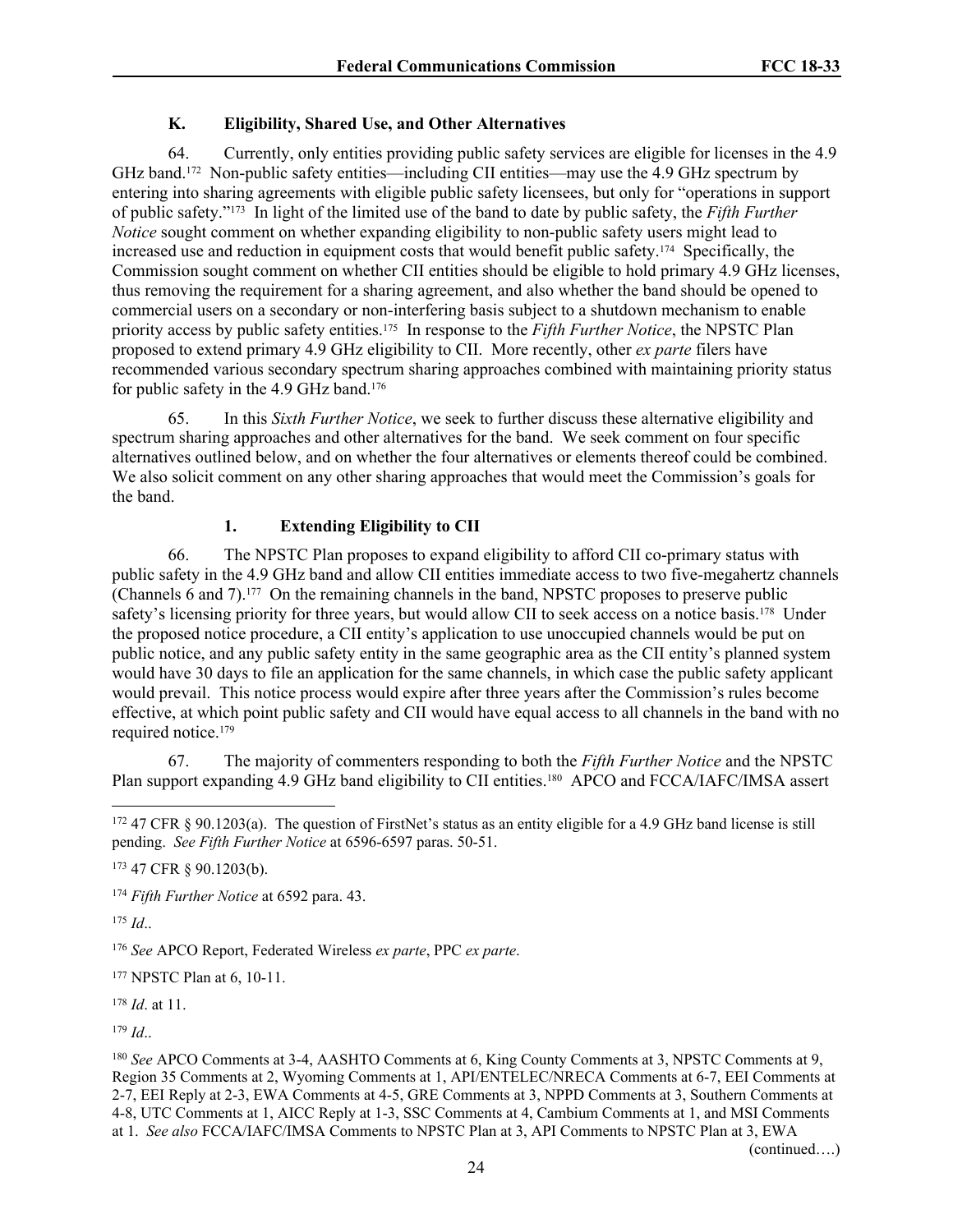that CII eligibility would enhance interoperability between utilities and public safety agencies during and immediately following major emergencies,<sup>181</sup> although APCO cautions that CII use should be "carefully monitored to ensure that public safety needs are considered in every potential conflicting filing."<sup>182</sup> The Utilities Telecom Council (UTC) states that CII primary eligibility "could provide capacity and coverage for smart grid and other applications … [and] would promote investment in and more effective use of the spectrum."<sup>183</sup>

68. Some public safety commenters oppose direct licensing of CII entities and advocate retaining the requirement that CII entities may only use the 4.9 GHz band pursuant to sharing agreements with public safety licensees.<sup>184</sup> In response, Southern Company contends that "the current eligibility rules" for the 4.9 GHz band do not correlate with marketplace or political realities," because CII entities are "understandably reluctant to enter agreements whereby their investment in infrastructure, and their use of a vital communications resource, could be rendered worthless at any time, including when that resource is needed most."<sup>185</sup>

69. Some commenters advocate expanding CII eligibility to include additional categories of potential users. The Enterprise Wireless Alliance (EWA) proposes extending 4.9 GHz band eligibility to "all private internal systems" that "have defined areas of operation not necessarily focused on population centers, often conducted in a campus-type environment that can be coordinated with public safety usage."186 The Alarm Industry Communications Committee (AICC) argues that alarm companies should have primary access to the 4.9 GHz band in order to allow them "to more efficiently and rapidly gather and forward to PSAPs information about emergencies."<sup>187</sup>

70. *Discussion.* We seek comment on whether offering CII co-primary status with public safety is likely to create incentives for increased investment in the 4.9 GHz band. The Commission has recognized that railroad, power, and petroleum entities use radio communications "as a critical tool for responding to emergencies that could impact hundreds or even thousands of people."188 Extending eligibility to CII could encourage collaborative investment by public safety and CII users of the 4.9 GHz

(Continued from previous page)

<sup>181</sup> APCO Comments at 3-4 (limited CII use of the 4.9 GHz band would be beneficial to safety-related operations), FCCA/IAFC/IMSA Comments to NPSTC Plan at 3.

<sup>182</sup> APCO Report at 14.

<sup>183</sup> UTC Comments at 5.

<sup>184</sup> LA County Comments at 2 and Port Angeles Comments at 4 (both arguing that CII eligibility would diminish the ability of public safety systems to use the full spectrum capacity), Chicago Comments at 3, Denver RTD Comments at 7, EMR Comments at 7, Mobile County Comments at 2, Region 8 Comments to NPSTC Plan at 6-8. *See also* NYCTA Comments to NPSTC Plan at 3.

<sup>185</sup> Southern Company Comments at 3.

<sup>186</sup> EWA Comments at 4. *See also* EWA Comments to NPSTC Plan at 4-5.

<sup>187</sup> AICC Reply Comments at 2-3.

<sup>188</sup> "Although the primary function of [railroad, power, and petroleum entities] is not necessarily to provide safety services, the nature of their day-to-day operations provides little or no margin for error and in emergencies they can take on an almost quasi-public safety function. Any failure in their ability to communicate by radio could have severe consequences on the public welfare … utility companies need to possess the ability to coordinate critical activities during or following storms or other natural disasters that disrupt the delivery of vital services to the public such as provision of electric, gas, and water supplies." *Replacement of Part 90 by Part 88 to Revise the Private Land Mobile Radio Services and Modify the Policies Governing Them*, PR Docket No. 92-235, Second Report and Order, 12 FCC Rcd 14307, 14328-9 para. 41 (1997).

Comments to NPSTC Plan at 4-5, UTC Comments to NPSTC Plan, Shared Spectrum Company (SSC) Comments to NPSTC Plan, Vislink Reply Comments to NPSTC Plan.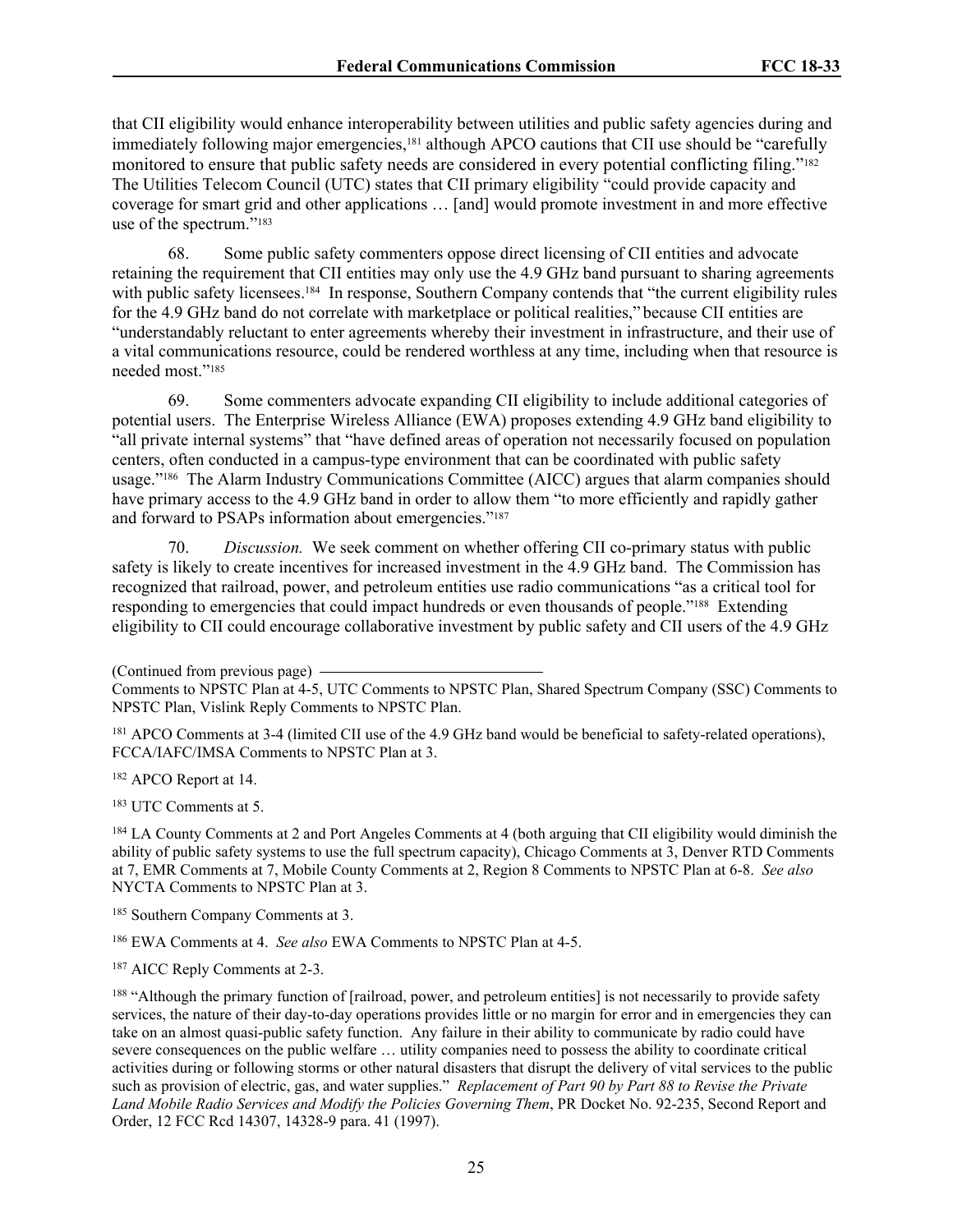band to improve response to emergencies that affect both public safety and critical infrastructure. We seek comment on this approach, including its potential relative costs and benefits.

71. We also seek comment on whether eligibility for CII entities should be conditioned on using the band to provide "public safety services" as that term is defined in Section  $337(f)(1)(A)$  of the Communications Act of 1934, as amended.<sup>189</sup> For example, API requests that CII entities be permitted to use the band for any purpose, not just in support of public safety.<sup>190</sup> Would eliminating the requirement that the band be used for "public safety services" by CII users increase use of the band, lowering equipment costs and facilitating the other benefits of CII access to the band? Or would it unduly increase congestion? Considering the public safety focus of the 4.9 GHz band, should we limit CII use of the 4.9 GHz band to communications related to the protection of life, safety, and property, as opposed to general business purposes?191 If we maintain the requirement, how should the Commission ensure compliance by CII users (and what are the costs of doing so)? Given public safety's relatively modest use of 4.9 GHz spectrum to date, we think there is sufficient remaining spectrum in the band to accommodate both expanded use by public safety and CII co-primary use. Stated otherwise, we think the benefits of coprimary use of the band by both CII and public safety can be realized at slight or no cost to public safety. We seek comment on this characterization. Is there reason to elevate public safety communications in the band over other uses? If so, would preferential algorithms built into equipment ensure priority of public safety communications? How would that priority be achieved? Would such priority be sufficient to ensure that public safety traffic would not be interfered with? We seek comment on affording public safety priority over other users and how priority would be achieved.

72. If we grant co-primary eligibility to CII entities without the need for a sharing agreement with a public safety entity, we seek comment on NPSTC's proposal to provide CII immediate, co-primary access to Channels 6 and 7 during the first three years, to establish a notice procedure for CII access to the remainder of the band during the three-year period, and to open up the entire band to CII thereafter. Should we consider alternative access arrangements, such as providing CII immediate access to Channels 12 and 13, which could be coupled with access to narrowband Channels 14-18 to create 15 megahertz of contiguous spectrum for CII to access on a co-primary basis?192 Should we exclude Channels 1-5 from CII eligibility in light of our proposal to dedicate this segment to public safety aeronautical mobile and robotic use? We seek comment on these options and solicit any alternative suggestions.

73. We in turn seek comment on extending 4.9 GHz band co-primary eligibility to all private internal systems, as EWA requests. Would doing so be consistent with our core goal of supporting critical public safety needs? Similarly, we seek comment on extending primary eligibility to alarm companies as advocated by AICC. Does the fact that the Commission's recent review of ULS in another proceeding suggesting that certain frequencies designated for central alarm operations may be underutilized affect how we should approach this request?<sup>193</sup> Finally, we note that the Commission's

<sup>191</sup> *See State of Ohio/FirstEnergy Corp*., Order, 31 FCC Rcd 8758 (PSHSB 2016) (electric utility authorized to use 700 MHz public safety spectrum for public safety purposes that include communications related to power outage restoration, emergency notifications necessary to the safety of employees and the public and protection of property, and energization, de-energization, or reconfiguration of electric transmission lines).

<sup>192</sup> *See supra* Section [G](#page-17-0) for further discussion.

<sup>193</sup> *See Amendment of Part 90 of the Commission's Rules to Improve Access to Private Land Mobile Radio Spectrum; Land Mobile Communications Council Petition for Rulemaking Regarding Interim Eligibility for 800 MHz Expansion Band and Guard Band Frequencies; Petition for Rulemaking Regarding Conditional Licensing Authority Above 470 MHz*; WP Docket No. 16-261, RM-11719, RM-11722, Notice of Proposed Rulemaking, 31 FCC Rcd 9431, 9435-6 paras. 12-14 (2016) (proposing to make certain frequencies in the 460-470 MHz band that are designated for central station alarm operations available for other PLMR uses because the Commission's review of ULS suggested that these frequencies are underutilized). "The need of central stations for these frequencies

(continued….)

<sup>189</sup> 47 U.S.C. § 337(f)(1)(A); *see* 47 CFR § 90.523(b)(2).

<sup>190</sup> API Comments to NPSTC Plan at 3.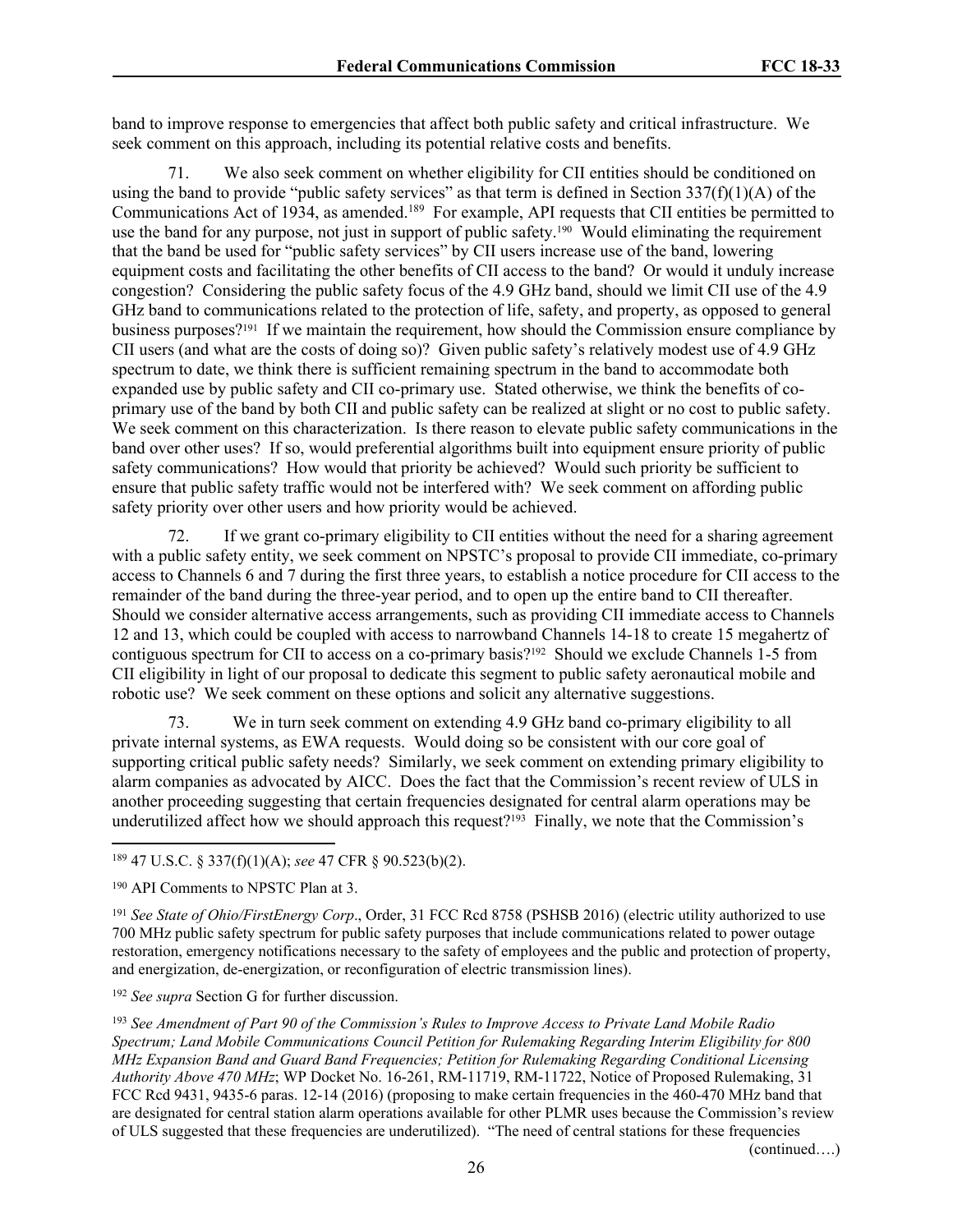general approach to making spectrum available in recent years has leaned toward flexible use rather than allocations to specific industries. We seek comment on how granting CII entities eligibility for coprimary status is consistent with this approach. We also ask how CII entities' need for co-primary use of this band can be differentiated from the needs of other critical and safety-related industries that may seek access to this band in the future.

# **2. Leasing**

74. In the 2003 *4.9 GHz Third Report and Order*, the Commission allowed non-public safety entities engaged in providing public safety-related services to be licensed in the 4.9 GHz band to support public safety operations.<sup>194</sup> In 2004, the Commission permitted public safety licensees with "exclusive spectrum rights<sup> $2195$ </sup> to lease their spectrum to other public safety entities eligible for such a license authorization and to entities providing communications in support of public safety operations.<sup>196</sup> Based on the record at that time, the Commission declined to permit public safety licensees to lease 4.9 GHz spectrum for commercial or non-public safety operations.<sup>197</sup> Specifically, the Commission noted that commenters expressed concern that such leasing could face statutory barriers or result in abuse without the implementation of regulatory safeguards.198 In the *Secondary Markets Order*, the Commission also noted that allowing such leasing could be premature given the then-nascent state of "interruptible use" technology that would enable public safety licenses to immediately reclaim the use of any leased spectrum for public safety emergencies.<sup>199</sup>

75. *Discussion.* In this *Sixth Further Notice*, we seek to establish new licensing and service rules for the 4.9 GHz band that will spur investment and innovation while furthering public safety use of the band. We seek comment on whether these objectives could be facilitated by expanding the leasing alternatives available to public safety in the band. In particular, should we remove the current limitation and allow public safety licensees that have obtained exclusive spectrum rights in the 4.9 GHz band to lease spectrum capacity to CII or to commercial entities generally? Would such expanded leasing flexibility stimulate investment in equipment and networks that would benefit public safety and further our objectives for increased use of the band? Would such leasing opportunities present public safety entities with new potential revenue streams that could be used to increase investment in NG911 operations or to purchase new 4.9 GHz equipment? What rule changes, if any, would best facilitate bringing the economies of scope and scale that come with commercial use of a band to this public safety spectrum? How would a leasing alternative lead to increased use of the band compared to the current

<sup>197</sup> *Secondary Markets Order*, 19 FCC Rcd at 1729 paras. 53-54.

<sup>199</sup> *Id*. at 1730-31 para. 56.

<sup>(</sup>Continued from previous page)

appears to have diminished since this spectrum was set aside for their use over 40 years ago, which may be attributable to advancements in services and technologies that can be used to complete the communications path between the location of the alarm and the alarm services' central office, such as cellular telephone, satellite communication services, and the Internet." *Id*. at 9435-6 para. 12.

<sup>194</sup> *4.9 GHz Third Report and Order*, 18 FCC Rcd 9152, 9158-59 paras. 15-16 (adopting 47 CFR § 90.1203).

<sup>&</sup>lt;sup>195</sup> To the extent that licensees are sharing spectrum, they are not permitted to enter into spectrum leasing arrangements with other entities.

<sup>196</sup> *Promoting Efficient Use of Spectrum Through the Elimination of Barriers to the Development of Secondary Markets*, Second Report and Order, 19 FCC Rcd 17503, 17529-31 paras. 53-56 (2004) (*Secondary Markets Order*). *See* 47 CFR § 1.9048 ("Licensees in the Public Safety Radio Services (*see* part 90, subpart B and § 90.311(a)(1)(i) of this chapter) may enter into spectrum leasing arrangements with other public safety entities eligible for such a license authorization as well as with entities providing communications in support of public safety operations (*see* § 90.523(b) of this chapter).").

<sup>198</sup> *Id*. at 1730-31 para. 56 and n.133.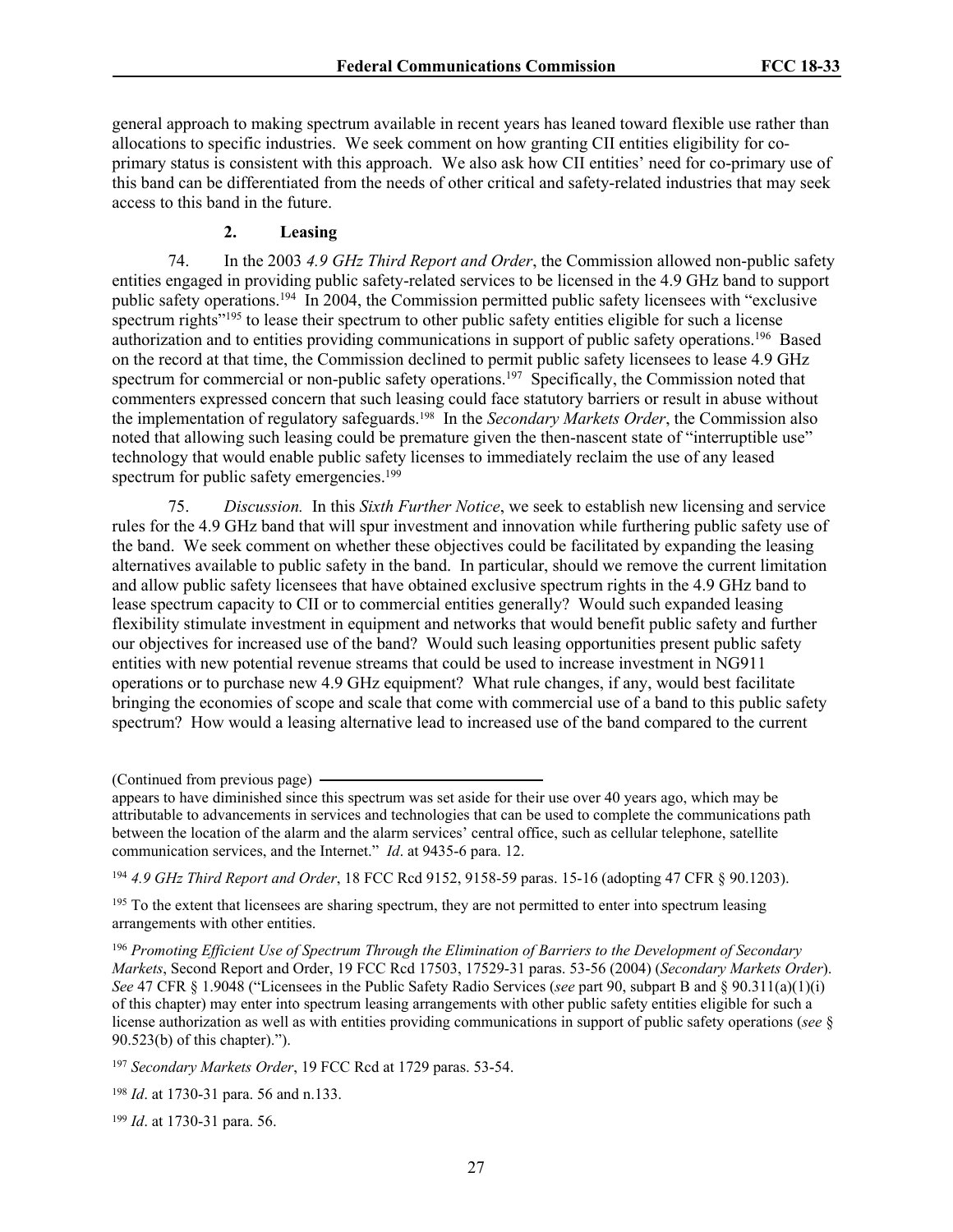environment, where non-public safety entities can to enter into sharing agreements with public safety licensees? What are the relative costs and benefits of expanding leasing alternatives?

76. We also seek comment on how best to ensure that public safety would retain priority access to 4.9 GHz spectrum in any commercial leasing framework. As noted above, the Commission cited a dearth of technology in 2004 that would support "interruptible" spectrum leasing. In light of the significant technological advances that have occurred since then, does technology now exist that would enable public safety to interrupt other spectrum users and reclaim leased spectrum capacity in emergencies? Should non-public safety entities that lease spectrum capacity have primary status because they entered agreements with specific public safety licensees? If so, how would public safety priority function?

77. As noted above, in the *Secondary Markets Order* the Commission cited to comments expressing concern that the Communication Act might be a barrier to allowing public safety entities to lease spectrum that had been designated for public safety for non-public safety operations.<sup>200</sup> Those comments suggested that because Section 337 of the Communications Act of 1934 defines "public safety services" as services that "are not made commercially available to the public by the provider,"<sup>201</sup> the Commission could be limited in its ability to allow non-public safety services on bands designated for public safety services. However, Section 337's proscription on commercial operations is expressly limited to 24 megahertz of spectrum in the 700 MHz band,<sup>202</sup> and there is no equivalent statutory limitation on the 4.9 GHz band.<sup>203</sup> Section 90.1203 of our rules, which governs eligibility for 4.9 GHz licenses, incorporates the requirements and conditions set forth in Section 90.523 of our rules, which in turn implements Section 337 of the Act,204 and provides that applications in this band are limited to operations in support of public safety.205 The Commission tentatively concludes that it has authority to modify Section 90.1203 to allow public safety licensees to enter into leases for non-public safety or commercial uses in the 4.9 GHz band. We seek comment on this tentative conclusion. Are there any other potential jurisdictional barriers to adopting the rules proposed here?

78. If we authorize expanded leasing by public safety in the 4.9 GHz band, should there be conditions or limitations on use of leased spectrum or expenditure of leasing revenues to safeguard against potential abuse? For example, should use of leased spectrum be limited to communications in support of public safety or should all communications be allowed regardless of whether they have a public safety nexus? Can or should we require public safety licensees that receive leasing revenues to invest such revenues solely for public safety purposes, *e.g.*, for procurement of public safety equipment or maintenance and operational costs of the network? Would such a requirement be consistent with the Miscellaneous Receipts Act?206 Are there provisions of state or local law relating to use of funds by local public safety entities that the Commission should take into consideration here? How would compliance with such a requirement be audited and enforced?

79. We seek comment on the relative costs and benefits of a commercial-leasing options visà-vis the CII co-primary option discussed above. Which option would bring the greatest innovation to the 4.9 GHz band? Which option would best facilitate the introduction of new, lower cost equipment?

<sup>204</sup> 47 CFR §§ 90.1203(a), 90.523.

<sup>205</sup> 47 CFR § 90.1203(b).

<sup>200</sup> *Id*. at 1730-31 para. 56.

 $201$  47 U.S.C. § 337(f)(1)(C).

<sup>202</sup> 47 U.S.C. § 337(a).

<sup>203</sup> *See* Omnibus Budget Reconciliation Act of 1993, Pub. L. No. 103-66, 107 Stat. 312 (giving Commission authority to allocate the 4.9 GHz band and to propose regulations governing its use).

<sup>206</sup> 31 U.S.C. § 3302(b); *see* Nextel, B-303413 (2004).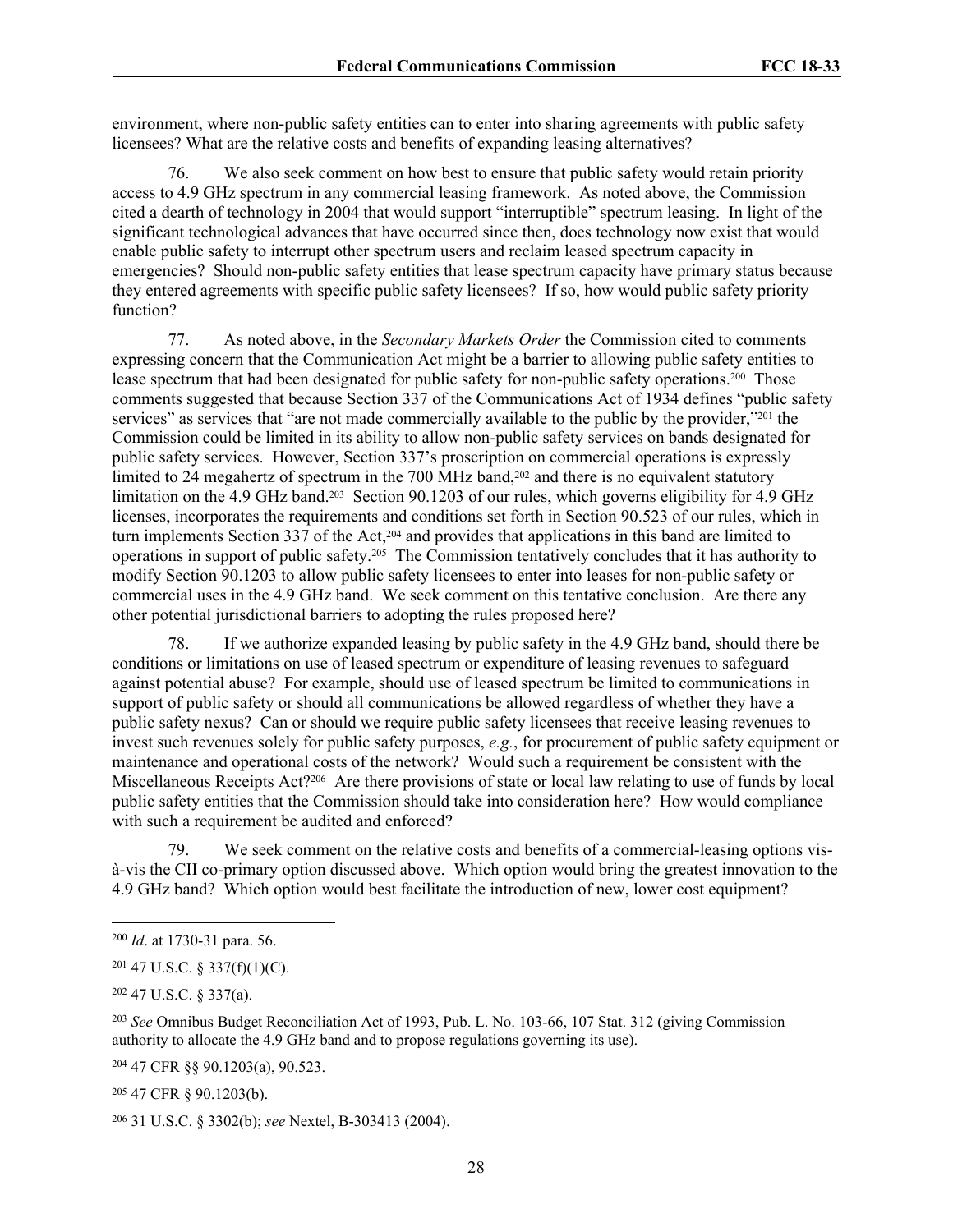Which option would best empower public safety users—the case-by-case leasing to commercial entities where public safety users must sign off on each use or the ability of CII users to gain co-primary access to the spectrum without further public safety input? In short, which of these options would best serve our goals in increasing shared use of this band at the lowest cost? As noted above, given public safety's relatively modest use of 4.9 GHz spectrum to date, we think that allowing leasing would not impose any cost on public safety. Stated otherwise, we think the benefits of allowing more efficient spectrum use through leasing can be realized at no cost to public safety. We note that there are potential revenue streams from leasing, further supporting our judgement that allowing leasing would be produce benefits that exceed relative costs. We seek comment on this characterization.

## **3. Two-Tiered Sharing on a Secondary Basis**

80. In the *Fifth Further Notice*, the Commission sought comment on whether to open 4.9 GHz band eligibility to commercial users on a secondary or non-interfering basis, while ensuring priority access for public safety entities by means of a sharing mechanism, such as dynamic access control based on a database similar to that used for TV white spaces devices.207 In response, some commenters support extending eligibility to commercial entities on a secondary basis.208 Carlson, AICC, Spectrum Bridge, SSC, and WISPA suggest that adopting an intelligent, dynamic database system as the sharing mechanism could allow non-public safety to use the 4.9 GHz band on a secondary basis.209 The APCO Report recommends that the Commission consider "build[ing] upon the 'white space' model and apply[ing] it to the 4.9 GHz arena to spur development by increasing the potential customer base, including within the CII segment." <sup>210</sup> APCO recommends that the Commission study "[a]n innovative approach that incorporates essential features such as frequency coordination, with newer spectrum management tools that could expand the user base while preserving reliable access for public safety."<sup>211</sup>

81. However, many public safety commenters oppose opening the band to commercial users, even on a secondary basis.<sup>212</sup> These commenters express concern that because public safety generally requires greater lead time than commercial entities to secure funding to construct communications systems, commercial operations could foreclose public safety use and increase the risk of interference and congestion. Commenters also express skepticism about the feasibility of a using a dynamic database as a sharing mechanism. FCCA/IMSA/IAFC argue that "white space-style databases are not appropriate for the 4.9 GHz band" because they rely on equipment that employs geo-location or similar technologies, and "requiring 4.9 GHz devices to incorporate geo-location or similar capabilities will unnecessarily impede the development of equipment for the band." 213 Southern similarly "does not believe the database paradigm used for TV White Spaces … devices would be appropriate for the 4.9 GHz band," citing the

<sup>210</sup> APCO Report at 14-15.

<sup>211</sup> *Id*. at 15.

<sup>207</sup> *Fifth Further Notice* at 6593 para. 43.

<sup>208</sup> Wyoming Comments at 1, AICC Comments at 3, Carlson Comments at 3, Spectrum Bridge Comments at 13, and WISPA Comments at 5.

<sup>209</sup> Carlson Comments at 2-5, AICC Comments at 5, Spectrum Bridge Comments at 7-18, SSC Comments at 4-5, SSC Comments to the NPSTC Plan at 8 (noting that an intelligent database and dynamic spectrum access radios could manage the allocation of frequencies to public safety users on a primary basis and to CII users on a secondary basis), WISPA Comments at 7-8.

<sup>212</sup> Chicago Comments at 3, Denver RTD Comments at 5-7 ("[t]here are other established options [besides the 4.9 GHz band] for point-to-point applications for non-public safety users," citing the 6 GHz and 11 GHz bands under Part 101 of the Commission's rules and the unlicensed 5.8 GHz band), EMR Comments at 6, FCCA/IMSA/IAFC Comments at 14, Mobile County Comments at 2, Port Angeles Comments at 4, Region 35 Comments at 2, EWA Comments at 2-3, GRE Comments at 12, UTC Comments at 14, Cambium Comments at 6, MSI Comments at 5.

<sup>213</sup> FCCA/IMSA/IAFC Comments at 10.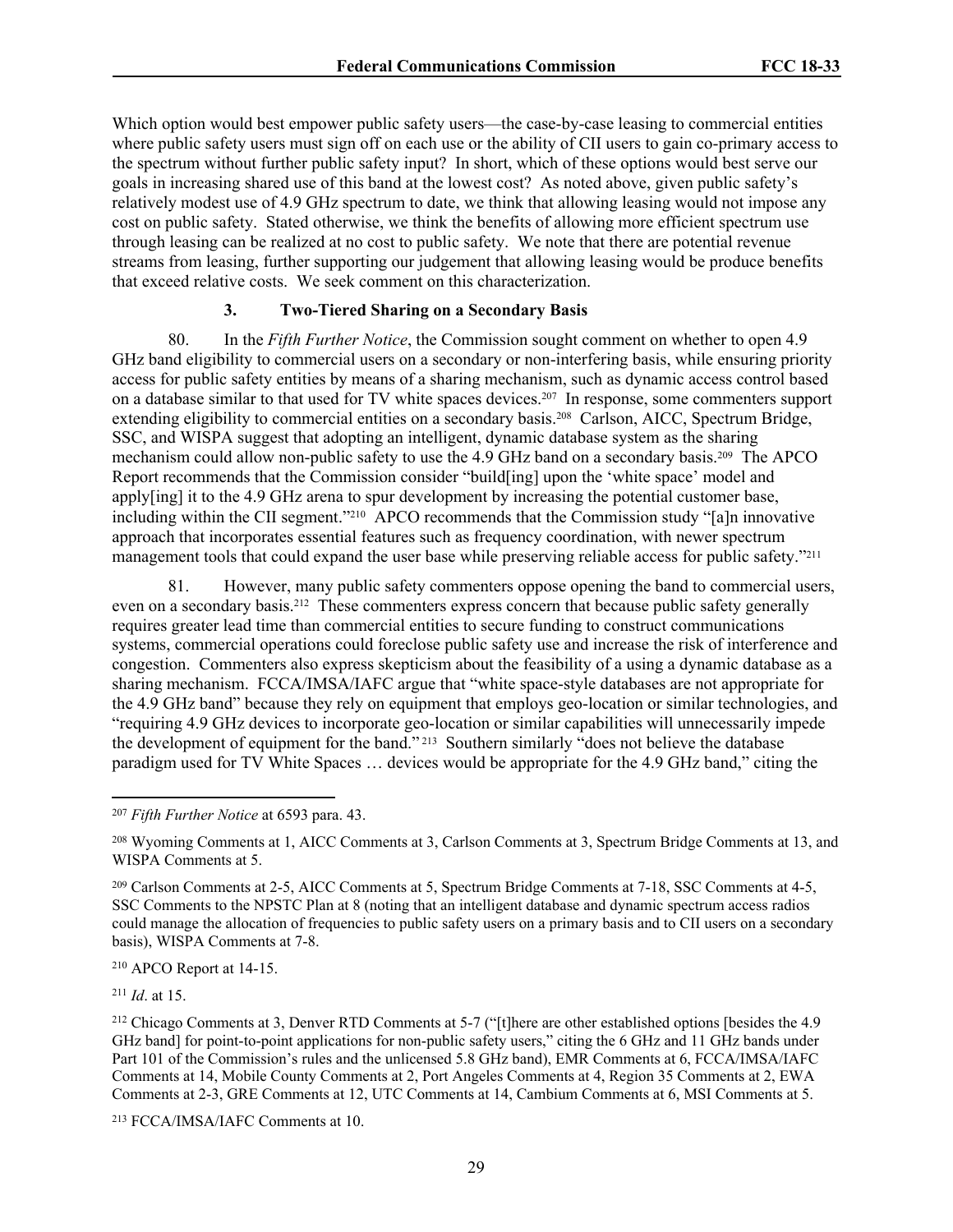risk to public safety that could be caused by "loss of critical communications service due to database errors, malfunctions of the coordination system, or loss of connectivity with the database."<sup>214</sup>

82. *Discussion.* As a third option, we seek comment on the feasibility of a two-tiered sharing approach, in which Tier 1 would consist of primary licensees in the band (including all incumbent users), while Tier 2 would allow other non-public safety users to access the band on a secondary basis, with safeguards to ensure priority and interference protection for Tier 1 operations. We seek comment on potential mechanisms that could facilitate two-tiered sharing in the 4.9 GHz band while protecting primary users.

83. For example, could we implement Tier 2 secondary access to the 4.9 GHz band using frequency coordination and licensing procedures similar to those we are proposing for primary licensing? The public safety community has long relied on frequency coordination in other spectrum bands to protect mission-critical communications from interference. While this system has worked well in other bands, frequency coordination in the 4.9 GHz band would typically take place before deployment and does not take into account the dynamically changing environment of real-time spectrum usage. We seek comment on whether a frequency coordination approach to Tier 2 secondary use would provide sufficient flexibility to support dynamic spectrum use while protecting Tier 1 users. Would real-time coordination be feasible if we required Tier 2 users to provide digital identification and/or geo-location so that Tier 1 users could readily identify potential sources of interference to their systems? We seek comment on relative costs and benefits that a digital ID and/or geolocation requirement on Tier 2 users would have, especially for Tier 2 small businesses.

84. We also seek comment on the feasibility of developing an automated database system to enable dynamic Tier 2 secondary use of the 4.9 GHz band while protecting Tier 1 operations.215 We acknowledge the concerns raised by commenters that "white-spaces" databases previously developed for commercial bands might not provide sufficient assurance of real-time protection for mission-critical public safety operations. We seek comment on what capabilities an automated system would need to support the public safety requirements of the 4.9 GHz band. Should the database be centralized or distributed? What would it cost to design, build, and operate such a system, and who should be responsible for such costs? What information would Tier 1 and Tier 2 users need to enter and update in the database to facilitate dynamic spectrum sharing? What would be the cost and burden of providing such information? How would an automated system communicate with users' devices to help minimize interference and facilitate registration, coordination, and dynamic access? What capabilities would be required to identify potentially interfering Tier 2 users in real time and to direct them to move to a noninterfering channel or to shut down? We seek comment on these issues and on alternative models for spectrum sharing that would achieve these goals. Beyond the upfront cost of designing, building and operating the automated database system, and recurring database maintenance costs—both necessary to enable dynamic Tier 2 secondary use—such dynamic spectrum sharing would appear to impose few costs on public safety because it would retain primary access to the spectrum as needed. These costs would be the costs of entering and updating information to the automated database. We seek comment on whether the benefits to secondary users would outweigh the upfront, recurring, and database entry relative costs, and any other appreciable costs that we may not have taken into account.

# **4. Redesignation of the Band**

85. As this spectrum has been underutilized, we request comment on redesignating the 4.9 GHz band, wholly or partially, to support commercial wireless use. Are the bases for the Commission's

<sup>214</sup> Southern Comments at 10.

<sup>215</sup> *See*, *e.g*., Carlson Comments at 2-5, AICC Comments at 5, Spectrum Bridge Comments at 7-18, SSC Comments at 4-5, SSC Comments to the NPSTC Plan at 8 (noting that an intelligent database and dynamic spectrum access radios could manage the allocation of frequencies to public safety users on a primary basis and to CII users on a secondary basis), WISPA Comments at 7-8.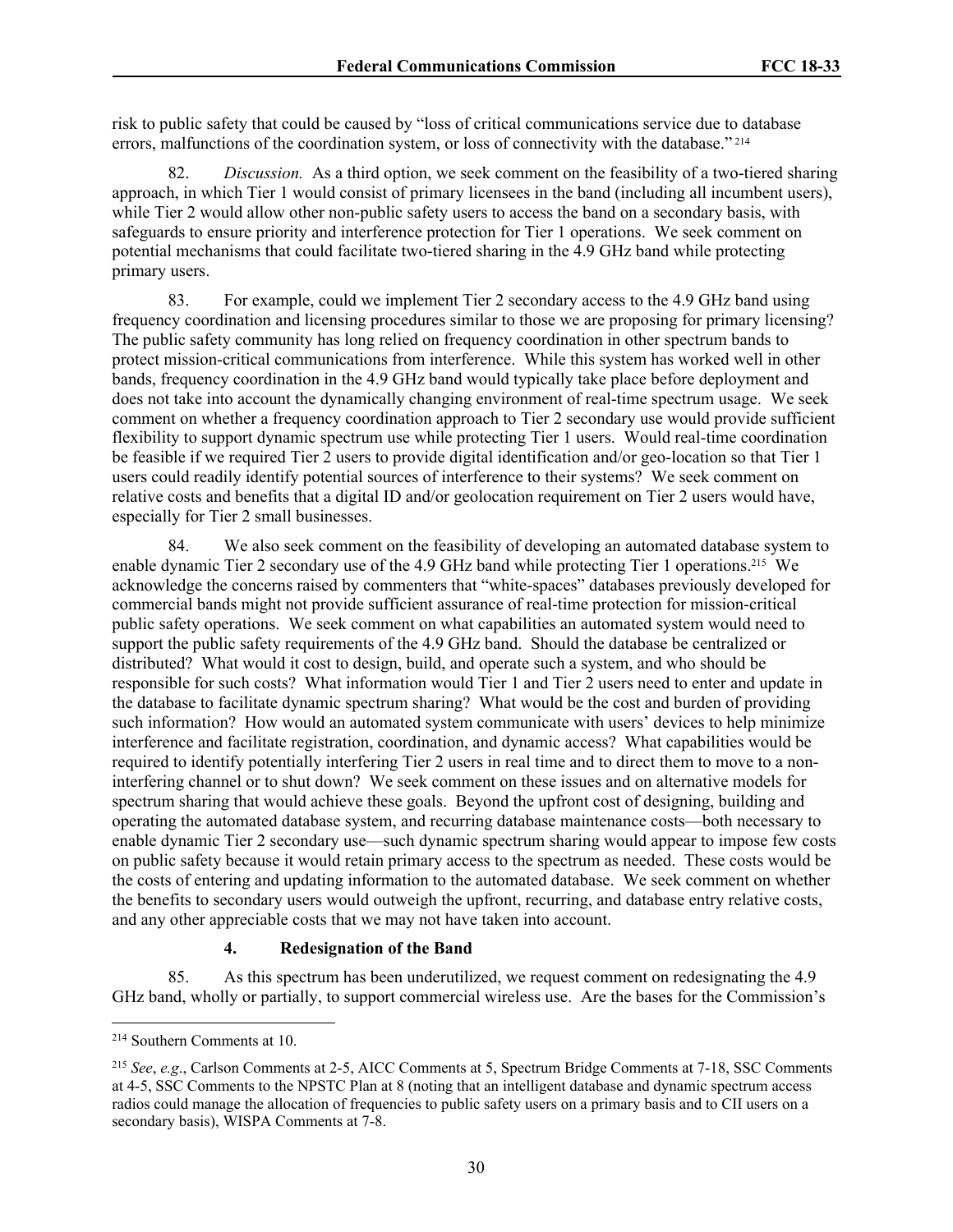decision in 2002 to allocate the entire band for public safety purposes still valid, or does the public interest now call for a change? For example, would the public interest be best served if this spectrum could be used for commercial applications, such as 5G, or would it be better to strike a balance between public safety and commercial uses? What are the relative costs and benefits of a commercial use of this spectrum as weighed against the band plan we propose above or the sharing use alternatives on which we seek comment? If only a portion of the band were to be redesignated, how should the band be divided between public safety and commercial use? If any or all of the spectrum is redesignated for commercial wireless purposes, should the Commission consider auctioning the redesignated spectrum, making licenses available on some other basis, or authorizing the spectrum for unlicensed use under Part 15 of the Rules? We seek comment on any other alternatives to support commercial wireless use of the 4.9 GHz band. If the band were made available for licensed or unlicensed use, we seek comment on what the technical rules would be appropriate. Specifically, if the band were made available for licensed use, should we apply the power levels, emissions limits, and other technical requirements that are in the existing 4.9 GHz band technical rules, the Citizen's Broadband Radio Service (CBRS) as reflected in Part 96 Subpart E,216 or the technical rules for the AWS-3 spectrum as reflected in Part 27 for the 1710 – 1780 MHz and 2110 – 2170 MHz bands?<sup>217</sup> The CBRS rules assume time division duplex operation while the AWS-3 rules assume frequency division duplex operation, with each set of rules specifying separate technical requirements for base stations and mobile devices. If the band were made available for unlicensed use, we specifically invite comment on whether we should apply the same technical rules that exist for the U-NII band at  $5150 - 5250$  MHz under Part 15 Subpart E.<sup>218</sup> If the Commission allows commercial use in all or part of the 4.9 GHz band, should it allow both mobile and fixed use? When considering whether to designate all or part of the band for commercial users, should the Commission consider designating the entire band in markets where there are no existing public safety 4.9 GHz facilities? In markets where there are public safety incumbents, should public safety use be limited to those incumbents or should a specified amount of the 4.9 GHz band be reserved for public safety use? If the Commission divides the band into commercial and public safety segments, would it need to establish guard bands or would in-band and out-of-band emission limits suffice to guard against harmful interference? Commenters should address how the loss of opportunities for public safety spectrum use in the 4.9 GHz band might affect congestion in other bands currently allocated for public safety use.

86. In the event that the Commission redesignates any of the spectrum in the 4.9 GHz band, how should the Commission treat existing public safety systems operating in the band? Should public safety systems simply be grandfathered on their current frequencies? If so, should it be based on the frequencies licensed or those actually deployed and used? If the band is divided into public safety and commercial segments, should public safety licensees be required to relocate their facilities into the public safety segment? In the event the Commission elects to designate the entire band for commercial use, is there alternative spectrum to which existing public safety 4.9 GHz licensees can be relocated? If so, who should pay the relocation cost, *e.g*., if the Commission decides to auction the redesignated spectrum? Should auction proceeds be used to pay public safety's cost to relocate its systems? We seek comment on the relative costs and benefits of all of these options.

# **IV. PROCEDURAL MATTERS**

87. *Ex Parte Presentations*.—The proceeding shall be treated as a "permit-but-disclose" proceeding in accordance with the Commission's *ex parte* rules.219 Persons making *ex parte* presentations

<sup>216</sup> 47 CFR Part 96 Subpart E.

<sup>217</sup> 47 CFR Part 27.

<sup>218</sup> 47 CFR Part 15 Subpart E.

<sup>219</sup> 47 CFR §§ 1.1200 *et seq.*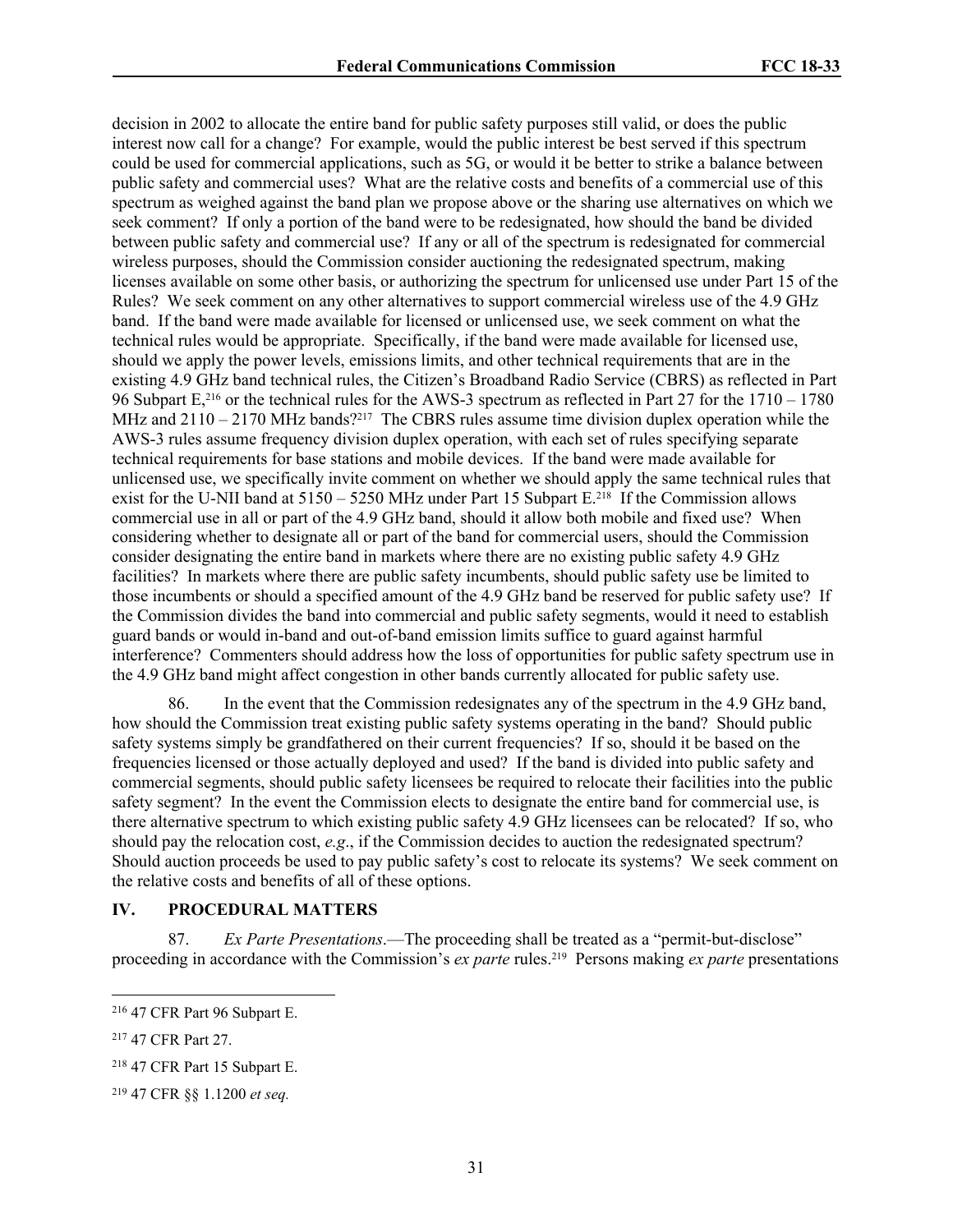must file a copy of any written presentation or a memorandum summarizing any oral presentation within two business days after the presentation (unless a different deadline applicable to the Sunshine period applies). Persons making oral *ex parte* presentations are reminded that memoranda summarizing the presentation must (1) list all persons attending or otherwise participating in the meeting at which the *ex parte* presentation was made, and (2) summarize all data presented and arguments made during the presentation. If the presentation consisted in whole or in part of the presentation of data or arguments already reflected in the presenter's written comments, memoranda or other filings in the proceeding, the presenter may provide citations to such data or arguments in his or her prior comments, memoranda, or other filings (specifying the relevant page and/or paragraph numbers where such data or arguments can be found) in lieu of summarizing them in the memorandum. Documents shown or given to Commission staff during *ex parte* meetings are deemed to be written *ex parte* presentations and must be filed consistent with rule 1.1206(b). In proceedings governed by rule 1.49(f) or for which the Commission has made available a method of electronic filing, written *ex parte* presentations and memoranda summarizing oral *ex parte* presentations, and all attachments thereto, must be filed through the electronic comment filing system available for that proceeding, and must be filed in their native format (*e.g.*, .doc, .xml, .ppt, searchable .pdf). Participants in this proceeding should familiarize themselves with the Commission's *ex parte* rules.

88. *Comment Filing Procedures.—*Pursuant to sections 1.415 and 1.419 of the Commission's rules, 47 CFR §§ 1.415, 1.419, interested parties may file comments and reply comments on or before the dates indicated on the first page of this document. Comments may be filed using the Commission's Electronic Comment Filing System (ECFS). *See Electronic Filing of Documents in Rulemaking Proceedings*, 63 FR 24121 (1998). **Commenters should refer to WP Docket No. 07-100 when filing in response to this** *Sixth Further Notice of Proposed Rulemaking***.**

- Electronic Filers: Comments may be filed electronically using the Internet by accessing the ECFS: http://apps.fcc.gov/ecfs/*.*
- Paper Filers: Parties who choose to file by paper must file an original and one copy of each filing. If more than one docket or rulemakin*g* number appears in the caption of this proceeding, filers must submit two additional copies for each additional docket or rulemaking number.

Filings can be sent by hand or messenger delivery, by commercial overnight courier, or by firstclass or overnigh*t* U.S. Postal Service mail. All filings must be addressed to the Commission's Secretary, Office of the Secretary, Federal Communications Commission.

- All hand-delivered or messenger-delivered paper filings for the Commission's Secretary must deliver the filings to FCC Headquarters at 445 12<sup>th</sup> St., SW, Room TW-A325, Washington, DC 20554. The filin*g* hours at this location are 8:00 a.m. to 7:00 p.m. Filers must make sure that all hand deliveries are held together with rubber bands or fasteners. Filers must dispose of any envelopes before entering the building.
- Commercial overnight mail (other than U.S. Postal Service Express Mail and Priority Mail) must be sent to 9050 Junction Drive, Annapolis Junction, MD 20701.
- $\blacksquare$  U.S. Postal Service first-class, Express, and Priority mail must be addressed to 445 12<sup>th</sup> Street, SW, Washington DC 20554.

89. *Accessible Formats.—*To request materials in accessible formats for people with disabilities (braille, large print, electronic files, audio format), send an e-mail to [fcc504@fcc.gov](mailto:fcc504@fcc.gov) or call the Consumer & Governmental Affairs Bureau at 202-418-0530 (voice), 202-418-0432 (TTY).

90. *Regulatory Flexibility Analysis.—*As required by the Regulatory Flexibility Act of 1980, *see* 5 U.S.C. § 603, the Commission has prepared an Initial Regulatory Flexibility Analysis (IRFA) of the possible significant economic impact on small entities of the policies and rules addressed in this document. IRFA is set forth in Appendix C. Written public comments are requested on the IRFA. These comments must be filed in accordance with the same filing deadlines as comments filed in response to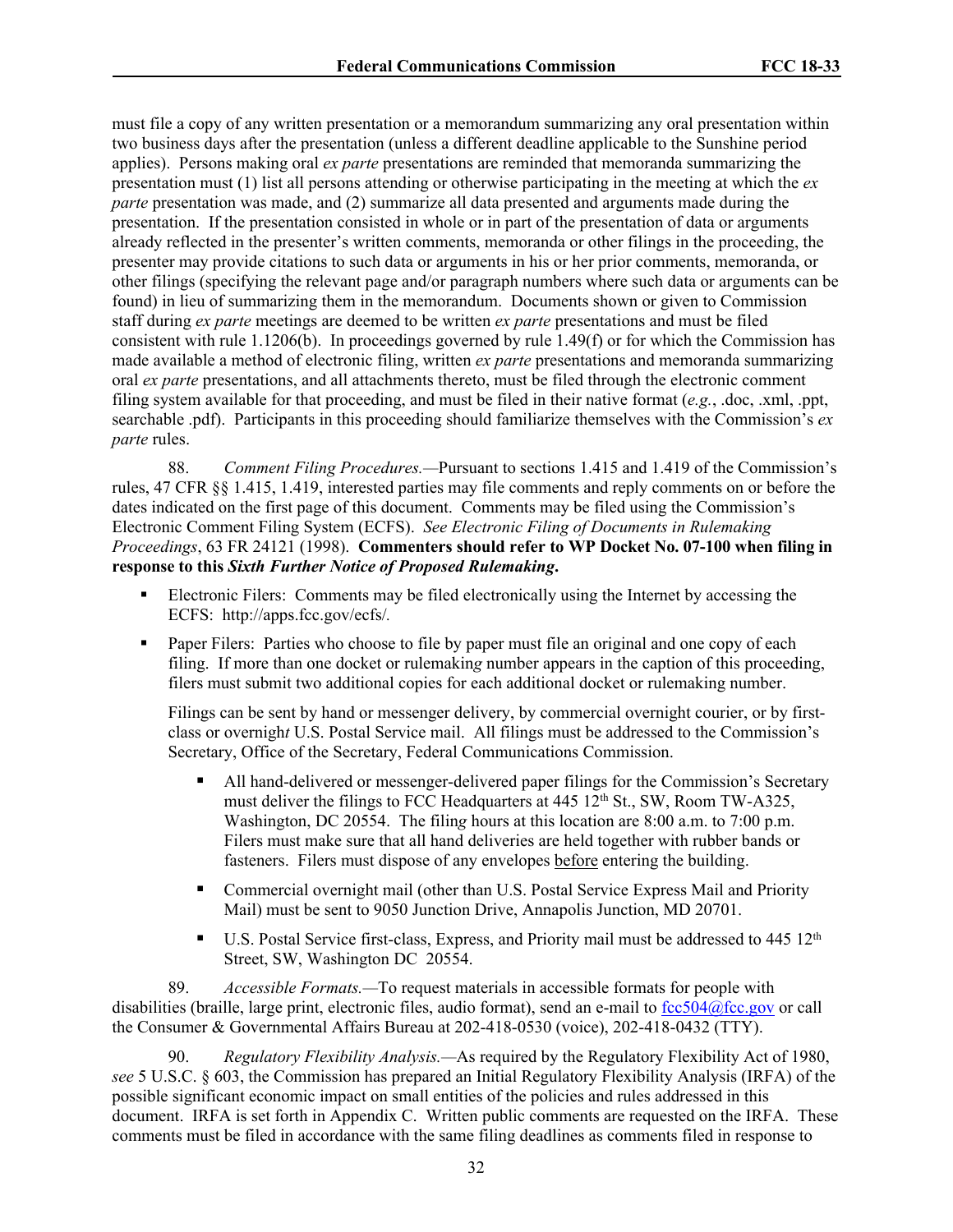this *Sixth Further Notice of Proposed Rulemaking* as set forth herein, and they should have a separate and distinct heading designating them as responses to the IRFA. The Commission's Consumer and Governmental Affairs Bureau, Reference Information Center, will send a copy of the *Sixth Further Notice of Proposed Rulemaking*, including this IRFA, to the Chief Counsel for Advocacy of the Small Business Administration (SBA).<sup>220</sup>

91. *Initial Paperwork Reduction Act Analysis.---*This *Sixth Further Notice of Proposed Rulemaking* contains proposed new and modified information collection requirements. The Commission, as part of its continuing effort to reduce paperwork burdens, invites the general public and the Office of Management and Budget (OMB) to comment on the information collection requirements contained in this document, as required by the Paperwork Reduction Act of 1995 (PRA).<sup>221</sup> Public and agency comments are due 60 days after publication of this document in the Federal Register. In addition, pursuant to the Small Business Paperwork Relief Act of 2002, Public Law 107-198, *see* 44 U.S.C. 3506(c)(4), we seek specific comment on how we might "further reduce the information collection burden for small business concerns with fewer than 25 employees." The Commission will submit the *Sixth Further Notice of Proposed Rulemaking* to the Office of Management and Budget for review under Section 3507(d) of the PRA.

92. We specifically seek comment on the time and cost burdens to meet the license modification proposal in the *Sixth Further Notice of Proposed Rulemaking* and whether there are ways of minimizing the costs burdens associated with the license modification process. For the Commission's current application for radio service authorization, the Commission has estimated that "each response to this collection of information will take on average 1.25 hours."222 The estimate "includes the time to read the instructions, look through existing records, gather and maintain required data, and actually complete and review the form or response."223 We seek comment on whether these time and cost burdens are accurate to meet the proposed modifications to the application.

93. For further information, contact Mr. Thomas Eng, Policy and Licensing Division, Public Safety and Homeland Security Bureau, (202) 418-0019 or TTY (202) 418-7233; or via e-mail at Thomas.Eng@fcc.gov.

# **V. ORDERING CLAUSES**

94. Accordingly, IT IS ORDERED, pursuant to sections 1, 4(i), 4(j), 4(o), 301, 303(b), 303(g), 303(r), 316, 332, and 403 of the Communications Act of 1934, as amended, 47 U.S.C. §§ 151, 154(i), 154(j), 154(o), 301, 303(b), 303(g), 303(r), 316, 332, and 403, that this *Sixth Further Notice of Proposed Rulemaking* is HEREBY ADOPTED.

<sup>220</sup> *See* 5 U.S.C. § 603(a).

<sup>221</sup> *See* Paperwork Reduction Act of 1995, Public Law 104-13.

<sup>222</sup> *See* FCC Form 601 at 1, available at [http://transition.fcc.gov/Forms/Form601/601.html.](http://transition.fcc.gov/Forms/Form601/601.html) The form has OMB control number 3060-0798.

<sup>223</sup> *Id*.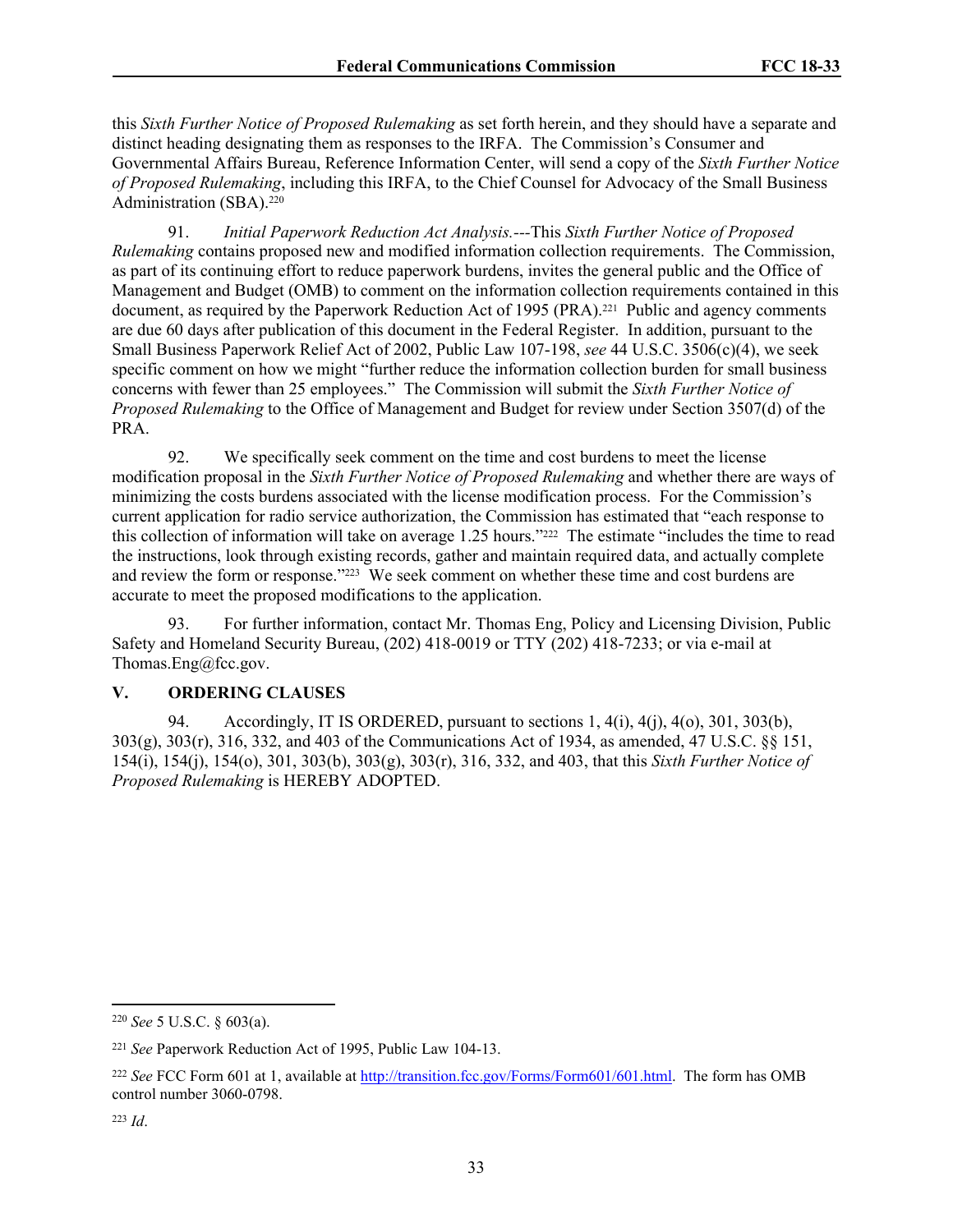95. IT IS FURTHER ORDERED that the Commission's Consumer and Governmental Affairs Bureau, Reference Center, SHALL SEND a copy of this *Sixth Further Notice of Proposed Rulemaking*, including the Initial Regulatory Flexibility Analysis, to the Chief Counsel for Advocacy of the Small Business Administration.

## FEDERAL COMMUNICATIONS COMMISSION

Marlene H. Dortch Secretary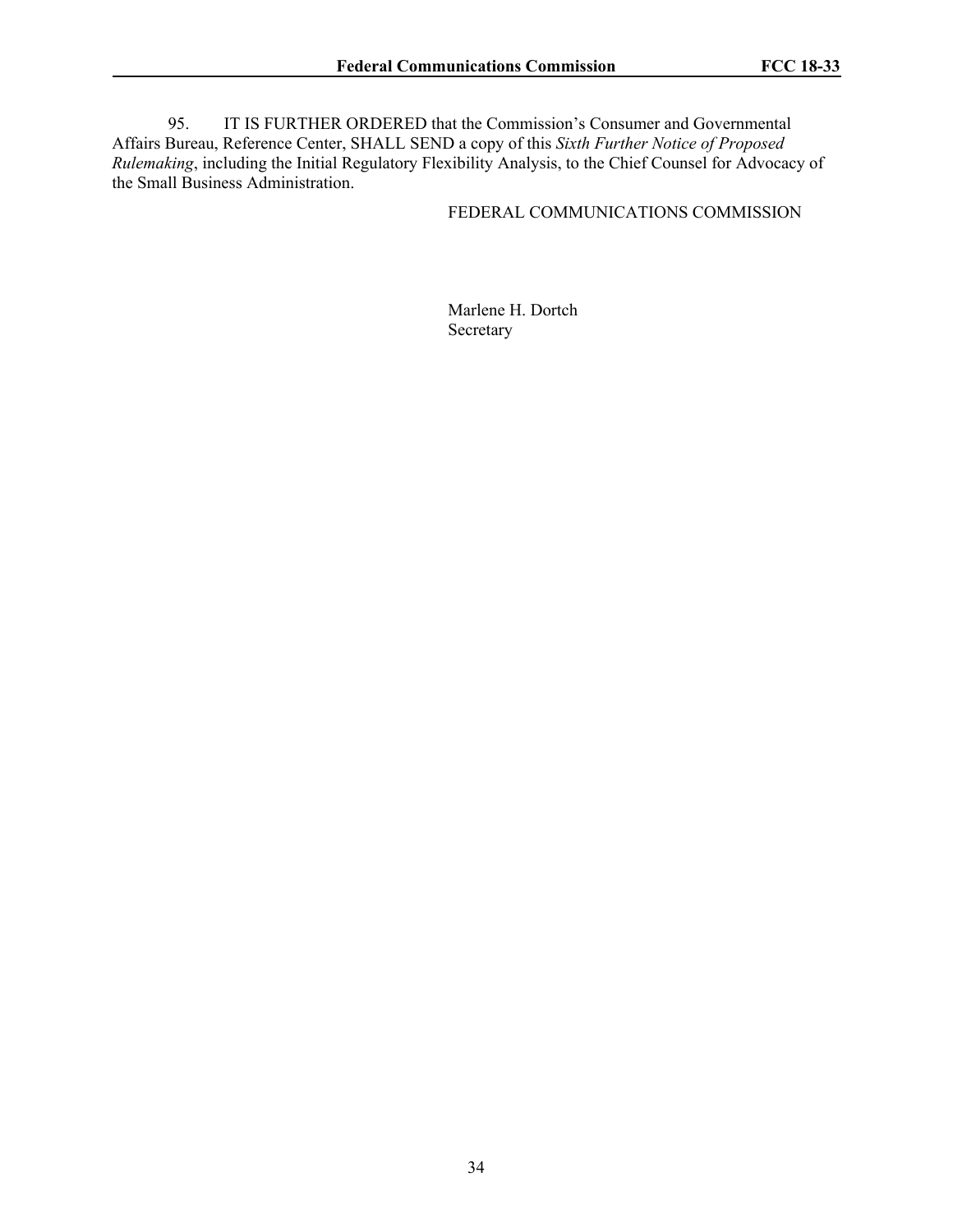# **APPENDIX A**

## **List of Commenters**

#### Comments to the *Fifth Further Notice*

Alarm Industry Communications Committee (AICC) American Association of State Highway and Transportation Officials (AASHTO) American Petroleum Institute, The Energy Telecommunications and Electrical Association, and The National Rural Electric Cooperative Association (API/ ENTELEC/NRECA) Association of Public-Safety Communications-Officials, International, Inc. (APCO) Carlson Wireless Technologies, Inc. (Carlson) Cambium Networks Ltd. (Cambium) City of Chicago (Chicago) City of Port Angeles, Washington (Port Angeles) Consolidated Spectrum Services (CSS) County of Los Angeles, California (LA County) Denver Regional Transportation District (Denver RTD) Edison Electric Institute (EEI) EMR Consulting, Inc. (EMR) Enterprise Wireless Alliance (EWA) Forestry Conservation Communications Association, International Municipal Signal Association, and International Association of Fire Chiefs (FCCA/IAFC/IMSA) Great River Energy (GRE) Grundy County Emergency Telephone System Board (Grundy ETSB) King County, Washington (King County) Mobile County Public Works (Mobile County) Motorola Solutions, Inc. (MSI) National Academy of Sciences Committee on Radio Frequencies (CORF) National Public Safety Telecommunications Council (NPSTC) National Regional Planning Council (NRPC) Nebraska Public Power District (NPPD) Region 35 700 MHz Regional Planning Committee (Region 35) Region 54 700 MHz Regional Planning Committee (Region 54) Shared Spectrum Company (SSC) Southern Company Services, Inc. (Southern) Spectrum Bridge, Inc. (Spectrum Bridge) Utilities Telecom Council (UTC) Wyoming Public Safety Communications Commission – Spectrum Work Group (Wyoming PSCC)

#### Reply Comments to the *Fifth Further Notice*

AICC EEI EWA Region 5 700 MHz Regional Planning Committee (Region 5) Wireless Internet Service Providers Association (WISPA)

# Comments to the NPSTC Plan

APCO API EWA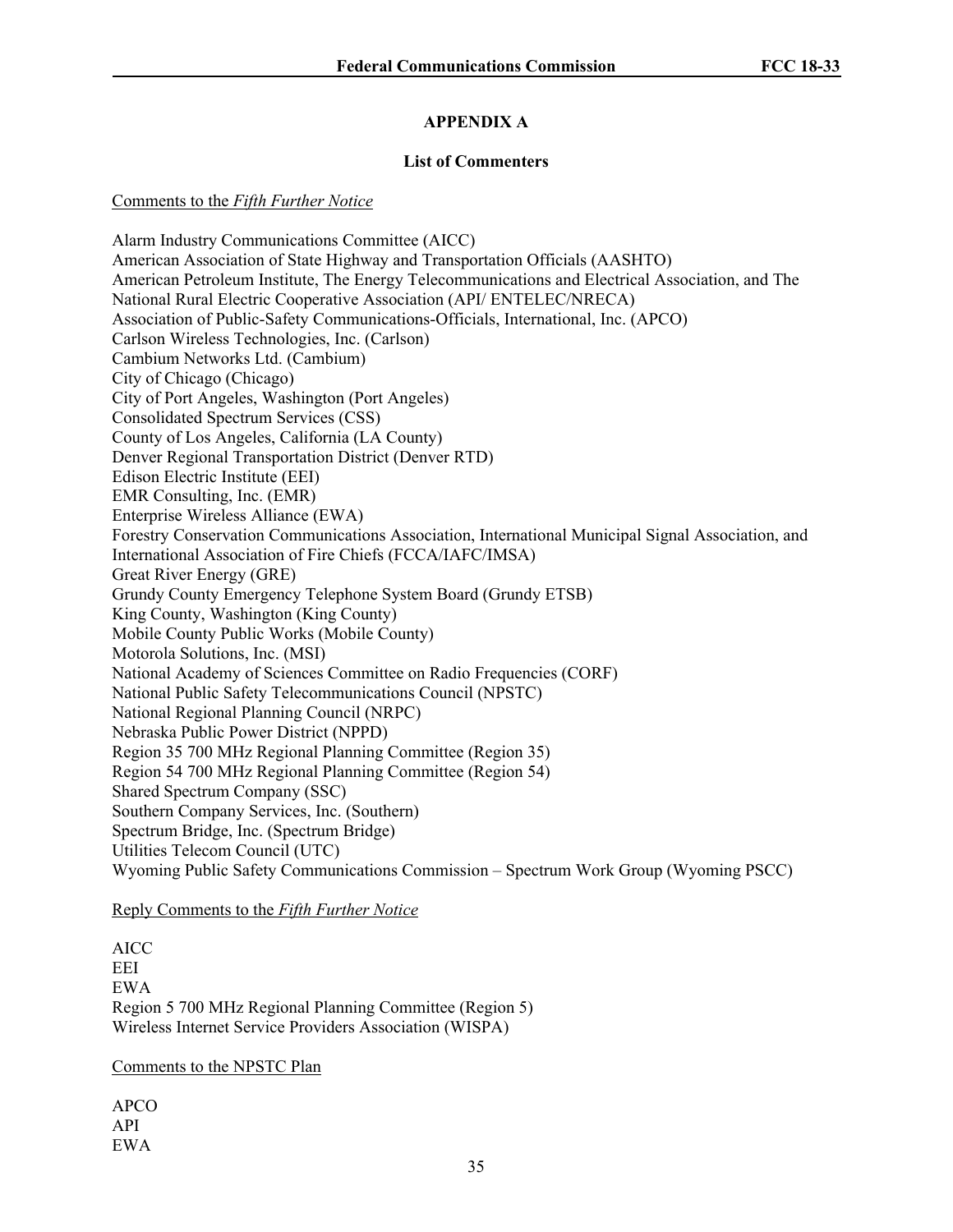FCCA/IMSA/IAFC LA County K. Raghunandan Region 8 (Anthony Melia) Region 13 (William Carter) Region 24 (Stephen Devine) Shared Spectrum Company (SSC) UTC

Reply Comments to the NPSTC Plan

City of New York King County, Washington and the City of Seattle, Washington (King County/Seattle) EWA New York City Transit Authority (NYCTA) UTC Vislink, Inc.

Ex Parte Filings

NPSTC 4.9 GHz National Plan Recommendations Final Report (Oct. 24, 2013) EWA Ex Parte Letter (Jul. 9, 2014) APCO 4.9 GHz Task Force Report (Sept. 28, 2015) EWA Ex Parte Letter (Oct. 19, 2015) Presidential Partners Consulting Letter (Mar. 5, 2016) UTC, NPSTC, EWA Ex Parte (Apr. 13, 2016) NPSTC Letter (Response to Presidential Partners Consulting) (Apr. 21, 2016) Federated Wireless, Inc. Ex Parte (May 18, 2016) APCO Letter (Response to Federated Wireless) (Jun. 1, 2016) NPSTC Letter (Response to Federated Wireless) (Jul. 8, 2016) API Letter (Supporting NPSTC Plan) (Aug. 5, 2016) UTC Ex Partes (covering three meetings) (Jan. 13-17, 2017) EWA Ex Parte (Apr. 17, 2017) API Ex Parte (Apr. 21, 2017) UTC Ex Partes (covering three meetings) (Jul. 14-21, 2017) T-Mobile Ex Parte (Mar. 15, 2018)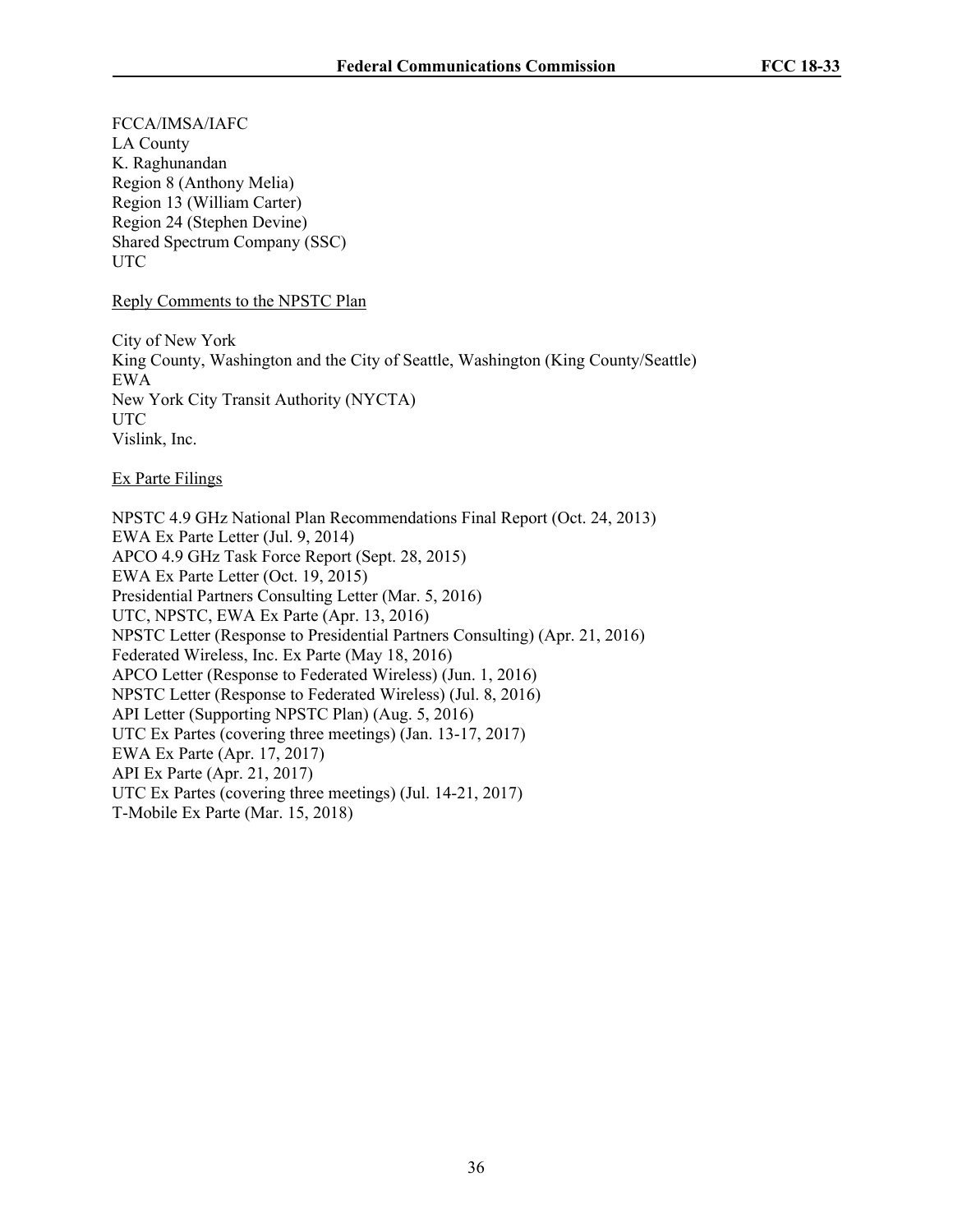# **APPENDIX B**

# **Proposed Rules**

For the reasons discussed in the preamble, the Federal Communications Commission proposes to amend 47 C.F.R. Parts 0, 2, and 90 as follows:

# **PART 0 – COMMISSION ORGANIZATION**

1. The authority citation for Part 0 continues to read as follows:

AUTHORITY: Sec. 5, 48 Stat. 1068, as amended; 47 U.S.C. 155, 225, unless otherwise noted.

2. Section 0.392 is amended by adding paragraph (k) to read as follows:

# **§ 0.392 Authority Delegated.**

\* \* \* \* \*

(k) Certifies frequency coordinators; considers petitions seeking review of coordinator actions; and engages in oversight of coordinator actions and practices.

# **PART 2 – FREQUENCY ALLOCATIONS AND RADIO TREATY MATTERS; GENERAL RULES AND REGULATIONS**

3. The authority citation for Part 2 continues to read as follows:

AUTHORITY: 47 U.S.C. 154, 302a, 303, 336.

4. Section 2.106, the Table of Frequency Allocations, is amended by revising page 41 to read as follows:

# **§ 2.106 Table of Frequency Allocations.**

\* \* \* \* \*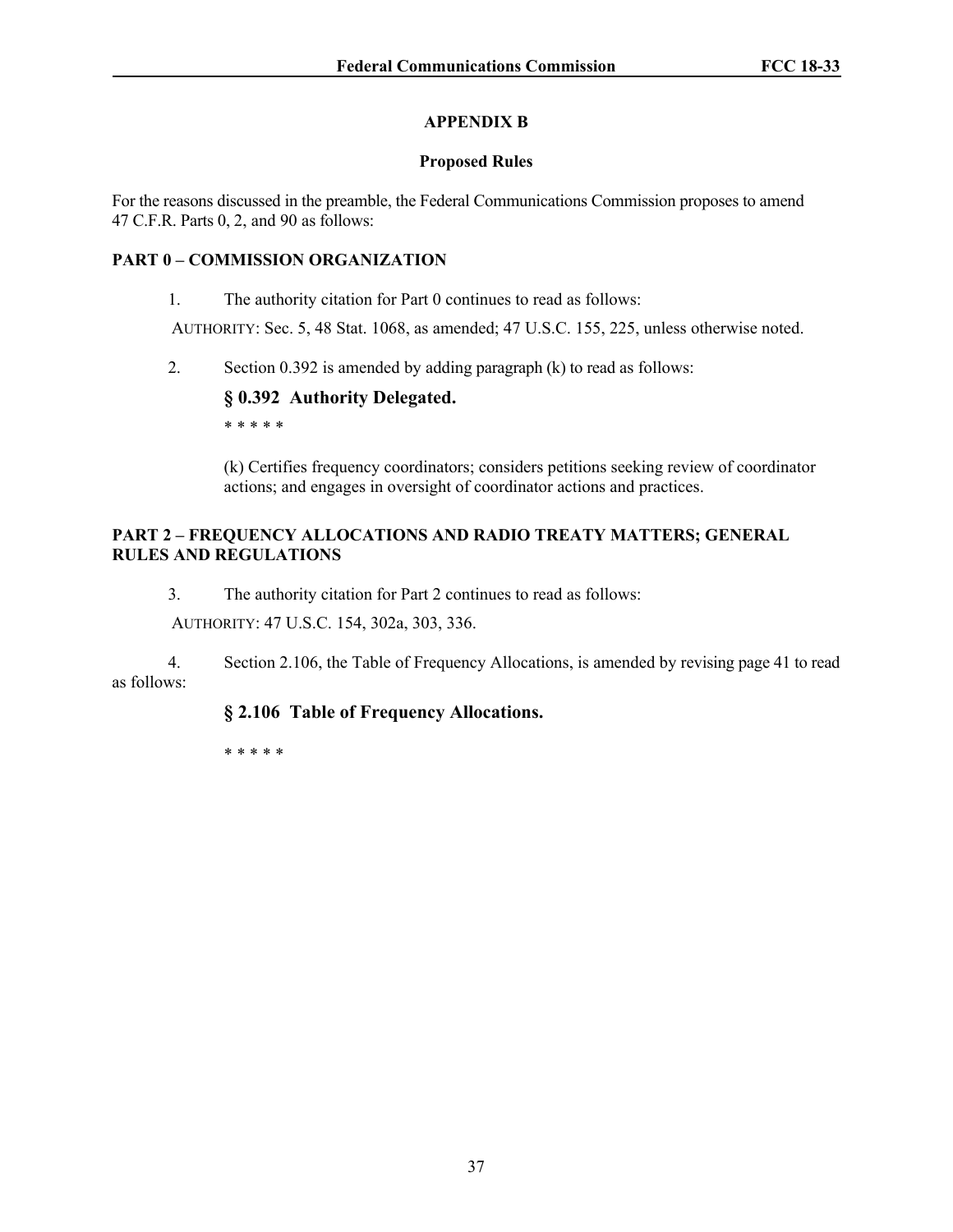| Table of Frequency Allocations                                                                                |                                                                                                    |                                                                                                                           | 3500-5460 MHz (SHF)                                                                   |                                                                                                                                                        | Page 41                                                     |
|---------------------------------------------------------------------------------------------------------------|----------------------------------------------------------------------------------------------------|---------------------------------------------------------------------------------------------------------------------------|---------------------------------------------------------------------------------------|--------------------------------------------------------------------------------------------------------------------------------------------------------|-------------------------------------------------------------|
|                                                                                                               | International Table                                                                                |                                                                                                                           | United States Table                                                                   |                                                                                                                                                        | FCC Rule Part(s)                                            |
| Region 1 Table                                                                                                | Region 2 Table                                                                                     | Region 3 Table                                                                                                            | <b>Federal Table</b>                                                                  | Non-Federal Table                                                                                                                                      |                                                             |
| (See previous page)                                                                                           | 3500-3700<br><b>FIXED</b><br><b>FIXED-SATELLITE</b><br>(space-to-Earth)                            | 3500-3600<br><b>FIXED</b><br>FIXED-SATELLITE (space-to-Earth)<br>MOBILE except aeronautical mobile                        | 3500-3550<br>RADIOLOCATION G59<br>AERONAUTICAL RADIONAVIGATION<br>(ground-based) G110 | 3500-3550<br>Radiolocation                                                                                                                             | Private Land Mobile (90)                                    |
|                                                                                                               | MOBILE except aeronautical<br>mobile<br>Radiolocation 5.433                                        | 5.433A<br>Radiolocation 5.433                                                                                             | 3550-3650<br>RADIOLOCATION G59<br>AERONAUTICAL RADIONAVIGATION<br>(ground-based) G110 | 3550-3600<br><b>FIXED</b><br>MOBILE except aeronautical mobile<br>US105 US433                                                                          | Citizens Broadband (96)                                     |
| 3600-4200<br><b>FIXED</b><br><b>FIXED-SATELLITE</b><br>(space-to-Earth)<br>Mobile                             |                                                                                                    | 3600-3700<br><b>FIXED</b><br>FIXED-SATELLITE (space-to-Earth)<br>MOBILE except aeronautical mobile<br>Radiolocation 5.433 |                                                                                       | 3600-3650<br><b>FIXED</b><br>FIXED-SATELLITE (space-to-Earth)<br><b>US107 US245</b><br>MOBILE except aeronautical mobile                               | Satellite<br>Communications (25)<br>Citizens Broadband (96) |
|                                                                                                               |                                                                                                    | 5.435                                                                                                                     | US105 US107 US245 US433<br>3650-3700<br><b>US109 US349</b>                            | US105 US433<br>3650-3700<br><b>FIXED</b><br>FIXED-SATELLITE (space-to-Earth)<br>NG169 NG185<br>MOBILE except aeronautical mobile<br><b>US109 US349</b> |                                                             |
|                                                                                                               | 3700-4200<br><b>FIXED</b><br>FIXED-SATELLITE (space-to-Earth)<br>MOBILE except aeronautical mobile |                                                                                                                           | 3700-4200                                                                             | 3700-4200<br><b>FIXED</b><br>FIXED-SATELLITE (space-to-Earth)<br><b>NG180</b>                                                                          | Satellite<br>Communications (25)<br>Fixed Microwave (101)   |
| 4200-4400<br>AERONAUTICAL RADIONAVIGATION 5.438                                                               |                                                                                                    |                                                                                                                           | 4200-4400<br>AERONAUTICAL RADIONAVIGATION                                             |                                                                                                                                                        | Aviation (87)                                               |
| 5.439 5.440<br>4400-4500<br><b>FIXED</b><br>MOBILE 5.440A                                                     |                                                                                                    |                                                                                                                           | 5.440 US261<br>4400-4940<br><b>FIXED</b><br><b>MOBILE</b>                             | 4400-4500                                                                                                                                              |                                                             |
| 4500-4800<br><b>FIXED</b><br>FIXED-SATELLITE (space-to-Earth) 5.441<br>MOBILE 5.440A                          |                                                                                                    |                                                                                                                           |                                                                                       | 4500-4800<br>FIXED-SATELLITE (space-to-Earth)<br>5.441 US245                                                                                           |                                                             |
| 4800-4990<br><b>FIXED</b><br>MOBILE 5.440A 5.442                                                              |                                                                                                    |                                                                                                                           | US113 US245 US342                                                                     | 4800-4940<br>US113 US342                                                                                                                               |                                                             |
| Radio astronomy                                                                                               |                                                                                                    |                                                                                                                           | 4940-4990                                                                             | 4940-4950<br><b>FIXED</b><br><b>MOBILE</b><br>4950-4990<br><b>FIXED</b><br>MOBILE except aeronautical mobile                                           | Public Safety Land<br>Mobile (90Y)                          |
| 5.149 5.339 5.443                                                                                             |                                                                                                    |                                                                                                                           | 5.339 US342 US385 G122                                                                | 5.339 US342 US385                                                                                                                                      |                                                             |
| 4990-5000<br><b>FIXED</b><br>MOBILE except aeronautical mobile<br>RADIO ASTRONOMY<br>Space research (passive) |                                                                                                    | 4990-5000<br>RADIO ASTRONOMY US74<br>Space research (passive)                                                             |                                                                                       |                                                                                                                                                        |                                                             |
| 5.149                                                                                                         |                                                                                                    |                                                                                                                           | <b>US246</b>                                                                          |                                                                                                                                                        |                                                             |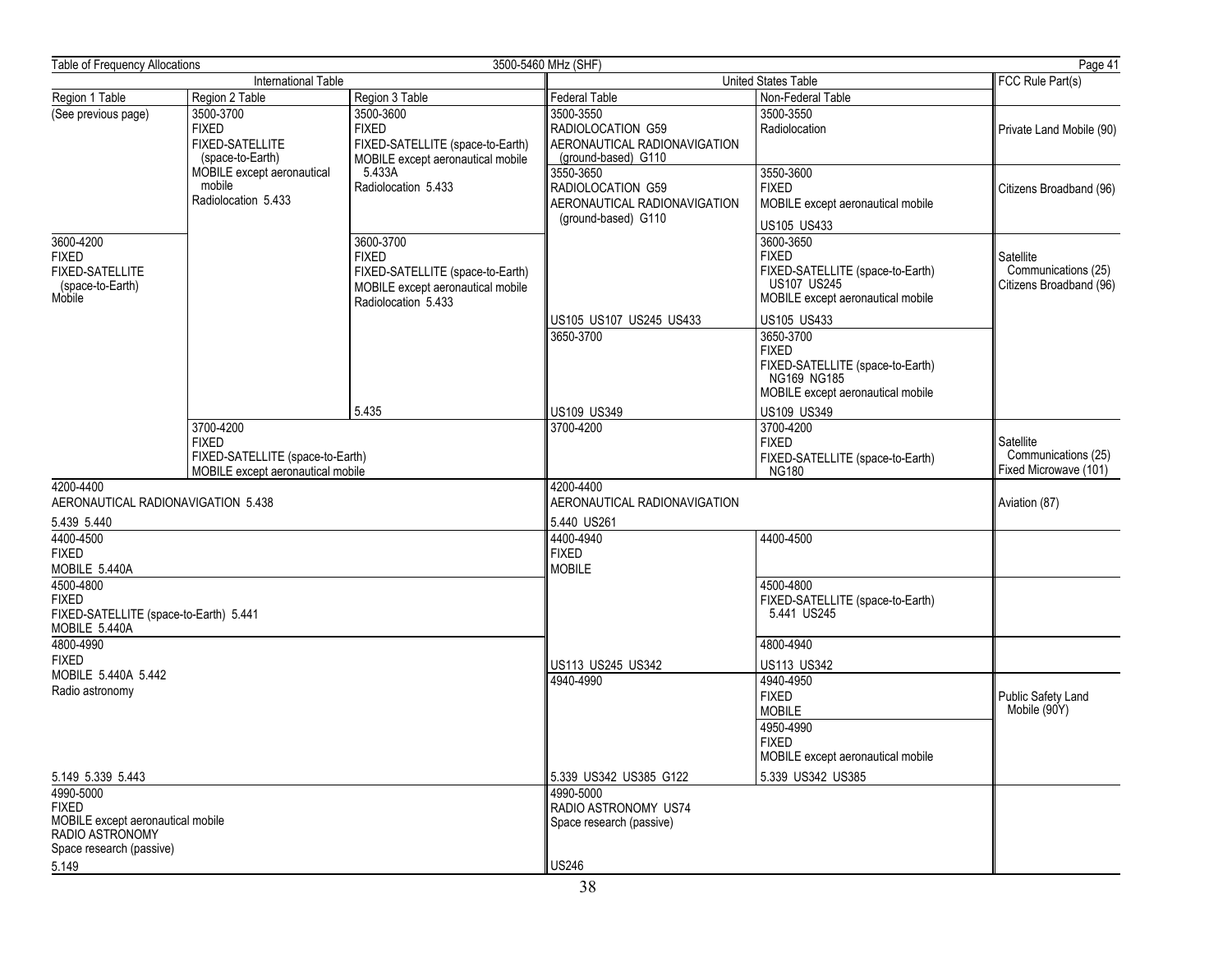## **PART 90 –PRIVATE LAND MOBILE RADIO SERVICES**

5. The authority citation for Part 90 continues to read as follows:

AUTHORITY: Sections  $4(i)$ , 11,  $303(g)$ ,  $303(f)$ , and  $332(c)(7)$  of the Communications Act of 1934, as amended, 47 U.S.C. 154(i), 161, 303(g), 303(r), and 332(c)(7), and Title VI of the Middle Class Tax Relief and Job Creation Act of 2012, Pub. L. 112-96, 126 Stat. 156.

6. Section 90.175 is amended by removing paragraph  $(i)(22)$  and adding paragraph  $(k)$ .

**§ 90.175 Frequency coordinator requirements.**

\* \* \* \* \*  $(i) * * * *$ 

(22) [Removed]

(k) *For frequencies in the 4940-4990 MHz band:* See § 90.1209 of this chapter for further information.

7. Section 90.1205 is amended by revising paragraph (c) to read as follows:

# **§ 90.1205 Permissible operations.**

\* \* \* \* \*

(c) Aeronautical mobile and robotic station operations are permitted subject to § 90.1219.

8. Section 90.1207 is amended by revising paragraphs (a) through (d) and adding paragraph (e) to read as follows.

# **§ 90.1207 Licensing.**

 (a) A 4945-4990 MHz band geographic license gives the licensee authority to operate temporary (1 year or less) fixed stations on any authorized channel in this band within its licensed area of operation. See §90.1213. A 4945-4990 MHz band license will be issued for the geographic area encompassing the legal jurisdiction of the licensee or, in case of a nongovernmental organization, the legal jurisdiction of the state or local governmental entity supporting the nongovernmental organization.

(1) A temporary fixed station is required to be individually licensed if:

(i) International agreements require coordination;

(ii) Submission of an environmental assessment is required under §1.1307 of this chapter; or

(iii) The station would affect areas identified in §1.924 of this chapter.

(2) Any antenna structure that requires notification to the Federal Aviation Administration (FAA) must be registered with the Commission prior to construction under §17.4 of this chapter.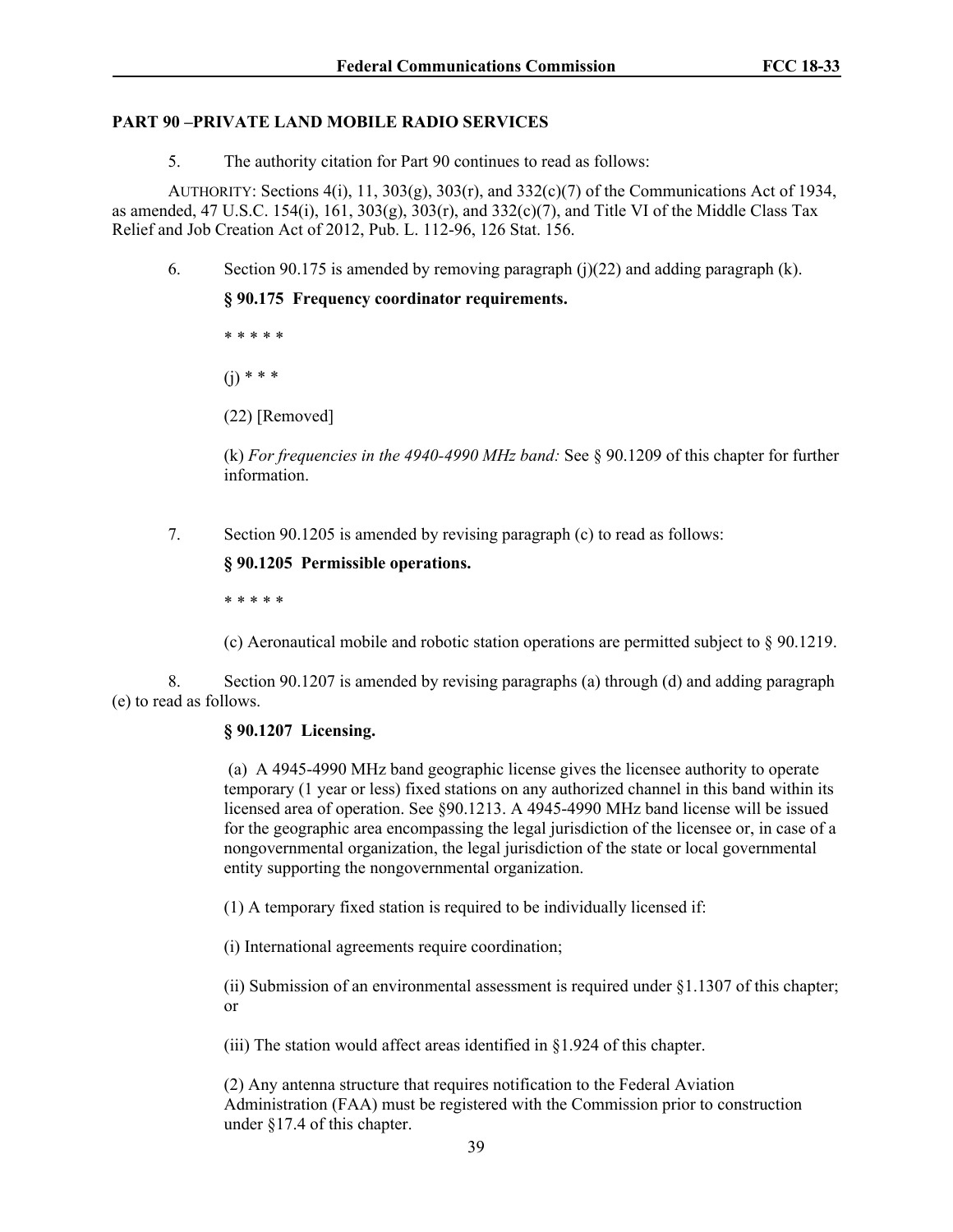(b) Subject to §90.1209, base stations and mobile units (including portable and handheld units) in the 4945-4990 MHz band are required to be licensed on a site-by-site basis. All existing licensees that operate such stations shall seek licenses for such stations in the Commission's Universal Licensing System database by filing new or modification applications within one year after the Public Safety and Homeland Security Bureau and the Wireless Telecommunications Bureau announce by public notice that the database is ready to accept such applications. Any antenna structure that requires notification to the Federal Aviation Administration (FAA) must be registered with the Commission prior to construction under §17.4 of this chapter.

(c) Permanent fixed point-to-point transmitters and receivers, permanent fixed point-tomultipoint transmitters and fixed receivers in the 4945-4990 MHz band must be licensed individually on a site-by-site basis. All existing licensees that operate such stations shall seek individual licenses for such stations in the Commission's Universal Licensing System database by filing new applications within one year after the Public Safety and Homeland Security Bureau and the Wireless Telecommunications Bureau announce by public notice that the database is ready to accept such applications. Primary permanent fixed point-to-point and point-to-multipoint transmitters must use directional antennas with gains equal to or greater than 26 dBi. All such stations in the 4945-4990 MHz band are accorded primary status.

(d) A 4940-4945 MHz license gives the licensee authority to operate aeronautical mobile or robotic stations subject to § 90.1219 on any authorized channel in this band within its licensed area of operation. *See* § 90.1213. Geographic area licenses and individually licensed stations issued before the effective date of this rule that use spectrum overlapping or within the 4940-4945 MHz band segment are grandfathered.

(e) Existing 4940-4990 MHz band licenses as of the effective date of this rule are grandfathered from revisions to Section 90.1215(a)(2).

## 9. Section 90.1209 is revised to read as follows:

#### **§ 90.1209 Policies governing the use of the 4940–4990 MHz band.**

\* \* \* \* \*

(b) Each application for a new frequency assignment or for a change in existing facilities must include a showing of frequency coordination. A database of licenses is available at *http://wireless.fcc.gov/uls*. Frequency coordinators and potential applicants should examine this database before seeking station authorization, and make every effort to ensure that their fixed and base stations operate at a location, and with technical parameters, that will minimize the potential to cause and receive interference. Licensees of stations suffering or causing harmful interference are expected to cooperate and resolve this problem by mutually satisfactory arrangements. If licensees are unable to do so, frequency coordinators may adjudicate such matters and recommend solutions to the Commission. The Commission may impose restrictions including specifying the transmitter power, antenna height, or area or hours of operation of the stations concerned. Within one day of making a frequency recommendation, the lead frequency coordinator must send a copy of the application to other certified frequency coordinators. Concurrently, the lead frequency coordinator must send a copy of the application to the adjacent 700 MHz Regional Planning Committee where the signal at the region border exceeds -109 dBW/m<sup>2</sup>/5 MHz.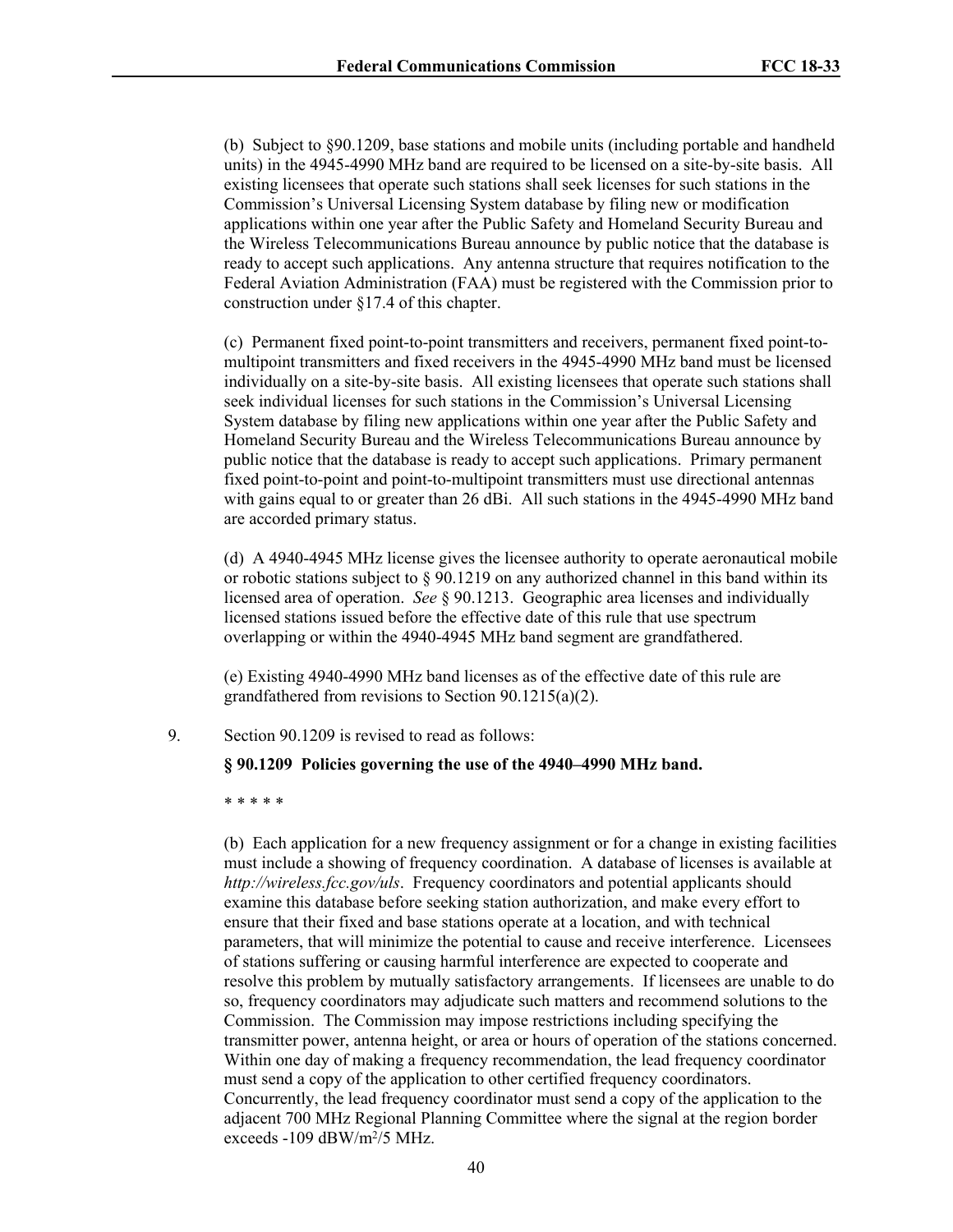(c) Licensees will make every practical effort to protect radio astronomy operations as specified in § 2.106, footnote US385 of this chapter.

(d) Licensees of base or temporary fixed stations must place at least one such station in operation within twelve (12) months of the license grant date, or the license cancels automatically as of the expiration of such twelve-month period, without specific Commission action. Fixed point-to-point and point-to-multipoint stations which are licensed on a site-by-site basis must be placed in operation within twelve (12) months of the grant date or the authorization for that station cancels automatically as of the expiration of such twelve-month period, without specific Commission action.

(e) Temporary fixed point-to-point stations may only be operated for thirty days maximum over a given path over a one-year time frame.

10. Section 90.1211 is revised to read as follows:

### **§ 90.1211 Regional plan.**

(a) To facilitate the shared use of the 4.9 GHz band, each region may submit a plan on guidelines to be used for sharing the spectrum within the region.

(b) Such plans must incorporate the following common elements:

(1) Identification of the document as a plan for sharing the 4.9 GHz band with the region specified along with the names, business addresses, business telephone numbers and organizational affiliations of the chairperson(s) and all members of the planning committee.

(2) A summary of the major elements of the plan and an explanation of how all eligible entities within the region were given an opportunity to participate in the planning process and to have their positions heard and considered fairly.

(3) An explanation of how the plan was coordinated with adjacent regions.

(4) A description of the coordination procedures for permanent fixed point-to-point and point-to-multipoint stations, base stations, temporary fixed stations, and mobile operations. The procedures shall include, but are not limited to, mechanisms for incident management protocols, interference avoidance, and interoperability.

(c) Regional plans may vary from the band plan in the following areas:

(1) Limit channel aggregation to 20 megahertz bandwidth.

(2) Designate one or more channels for specialized use.

(3) Place limits on the use of point-to-point links in urban areas or impose more stringent limits on antenna gain, maximum conducted output power, power spectral density, or other technical parameters of point-to-point systems relative to the limits of § 90.1215.

(4) Require polarization for point-to-point links.

(d) Regional plans may be modified by submitting a written request, signed by the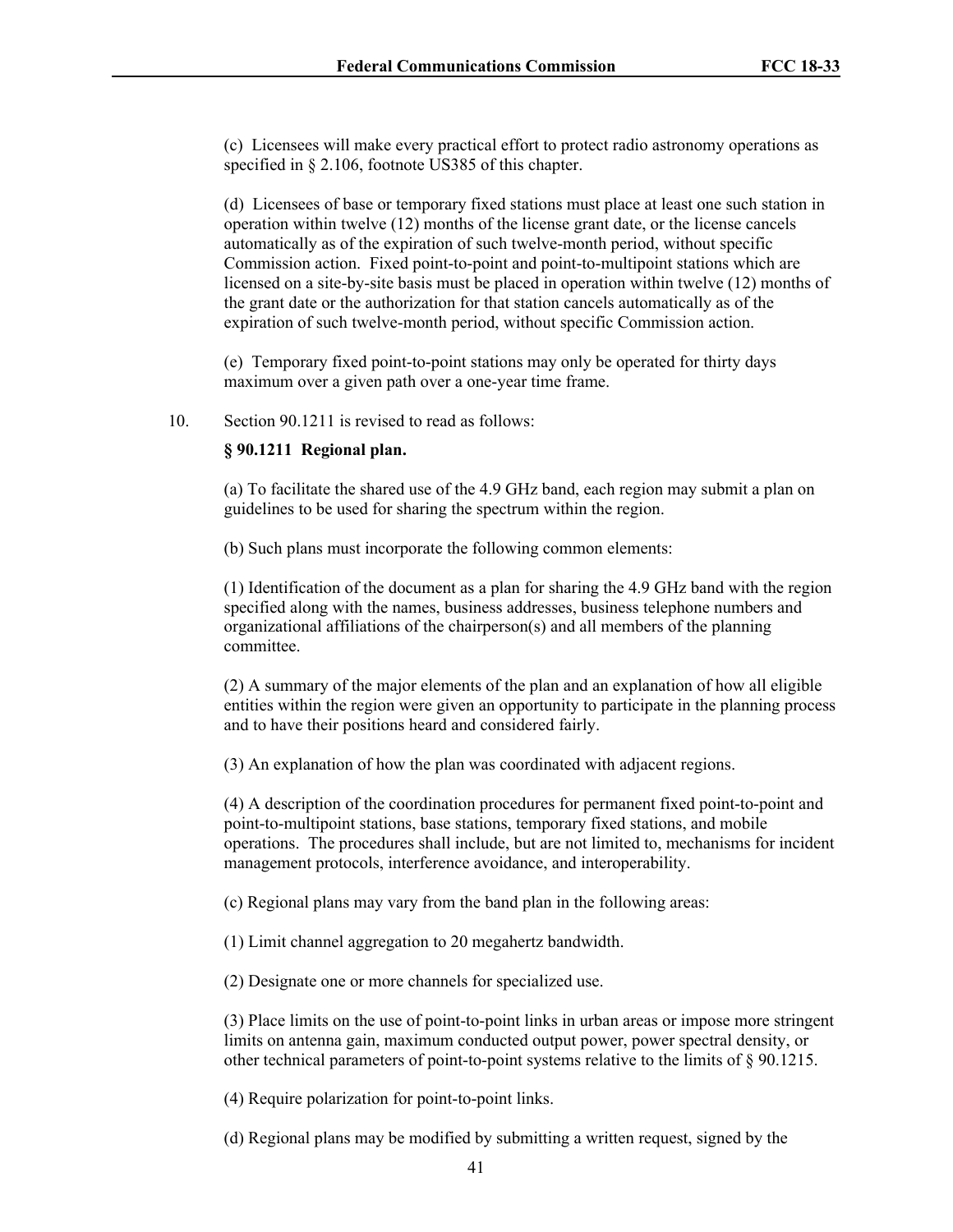regional planning committee, to the Chief, Public Safety and Homeland Security Bureau. The request must contain the full text of the modification, and a certification that all eligible entities had a chance to participate in discussions concerning the modification and that any changes have been coordinated with adjacent regions.

11. Section 90.1213 is amended by revising paragraphs (a) and (b) to read as follows:

## **§ 90.1213 Band plan.**

(a) Upon the effective date of this rule, Channel numbers 1 through 5 are aggregated for a channel bandwidth of 5 MHz and may be subsequently licensed for use only in accordance with § 90.1219 of this chapter; any existing operations on these channels prior to the effective date of this rule are grandfathered. Channel numbers 6 through 13 are 5 MHz bandwidth channels and Channel numbers 14 through 18 are 1 MHz bandwidth channels. The following channel center frequencies are permitted to be aggregated for channel bandwidths of 5, 10, 15 or 20 MHz as described in paragraph (b) of this section. Channel numbers 14 through 18 should be used for narrow bandwidth operations and should be used in aggregations only if all other 5 MHz channels are blocked.

| Center<br>Frequency | <b>Bandwidth</b><br>(MHz) | <b>Channel Nos.</b> |
|---------------------|---------------------------|---------------------|
| (MHz)               |                           |                     |
| 4942.5              | 5                         | $1-5$               |
| 4947.5              | 5                         | 6                   |
| 4952.5              | 5                         | 7                   |
| 4957.5              | 5                         | 8                   |
| 4962.5              | 5                         | 9                   |
| 4967.5              | 5                         | 10                  |
| 4972.5              | 5                         | 11                  |
| 4977.5              | 5                         | 12                  |
| 4982.5              | 5                         | 13                  |
| 4985.5              |                           | 14                  |
| 4986.5              |                           | 15                  |
| 4987.5              |                           | 16                  |
| 4988.5              |                           | 17                  |
| 4989.5              |                           | 18                  |

\* \* \*

(b) The following tables list center frequencies to be licensed for aggregated channels only. A license may contain any combination of bandwidths from aggregated channels provided that the bandwidths do not overlap. The bandwidth edges (lower and upper frequencies) are provided to aid in planning.

(1) 5 MHz bandwidth aggregation:

| Center           | <b>Channel</b>  | Lower            | <b>Upper</b> |
|------------------|-----------------|------------------|--------------|
| <b>Frequency</b> | Nos.            | <b>Frequency</b> | Frequency    |
| (MHz)            | <b>Employed</b> | (MHz)            | (MHz)        |
| 4942.5           | 1 to $5^*$      | 4940             | 4945         |
| 4947.5           | o               | 4945             | 4950         |
| 4952.5           |                 | 4950             | 4955         |
| 4957.5           |                 | 4955             | 4960         |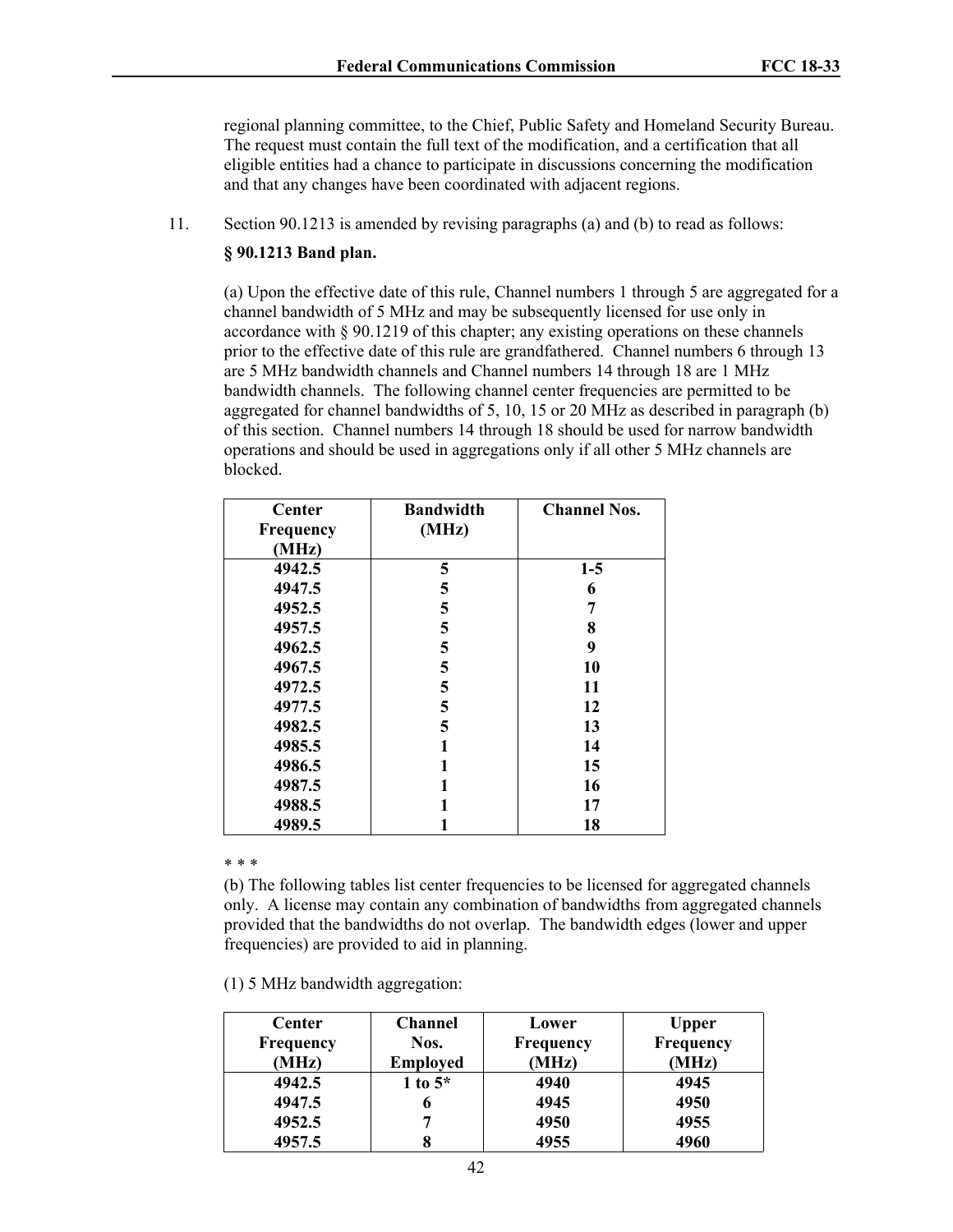| 4962.5 | 9            | 4960 | 4965 |
|--------|--------------|------|------|
| 4967.5 | 10           | 4965 | 4970 |
| 4972.5 | 11           | 4970 | 4975 |
| 4977.5 | 12           | 4975 | 4980 |
| 4982.5 | 13           | 4980 | 4985 |
| 4987.5 | 14 to $18**$ | 4985 | 4990 |

\* Licensees for these channels granted after the effective date of this rule may use these channels only in accordance with § 90.1219 of this chapter.

\*\*Licensees should avoid using these channels in aggregations unless all other channels are blocked.

(2) 10 MHz bandwidth aggregation:

| <b>Center</b> | <b>Channel</b>  | Lower            | Upper            |
|---------------|-----------------|------------------|------------------|
| Frequency     | Nos.            | <b>Frequency</b> | <b>Frequency</b> |
| (MHz)         | <b>Employed</b> | (MHz)            | (MHz)            |
| 4950          | 6 & 7           | 4945             | 4955             |
| 4955          | 7 & 8           | 4950             | 4960             |
| 4960          | 8 & 9           | 4955             | 4965             |
| 4965          | 9 & 10          | 4960             | 4970             |
| 4970          | 10 & 11         | 4965             | 4975             |
| 4975          | 11 & 12         | 4970             | 4980             |
| 4980          | 12 & 13         | 4975             | 4985             |
| 4985          | 13 to 18*       | 4980             | 4990             |

\*Licensees should avoid using these channels in aggregations unless all other channels are blocked.

(3) 15 MHz bandwidth aggregation:

| <b>Center</b>    | <b>Channel</b>  | Lower     | <b>Upper</b> |
|------------------|-----------------|-----------|--------------|
| <b>Frequency</b> | Nos.            | Frequency | Frequency    |
| (MHz)            | <b>Employed</b> | (MHz)     | (MHz)        |
| 4952.5           | 6 to 8          | 4945      | 4960         |
| 4957.5           | $7$ to 9        | 4950      | 4965         |
| 4962.5           | 8 to 10         | 4955      | 4970         |
| 4967.5           | 9 to 11         | 4960      | 4975         |
| 4972.5           | 10 to 12        | 4965      | 4980         |
| 4977.5           | 11 to 13        | 4970      | 4985         |
| 4982.5           | 12 to $18*$     | 4975      | 4990         |

\*Licensees should avoid using these channels in aggregations unless all other channels are blocked.

(4) 20 MHz bandwidth aggregation:

| <b>Center</b><br><b>Frequency</b><br>(MHz) | <b>Channel</b><br>Nos.<br><b>Employed</b> | Lower<br>Frequency<br>(MHz) | <b>Upper</b><br>Frequency<br>(MHz) |
|--------------------------------------------|-------------------------------------------|-----------------------------|------------------------------------|
| 4955                                       | 6 to 9                                    | 4945                        | 4965                               |
| 4960                                       | 7 to 10                                   | 4950                        | 4970                               |
| 4965                                       | 8 to 11                                   | 4955                        | 4975                               |
| 4970                                       | 9 to 12                                   | 4960                        | 4980                               |
| 4975                                       | 10 to 13                                  | 4965                        | 4985                               |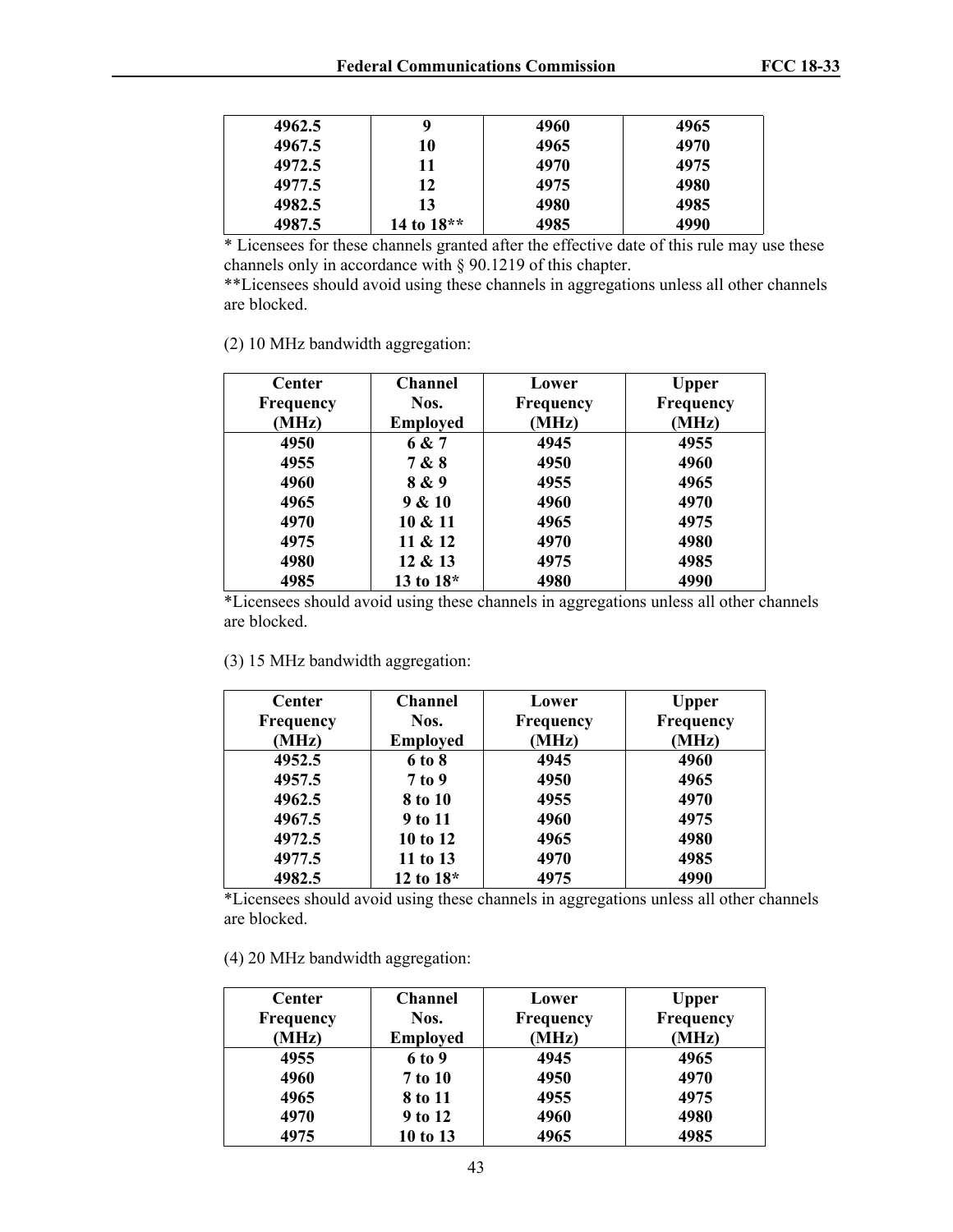| . .              |        |
|------------------|--------|
| $\sim$<br>$\sim$ | $\sim$ |

\*Licensees should avoid using these channels in aggregations unless all other channels are blocked.

(5) 30 MHz bandwidth aggregation:

| Center           | <b>Channel</b>  | Lower            | <b>Upper</b> |
|------------------|-----------------|------------------|--------------|
| <b>Frequency</b> | Nos.            | <b>Frequency</b> | Frequency    |
| (MHz)            | <b>Employed</b> | (MHz)            | (MHz)        |
| 4960             | 6 to 11         | 4945             | 4975         |
| 4965             | 7 to 12         | 4950             | 4980         |
| 4970             | 8 to 13         | 4955             | 4985         |
| 4975             | 9 to $18*$      | 4960             | 4990         |

\*Licensees should avoid using these channels in aggregations unless all other channels are blocked.

(6) 40 MHz bandwidth aggregation:

| Center           | Channel         | Lower            | <b>Upper</b> |
|------------------|-----------------|------------------|--------------|
| <b>Frequency</b> | Nos.            | <b>Frequency</b> | Frequency    |
| (MHz)            | <b>Employed</b> | (MHz)            | (MHz)        |
| 4965             | 6 to 13         | 4945             | 4985         |
| 4970             | 7 to 18*        | 4950             | 4990         |

\*Licensees should avoid using these channels in aggregations unless all other channels are blocked.

12. Section 90.1215 is amended by revising paragraphs (a)(1) and (a)(2) to read as follows:

#### **§ 90.1215 Power limits.**

\* \* \*

(a)(1) The maximum conducted output power should not exceed:

| Channel<br>bandwidth (MHz) | Low power<br>maximum conducted<br>output power (dBm) | <b>High power maximum</b><br>conducted output<br>power (dBm) |
|----------------------------|------------------------------------------------------|--------------------------------------------------------------|
|                            |                                                      | 20                                                           |
|                            | 14                                                   | 27                                                           |
| 10                         |                                                      | 30                                                           |
| 15                         | 18.8                                                 | 31.8                                                         |
| 20                         | 20                                                   | 33                                                           |
| $\overline{30}$            | 21.8                                                 | 34.8                                                         |
| 40                         | 23                                                   | 36                                                           |

(2) High power devices are also limited to a peak power spectral density of 21 dBm per one MHz. High power devices using channel bandwidths other than those listed above are permitted; however, they are limited to peak power spectral density of 21 dBm/MHz. If transmitting antennas of directional gain greater than 9 dBi are used, both the maximum conducted output power and the peak power spectral density should be reduced by the amount in decibels that the directional gain of the antenna exceeds 9 dBi. However, high power point-to-point transmitting antennas (both fixed and temporary-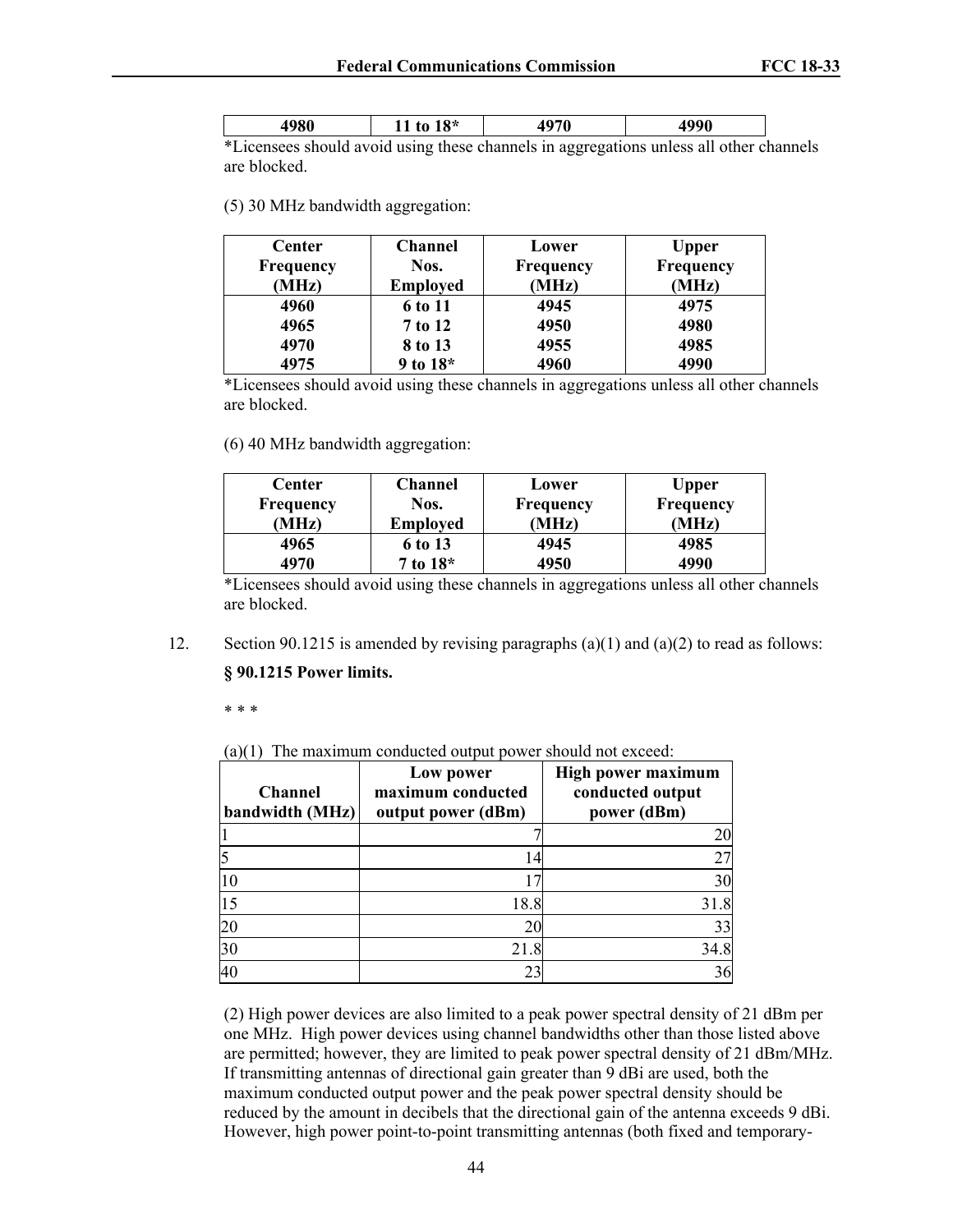fixed rapid deployment) shall operate with minimum directional gain of 26 dBi, maximum 5.5 degree beamwidth and 25 dB front-to-back ratio. For point-to-point systems, the maximum equivalent isotropically radiated power (EIRP) is 65.15 dBm. High power point-to-multipoint operations (both fixed and temporary-fixed rapid deployment) may employ transmitting antennas with directional gain exceeding 26 dBi. For point-to-multipoint systems, the maximum EIRP is 55.15 dBm. Frequency coordinators may recommend reduction to the EIRP on a case-by-case basis, through reduction of the maximum conducted output power, spectral density, and/or antenna gain. Further, under § 90.1211(c)(3)-(4), Regional Planning Committees may recommend alternate lower limits to the allowed antenna gain, maximum conducted output power, or power spectral density of point-to-point systems.

\* \* \* \* \*

13. Section 90.1219 is created to read as follows:

#### **§ 90.1219 Aeronautical mobile and robotic operation.**

Entities eligible pursuant to § 90.1203(a) may conduct manned aeronautical mobile and robotic terrestrial operations on Channels 1 through 5 (4940-4945 MHz) to transmit video payload on a primary basis to terrestrial services under the following restrictions.

(a) Airborne use of these channels is limited to aircraft flying at or below 457 meters (1500 feet) above ground level. Fixed wing aircraft may use these channels at altitudes exceeding 457 meters above ground level as necessary to comply with 14 CFR § 91.119(b)-(c).

(b) Licensees may use only low power devices as defined by § 90.1215 that use Emission Mask L as defined by § 90.210(1) for aeronautical mobile use.

(c) Licensees may use only low power devices as defined by § 90.1215 for robotic applications.

(d) The applicant shall provide a description of proposed operation to demonstrate that the proposed aeronautical mobile operations protect radio astronomy operations and terrestrial services from interference.

(e) Aeronautical mobile and robotic applications must be approved in writing by the 700 MHz Regional Planning Committee or the National Regional Planning Council as part of the frequency coordination Regional Planning Committee review process before the coordinator can submit the application to the Commission.

(f) Aeronautical mobile operations are prohibited within 80.5 kilometers (50 miles) of radio astronomy sites listed in § 2.106 US385 or US131. The coordinates to be used for the Allen Telescope Array are 40° 49' 01" North latitude, 121° 28' 12" West longitude. An applicant for aeronautical mobile use whose geographic boundaries fall within 80.5 kilometers of any of these radio astronomy sites may request a waiver, but shall certify that it has served a copy of the application on affected radio astronomy observatories.

(g) The Commission has the discretion to impose special conditions and operating restrictions on individual licenses as necessary to reduce risk of interference to radio astronomy operations and terrestrial services.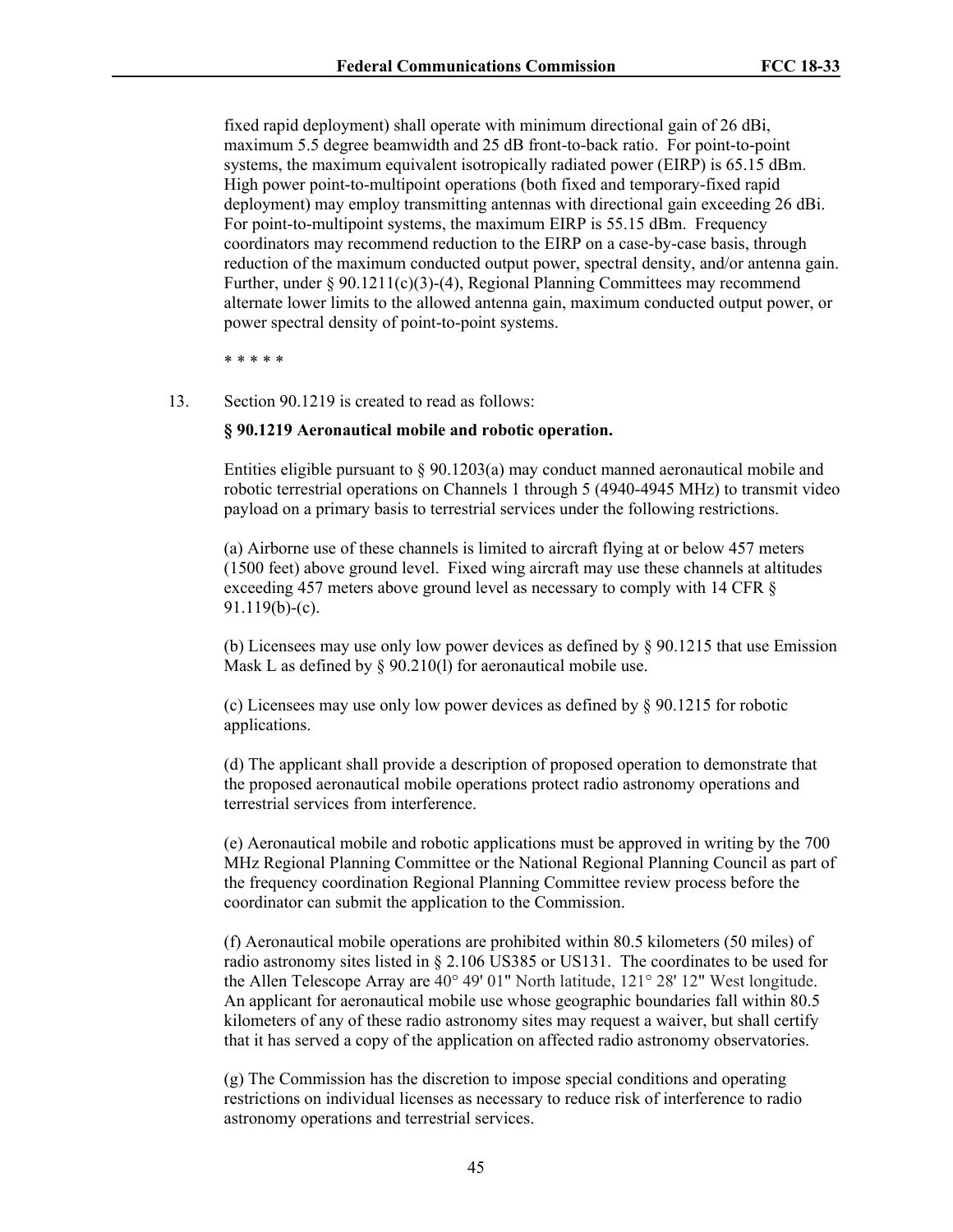(h) Transmissions in the 4940-4990 MHz band to or from unmanned aerial systems are prohibited.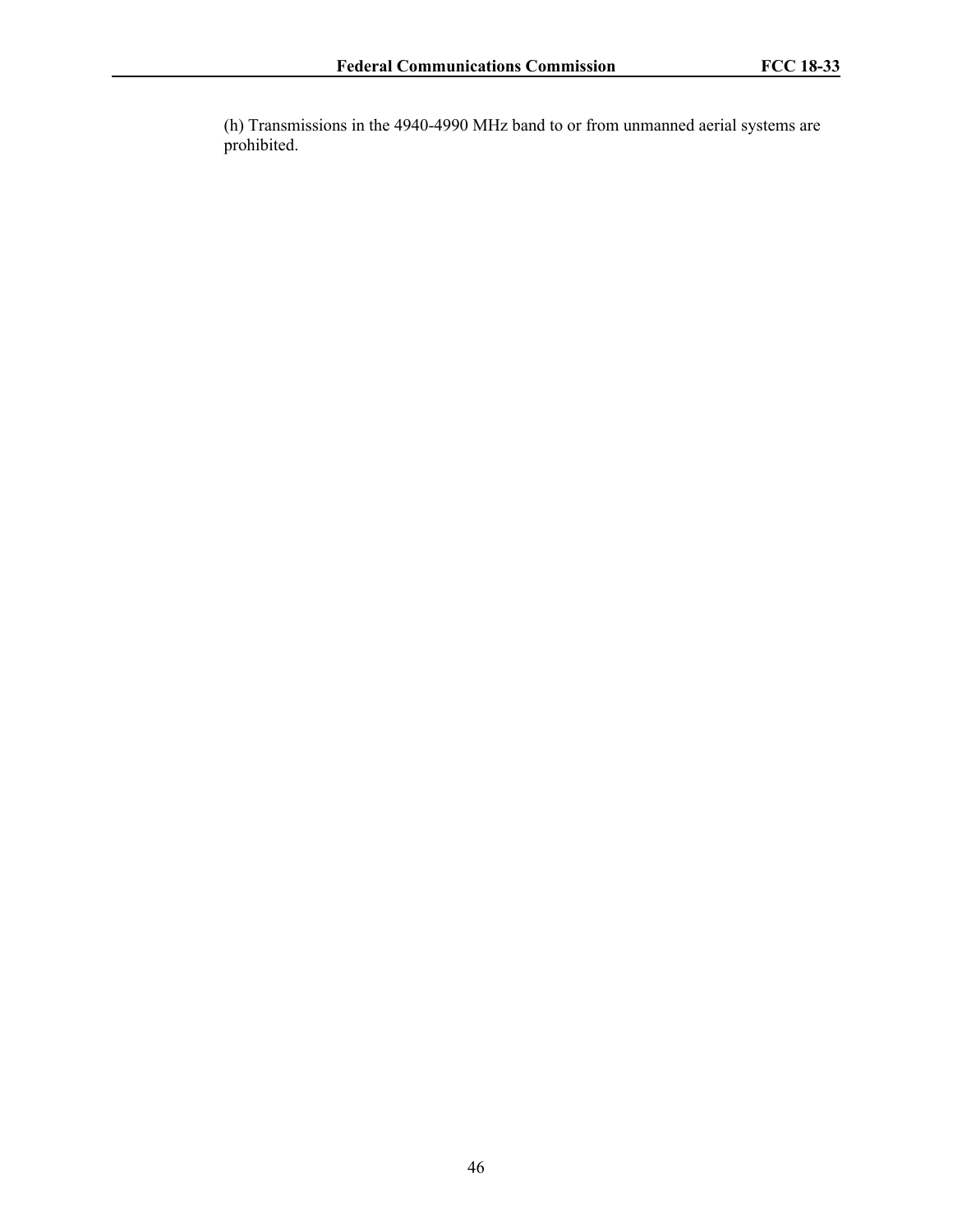# **APPENDIX C**

# **INITIAL REGULATORY FLEXIBILITY ANALYSIS**

1. As required by the Regulatory Flexibility Act of 1980, as amended  $(RFA)$ ,<sup>1</sup> the Commission has prepared this Initial Regulatory Flexibility Analysis (IRFA) of the possible significant economic impact on a substantial number of small entities by the policies and rules proposed in this *Sixth Further Notice of Proposed Rulemaking* (*Sixth Further Notice*). Written public comments are requested on this IRFA. Comments must be identified as responses to the IRFA and must be filed by the deadlines for comments on the *Sixth Further Notice* provided in Section IV of the item. The Commission will send a copy of the *Sixth Further Notice*, including this IRFA, to the Chief Counsel for Advocacy of the Small Business Administration (SBA).<sup>2</sup> In addition, the *Sixth Further* Notice and IRFA (or summaries thereof) will be published in the Federal Register.<sup>3</sup>

# **A. Need for, and Objectives of, the Proposed Rules**

2. We are issuing a *Sixth Further Notice* to propose rule changes to encourage greater use and improved spectrum efficiency of the 4940-4990 MHz (4.9 GHz) band. We seek to implement changes to our policies and regulations that promote optimal use, innovation, and investment. In 2002, the Commission envisioned that the band would support new broadband applications such as high-speed digital technologies and wireless local area networks (WLANs) for incident scene management, dispatch operations, and vehicular/personal communications. Notwithstanding the Commission's action to accord primary status to broadband permanent fixed point-to-point links in 2009, the development of the 4.9 GHz band to date appears to have fallen short of its potential. The *Fifth Further Notice of Proposed Rulemaking* in this proceeding enabled the Commission to develop a record on several issues, including 4.9 GHz coordination, eligibility, licensing, band plan, power and antenna gain, aeronautical mobile use, and standards.<sup>4</sup>

- 3. The *Sixth Further Notice* proposes to:
- Expand the channel aggregation bandwidth limit to 40 megahertz.
- Allow public safety aeronautical mobile and robotic use on channels 1-5.
- Require applicants for new stations and licensees seeking modification to submit to frequency coordination administered by the FCC-certified frequency coordinators.
- Maintain the Universal Licensing System (ULS) to serve as the frequency coordination database and modify the 4.9 GHz band application form to capture additional data.
- Require existing licensees with base, mobile, point-to-point (P-P), and point-to-multipoint (P-MP) stations license such stations in the database so their operations can be protected during future coordination.
- Restart the filing process for regional plans.

<sup>1</sup> *See* 5 U.S.C. § 603. The RFA, *see* 5 U.S.C. §§ 601-612, has been amended by the Small Business Regulatory Enforcement Fairness Act of 1996 (SBREFA), Pub. L. No. 104-121, Title II, 110 Stat. 857 (1996).

<sup>2</sup> *See* 5 U.S.C. § 603(a).

<sup>3</sup> *Id.*

<sup>4</sup> *Amendment of Part 90 of the Commission's Rules*; *Implementing a Nationwide, Broadband, Interoperable Public Safety Network in the 700 MHz Band*; *Service Rules for the 698-746, 747-762 and 777-792 MHz Bands*, WP Docket No. 07-100, PS Docket No. 06-229, WT Docket No. 06-150, Fourth Report and Order and Fifth Further Notice of Proposed Rulemaking, 27 FCC Rcd 6577, 6584 n. 49 (2012).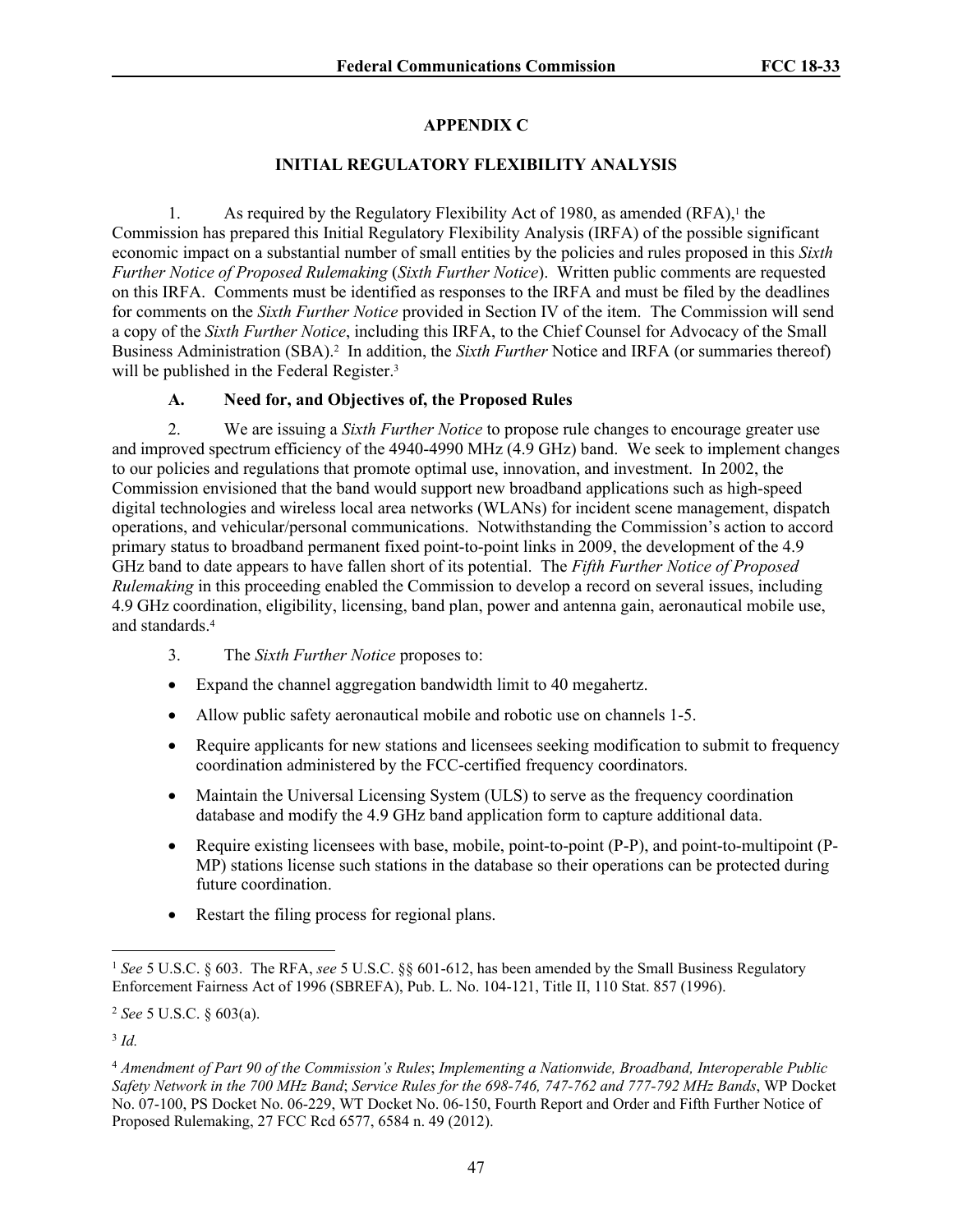- Accord primary status for P-P and P-MP links that carry or support narrowband traffic on channels 14-18.
- Raise the minimum antenna gain for P-P transmitting antennas to 26 dBi.
- Revise the construction notification deadlines to 12 months after license grant.
- Grandfather existing licensees and their installed systems.

# **B. Legal Basis**

4. Interest parties may find authority for the actions proposed in this *Sixth Further Notice* in sections 1, 4(i), 4(j), 4(o), 301, 303(b), 303(g), 303(r), 316, 332, and 403 of the Communications Act of 1934, as amended, 47 U.S.C. §§ 151, 154(i), 154(j), 154(o), 301, 303(b), 303(g), 303(r), 316, 332, and 403.

# <span id="page-47-0"></span>**C. Description and Estimate of the Number of Small Entities to Which Rules Will Apply**

**5.** The RFA directs agencies to provide a description of, and, where feasible, an estimate of, the number of small entities that may be affected by the proposed rules, if adopted.<sup>5</sup> The RFA generally defines the term "small entity" as having the same meaning as the terms "small business," "small organization," and "small governmental jurisdiction."<sup>6</sup> In addition, the term "small business" has the same meaning as the term "small business concern" under the Small Business Act.<sup>7</sup> A "small business concern" is one which: (1) is independently owned and operated; (2) is not dominant in its field of operation; and (3) satisfies any additional criteria established by the Small Business Administration ("SBA").<sup>8</sup>

6. Small Businesses, Small Organizations, Small Governmental Jurisdictions.<sup>9</sup> Our actions, over time, may affect small entities that are not easily categorized at present. We therefore describe here, at the outset, three broad groups of small entities that could be directly affected herein.10 First, while there are industry specific size standards for small businesses that are used in the regulatory flexibility analysis, according to data from the SBA's Office of Advocacy, in general a small business is an independent business having fewer than 500 employees.11 These types of small businesses represent 99.9% of all businesses in the United States which translates to 28.8 million businesses.<sup>12</sup>

8 15 U.S.C. § 632.

<sup>9</sup> *See* 47 CFR §§ 90.1203, 90.523. Governmental jurisdictions are eligible to hold public safety licenses in the 4.9 GHz band.

<sup>10</sup> *See* 5 U.S.C. § 601(3)-(6).

<sup>11</sup> See SBA, Office of Advocacy, "Frequently Asked Questions, Question 1 – What is a small business?" [https://www.sba.gov/sites/default/files/advocacy/SB-FAQ-2016\\_WEB.pdf](https://www.sba.gov/sites/default/files/advocacy/SB-FAQ-2016_WEB.pdf) (June 2016).

<sup>12</sup> *See* SBA, Office of Advocacy, "Frequently Asked Questions, Question 2- How many small business are there in the U.S.?" [https://www.sba.gov/sites/default/files/advocacy/SB-FAQ-2016\\_WEB.pdf](https://www.sba.gov/sites/default/files/advocacy/SB-FAQ-2016_WEB.pdf) (June 2016).

 $55$  U.S.C. § 603(b)(3).

 $6$  5 U.S.C. § 601(6).

<sup>7</sup> 5 U.S.C. § 601(3) (incorporating by reference the definition of "small-business concern" in the Small Business Act, 15 U.S.C.  $\S 632$ ). Pursuant to 5 U.S.C.  $\S 601(3)$ , the statutory definition of a small business applies "unless an agency, after consultation with the Office of Advocacy of the Small Business Administration and after opportunity for public comment, establishes one or more definitions of such term which are appropriate to the activities of the agency and publishes such definition(s) in the Federal Register."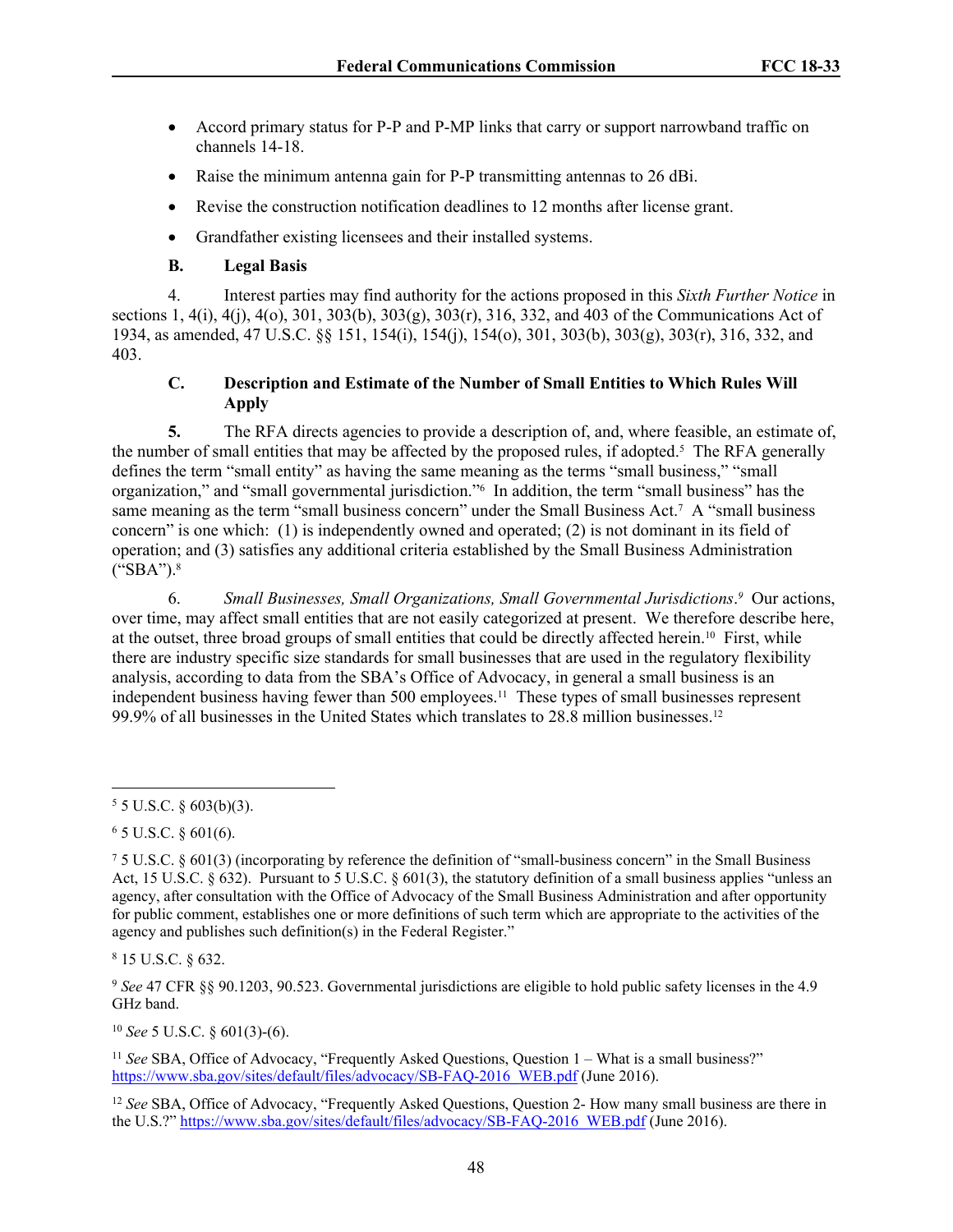7. Next, the type of small entity described as a "small organization" is generally "any notfor-profit enterprise which is independently owned and operated and is not dominant in its field."<sup>13</sup> Nationwide, as of Aug. 2016, there were approximately 356,494 small organizations based on registration and tax data filed by nonprofits with the Internal Revenue Service (IRS).<sup>14</sup>

8. Finally, the small entity described as a "small governmental jurisdiction" is defined generally as "governments of cities, counties, towns, townships, villages, school districts, or special districts, with a population of less than fifty thousand."<sup>15</sup> U.S. Census Bureau data from the 2012 Census of Governments16 indicates that there were 90,056 local governmental jurisdictions consisting of general purpose governments and special purpose governments in the United States.17 Of this number there were 37, 132 General purpose governments (county<sup>18</sup>, municipal and town or township<sup>19</sup>) with populations of less than  $50,000$  and  $12,184$  Special purpose governments (independent school districts<sup>20</sup> and special districts<sup>21</sup>) with populations of less than 50,000. The 2012 U.S. Census Bureau data for most types of governments in the local government category shows that the majority of these governments have

<sup>14</sup> Data from the Urban Institute, National Center for Charitable Statistics (NCCS) reporting on nonprofit organizations registered with the IRS was used to estimate the number of small organizations. Reports generated using the NCCS online database indicated that as of August 2016 there were 356,494 registered nonprofits with total revenues of less than \$100,000. Of this number 326,897 entities filed tax returns with 65,113 registered nonprofits reporting total revenues of \$50,000 or less on the IRS Form 990-N for Small Exempt Organizations and 261,784 nonprofits reporting total revenues of \$100,000 or less on some other version of the IRS Form 990 within 24 months of the August 2016 data release date. *See* [http://nccs.urban.org/sites/all/nccs-archive/html//tablewiz/tw.php](http://nccs.urban.org/sites/all/nccs-archive/html/tablewiz/tw.php) where the report showing this data can be generated by selecting the following data fields: Report: "The Number and Finances of All Registered 501(c) Nonprofits"; Show: "Registered Nonprofits"; By: "Total Revenue Level (years 1995, Aug to 2016, Aug)"; and For: "2016, Aug" then selecting "Show Results". INDEPENDENT SECTOR, THE NEW NONPROFIT ALMANAC & DESK REFERENCE (2010).

<sup>15</sup> 5 U.S.C. § 601(5).

<sup>16</sup> *See* 13 U.S.C. § 161. The Census of Government is conducted every five (5) years compiling data for years ending with "2" and "7". *See also* Program Description Census of Government *[https://factfinder.census.gov/faces/affhelp/jsf/pages/metadata.xhtml?lang=en&type=program&id=program.en.CO](https://factfinder.census.gov/faces/affhelp/jsf/pages/metadata.xhtml?lang=en&type=program&id=program.en.COG) [G#](https://factfinder.census.gov/faces/affhelp/jsf/pages/metadata.xhtml?lang=en&type=program&id=program.en.COG)*.

<sup>17</sup> *See* U.S. Census Bureau, 2012 Census of Governments, Local Governments by Type and State: 2012 - United States-States. [https://factfinder.census.gov/bkmk/table/1.0/en/COG/2012/ORG02.US01.](https://factfinder.census.gov/bkmk/table/1.0/en/COG/2012/ORG02.US01) Local governmental jurisdictions are classified in two categories - General purpose governments (county, municipal and town or township) and Special purpose governments (special districts and independent school districts).U.S. Census Bureau, Statistical Abstract of the United States: 2012 at 267, Table 428 (2011), <http://www2.census.gov/library/publications/2011/compendia/statab/131ed/2012-statab.pdf> (citing data from 2007).

<sup>18</sup> *See* U.S. Census Bureau, 2012 Census of Governments, County Governments by Population-Size Group and State: 2012 - United States-States. [https://factfinder.census.gov/bkmk/table/1.0/en/COG/2012/ORG06.US01.](https://factfinder.census.gov/bkmk/table/1.0/en/COG/2012/ORG06.US01) There were 2,114 county governments with populations less than 50,000.

<sup>19</sup> *See* U.S. Census Bureau, 2012 Census of Governments, Subcounty General-Purpose Governments by Population-Size Group and State: 2012 - United States – States. <https://factfinder.census.gov/bkmk/table/1.0/en/COG/2012/ORG07.US01>. There were 18,811 municipal and 16,207

town and township governments with populations less than 50,000.

<sup>20</sup> *See* U.S. Census Bureau, 2012 Census of Governments, Elementary and Secondary School Systems by Enrollment-Size Group and State: 2012 - United States-States. <https://factfinder.census.gov/bkmk/table/1.0/en/COG/2012/ORG11.US01>. There were 12,184 independent school

districts with enrollment populations less than 50,000. <sup>21</sup> *See* U.S. Census Bureau, 2012 Census of Governments, Special District Governments by Function and State: 2012 - United States-States. [https://factfinder.census.gov/bkmk/table/1.0/en/COG/2012/ORG09.US01.](https://factfinder.census.gov/bkmk/table/1.0/en/COG/2012/ORG09.US01) The U.S. Census Bureau data did not provide a population breakout for special district governments.

<sup>13</sup> 5 U.S.C. § 601(4).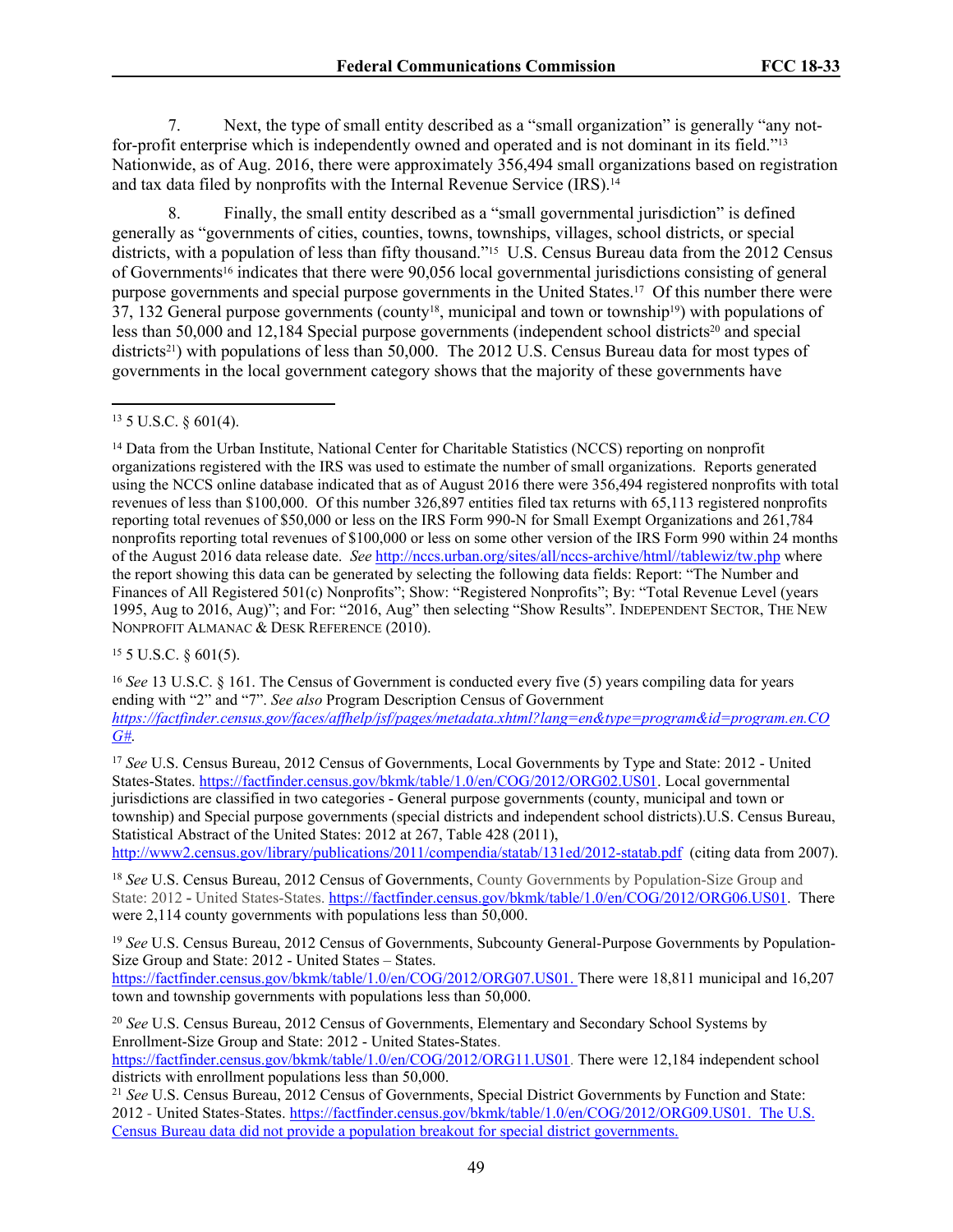populations of less than 50,000.22 Based on this data we estimate that at least 49,316 local government jurisdictions fall in the category of "small governmental jurisdictions."<sup>23</sup>

9. *Private Land Mobile Radio Licensees*. Private land mobile radio (PLMR) systems serve an essential role in a vast range of industrial, business, land transportation, and public safety activities. Companies of all sizes operating in all U.S. business categories use these radios. Because of the vast array of PLMR users, the Commission has not developed a small business size standard specifically applicable to PLMR users. The closest applicable SBA category is Wireless Telecommunications Carriers (except Satellite) which encompasses business entities engag*ed in radiotelephone communications.* The appropriate size standard for this category under SBA rules is that such a business is small if it has 1,500 or fewer employees.<sup>24</sup> For this industry, U.S. Census data for 2012 shows that there were 967 firms that operated for the entire year.<sup>25</sup> Of this total, 955 firms had employment of 999 or fewer employees and 12 had employment of 1000 employees or more.<sup>26</sup> Thus under this category and the associated size standard, the Commission estimates that the majority of PLMR licensees are small entities.

10. According to the Commission's records, a total of approximately 400,622 licenses comprise PLMR users.27 Of this number there are a total of 3,174 PLMR licenses in the 4.9 GHz band.28 The Commission does not require PLMR licensees to disclose information about number of employees, and does not have information that could be used to determine how many PLMR licensees constitute small entities under this definition. The Commission however believes that a substantial number of PLMR licensees may be small entities despite the lack of specific information.

11. *Frequency Coordinators*. Neither the Commission nor the SBA has developed a small business size standard specifically applicable to spectrum frequency coordinators.29 The closest applicable SBA category is Business Associations which comprises establishments primarily engaged in

<sup>22</sup> *See* U.S. Census Bureau, 2012 Census of Governments, **C**ounty Governments by Population-Size Group and State: 2012 - United States-States **-** <https://factfinder.census.gov/bkmk/table/1.0/en/COG/2012/ORG06.US01>; Subcounty General-Purpose Governments by Population-Size Group and State: 2012 - United States–States <https://factfinder.census.gov/bkmk/table/1.0/en/COG/2012/ORG07.US01>; and Elementary and Secondary School Systems by Enrollment-Size Group and State: 2012 - United States-States. <https://factfinder.census.gov/bkmk/table/1.0/en/COG/2012/ORG11.US01>. While U.S. Census Bureau data did not provide a population breakout for special district governments, if the population of less than 50,000 for this category of local government is consistent with the other types of local governments the majority of the 38, 266 special district governments have populations of less than 50,000.

<sup>24</sup> *See* 13 CFR § 121.201, NAICS code 517210.

<sup>25</sup> U.S. Census Bureau, *2012 Economic Census of the United States*, Table EC1251SSSZ5, Information: Subject Series, "Establishment and Firm Size: Employment Size of Firms for the U.S.: 2012 NAICS Code 517210". [https://factfinder.census.gov/bkmk/table/1.0/en/ECN/2012\\_US/51SSSZ5//naics~517210.](https://factfinder.census.gov/bkmk/table/1.0/en/ECN/2012_US/51SSSZ5//naics~517210)

<sup>26</sup> *Id.* Available census data do not provide a more precise estimate of the number of firms that have employment of 1,500 or fewer employees; the largest category provided is for firms with "1000 employees or more."

<sup>27</sup> This figure was derived from Commission licensing records as of September 19, 2016. Licensing numbers change on a daily basis. This does not indicate the number of licensees, as licensees may hold multiple licenses. There is no information currently available about the number of PLMR licensees that have fewer than 1,500 employees.

<sup>28</sup> Based on an FCC Universal Licensing System search of January 26, 2018. Search parameters: Radio Service = PA – Public Safety 4940-4990 MHz Band; Authorization Type = Regular; Status = Active.

 $29$  The Commission's records indicate that there are currently 13 frequency coordinators that would be affected by this rulemaking. See [https://www.fcc.gov/wireless/wireless-services/industrial-business/industrial-business](https://www.fcc.gov/wireless/wireless-services/industrial-business/industrial-business-licensing#block-menu-block-4)[licensing#block-menu-block-4](https://www.fcc.gov/wireless/wireless-services/industrial-business/industrial-business-licensing#block-menu-block-4) (last visited Jan. 26, 2018).

<sup>23</sup> *Id.*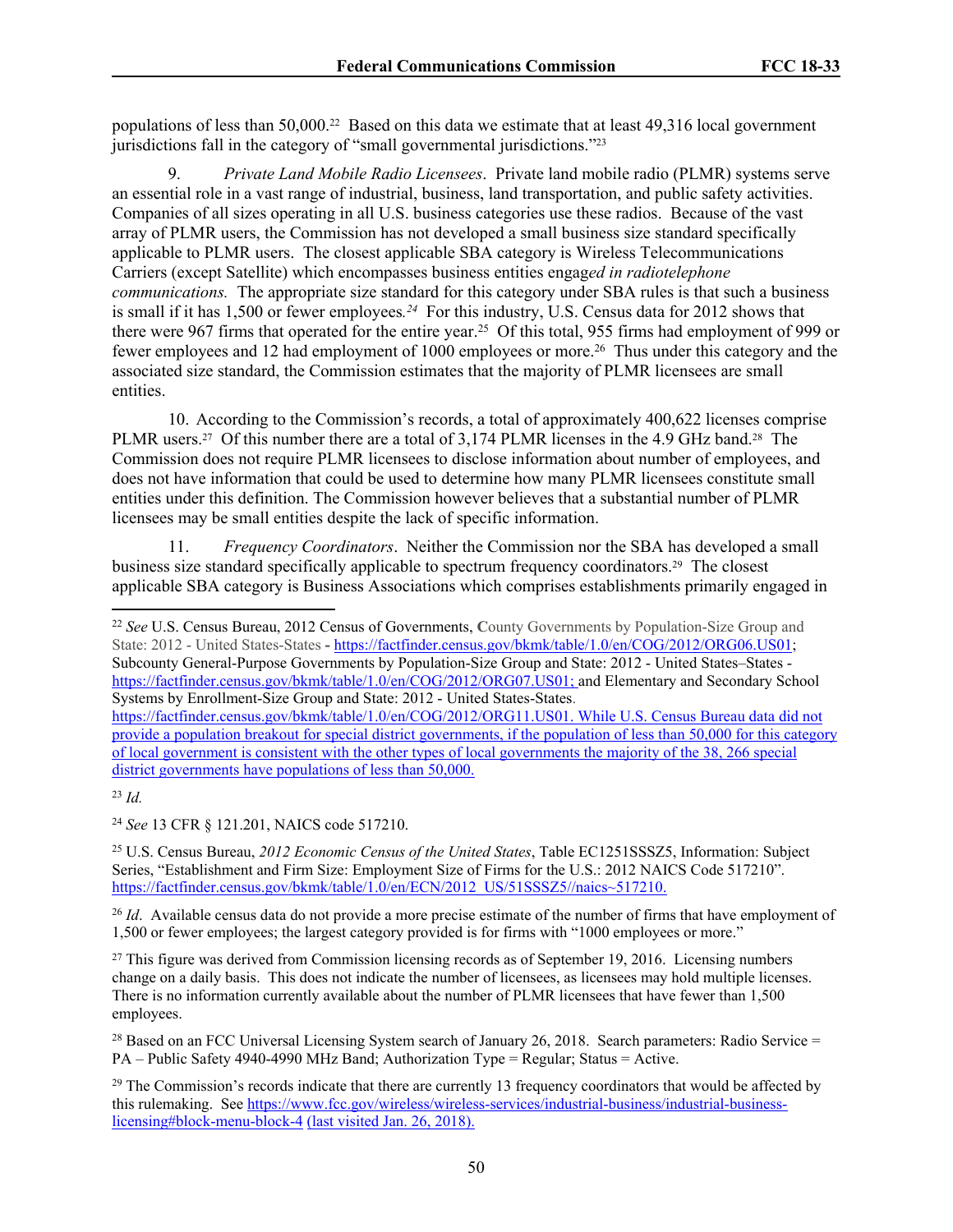promoting the business interests of their members.<sup>30</sup> The SBA has developed a small business size standard for "Business Associations," which consists of all such firms with gross annual receipts of \$7.5 million or less.<sup>31</sup> For this category, U.S. Census Bureau data for 2012 shows that there were 14,996 firms that operated for the entire year.32 Of these firms, a total of 14,229 had gross annual receipts of less than \$5 million and 396 firms had gross annual receipts of \$5 million to \$9,999,999.<sup>33</sup>

12. There are 13 entities certified to perform frequency coordination functions under Part 90 of the Commission's rules.34 According to U. S. Census Bureau data approximately 95% of business associations have gross annual receipts of \$7.5 million or less and would be classified as small entities. The Business Associations category is very broad however, and does not include specific figures for firms that are engaged in frequency coordination. Thus, the Commission is unable to ascertain exactly how many of the frequency coordinators are classified as small entities under the SBA size standard.<sup>35</sup> Therefore, for purposes of this IRFA under the associated SBA size standard, the Commission estimates that a majority of the 13 FCC-certified frequency coordinators are small.

13. *Radio and Television Broadcasting and Wireless Communications Equipment Manufacturing*. This industry comprises establishments primarily engaged in manufacturing radio and television broadcast and wireless communications equipment.36 Examples of products made by these establishments are: transmitting and receiving antennas, cable television equipment, GPS equipment, pagers, cellular phones, mobile communications equipment, and radio and television studio and broadcasting equipment.37 The SBA has established a size standard for this industry of 1,250 employees or less.<sup>38</sup> U.S. Census data for 2012 show that 841 establishments operated in this industry in that year.<sup>39</sup>

[https://factfinder.census.gov/bkmk/table/1.0/en/ECN/2012\\_US/81SSSZ4//naics~813910.](https://factfinder.census.gov/bkmk/table/1.0/en/ECN/2012_US/81SSSZ4//naics~813910)

<sup>33</sup> *Id.* Available census data does not provide a more precise estimate of the number of firms that have receipts of \$7.5 million or less. The data provided accounts for firms with receipts of less than \$5 million or between \$5 million and \$9,999,999.

<sup>34</sup> The Commission's records indicate that there are currently 13 frequency coordinators that would be affected by this rulemaking. See https://www.fcc.gov/general/public-safety-frequency-coordinators; and https://www.fcc.gov/wireless/wireless-services/industrial-business/industrial-business-licensing (last visited Jan. 26, 2018).

<sup>35</sup> 13 C.F.R § 121.201.

<sup>36</sup> The NAICS Code for this service is 334220. 13 C.F.R 121.201. *See also* U.S. Census Bureau, 2012 NAICS Definitions, "334220 Radio and Television Broadcasting and Wireless Communications Equipment Manufacturing" *[https://factfinder.census.gov/faces/affhelp/jsf/pages/metadata.xhtml?lang=en&type=ib&id=ib.en./ECN.NAICS2012.](https://factfinder.census.gov/faces/affhelp/jsf/pages/metadata.xhtml?lang=en&type=ib&id=ib.en./ECN.NAICS2012.334220) [334220#](https://factfinder.census.gov/faces/affhelp/jsf/pages/metadata.xhtml?lang=en&type=ib&id=ib.en./ECN.NAICS2012.334220).*

<sup>37</sup> *Id.*

<sup>38</sup> 13 CFR § 121.201, NAICS Code 334220.

<sup>39</sup> U.S. Census Bureau, *2012 Economic Census of the United States*, Table EC1231SG2, Manufacturing: Summary Series: General Summary: Industry Statistics for Subsectors and Industries by Employment Size: 2012, NAICS Code 334220, [https://factfinder.census.gov/bkmk/table/1.0/en/ECN/2012\\_US/31SG2//naics~334220.](https://factfinder.census.gov/bkmk/table/1.0/en/ECN/2012_US/31SG2//naics~334220)

<sup>30</sup> *See* U.S. Census Bureau, 2012 NAICS Definitions, NAICS Code "813910, "Business Associations", https://factfinder.census.gov/faces/affhelp/jsf/pages/metadata.xhtml?lang=en&type=

ib&id=ib.en./ECN.NAICS2012.813910. *See also, e.g.,* Replacement of Part 90 by Part 88 to Revise the Private Land Mobile Radio Services and Modify the Policies Governing Them, PR Docket 92-235, *Second Report and Order*, 12 FCC Rcd 14307, 14353 (1997).

<sup>31</sup> 13 CFR § 121.201, NAICS Code 813910.

<sup>32</sup> U.S. Census Bureau, *2012 Economic Census of the United States*, Table EC1281SSSZ4, Other Services (Except Public Administration): Subject Series - Estab and Firm Size: Receipts/Revenue Size of Firms for the United States: 2012, NAICS code 813910,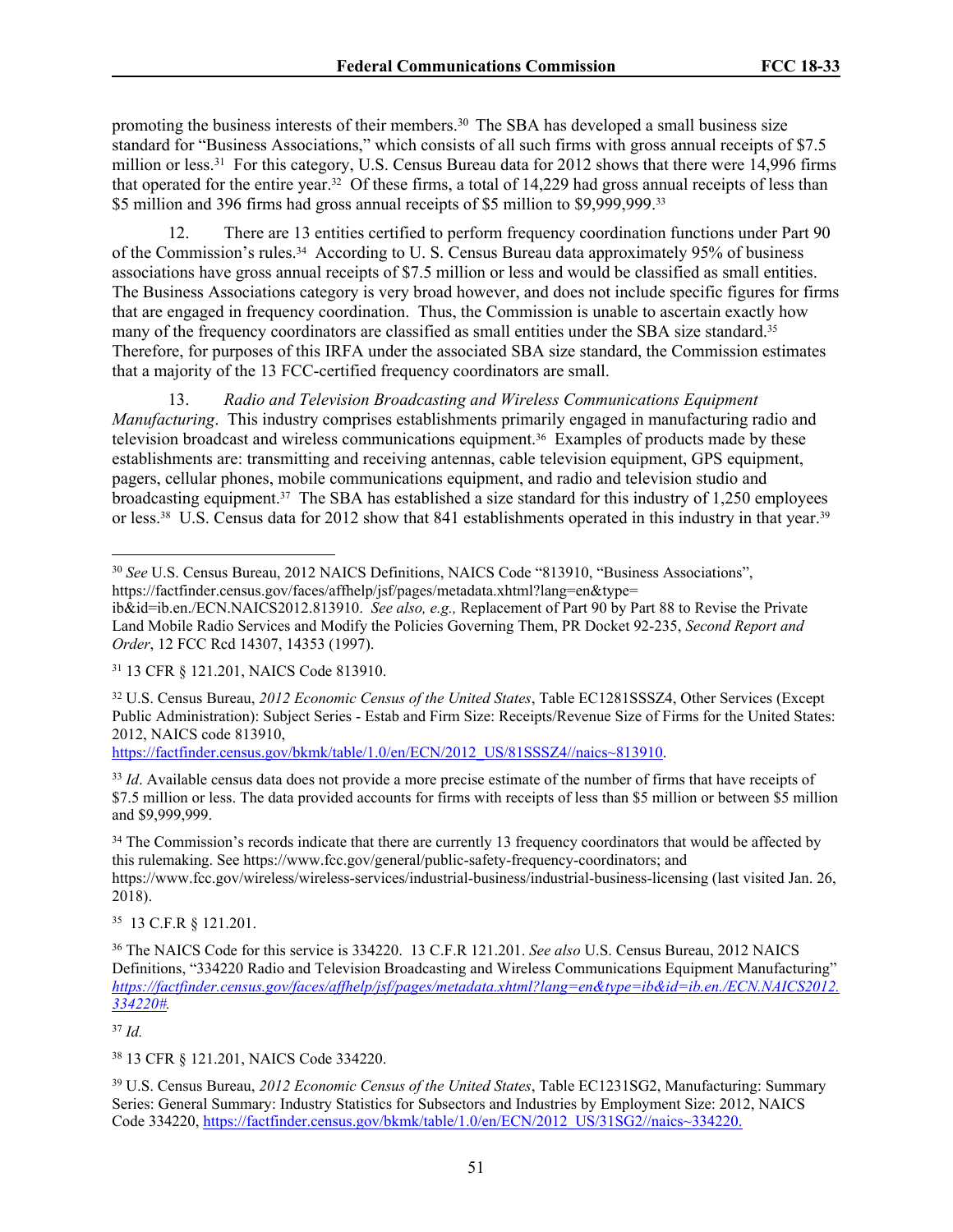Of that number, 828 establishments operated with fewer than 1,000 employees, 7 establishments operated with between 1,000 and 2,499 employees and 6 establishments operated with 2,500 or more employees.<sup>40</sup> Based on this data, we conclude that a majority of manufacturers in this industry are small.

14. *Wireless Telecommunications Carriers (except Satellite)*. This industry comprises establishments engaged in operating and maintaining switching and transmission facilities to provide communications via the airwaves. Establishments in this industry have spectrum licenses and provide services using that spectrum, such as cellular services, paging services, wireless internet access, and wireless video services.<sup>41</sup> The appropriate size standard under SBA rules is that such a business is small if it has 1,500 or fewer employees.42 For this industry, Census data for 2012 show that there were 967 firms that operated for the entire year.43 Of this total, 955 firms had fewer than 1,000 employees and 12 had employment of 1,000 employees or more.<sup>44</sup> Thus under this category and the associated size standard, the Commission estimates that the majority of wireless telecommunications carriers (except satellite) are small entities.

15. The Commission's own data—available in its Universal Licensing System—indicate that, as of October 25, 2016, there are 280 Cellular licensees that will be affected by our actions today.45 The Commission does not know how many of these licensees are small, as the Commission does not collect that information for these types of entities. Similarly, according to internally developed Commission data, 413 carriers reported that they were engaged in the provision of wireless telephony, including cellular service, Personal Communications Service (PCS), and Specialized Mobile Radio (SMR) services.<sup>46</sup> Of this total, an estimated 261 have 1,500 or fewer employees.<sup>47</sup> Thus, using available data, we estimate that the majority of wireless firms can be considered small.

# **D. Description of Projected Reporting, Recordkeeping, and Other Compliance Requirements**

16. The *Sixth Further Notice* proposal to permit aeronautical mobile operation would impose a one-time information collection requirement on applicants for such operation. The information collected would include a description of proposed operation to demonstrate that the proposed aeronautical mobile operations protect radio astronomy (RAS) operations and 4.9 GHz terrestrial services from

<sup>42</sup> 13 CFR § 121.201, NAICS code 517210.

<sup>43</sup> U.S. Census Bureau, *2012 Economic Census of the United States*, Table EC1251SSSZ5, Information: Subject Series: Estab and Firm Size: Employment Size of Firms for the U.S.: 2012 NAICS Code 517210 (rel. Jan. 8, 2016). [https://factfinder.census.gov/bkmk/table/1.0/en/ECN/2012\\_US/51SSSZ5//naics~517210.](https://factfinder.census.gov/bkmk/table/1.0/en/ECN/2012_US/51SSSZ5//naics~517210)

<sup>44</sup> *Id.* Available census data do not provide a more precise estimate of the number of firms that have employment of 1,500 or fewer employees; the largest category provided is for firms with "1000 employees or more."

<sup>45</sup> *See* http://wireless.fcc.gov/uls. For the purposes of this IRFA, consistent with Commission practice for wireless services, the Commission estimates the number of licensees based on the number of unique FCC Registration Numbers.

<sup>46</sup> *Trends in Telephone Service*, at tbl. 5.3. *Trends in Telephone Service*, at tbl. 5.3. *Trends in Telephone Service*, at tbl. 5.3. *See* Federal Communications Commission, Wireline Competition Bureau, Industry Analysis and Technology Division, Trends in Telephone Service at Table 5.3 (Sept. 2010) (*Trends in Telephone Service*), [https://apps.fcc.gov/edocs\\_public/attachmatch/DOC-301823A1.pdf](https://apps.fcc.gov/edocs_public/attachmatch/DOC-301823A1.pdf).

<sup>47</sup> *See id.*

<sup>40</sup>*Id.* 

<sup>41</sup> NAICS Code 517210. *See* https://www.census.gov/eos/www/naics/. NAICS Code 517210. *See*  https://www.census.gov/eos/www/naics/. NAICS Code 517210. *See* https://www.census.gov/eos/www/naics/. U.S. Census Bureau, 2012 NAICS Definitions, "517210 Wireless Telecommunications Carriers (Except Satellite)," *See* [https://factfinder.census.gov/faces/affhelp/jsf/pages/metadata.xhtml?lang=en&type=](https://factfinder.census.gov/faces/affhelp/jsf/pages/metadata.xhtml?lang=en&type=ib&id=ib.en./ECN.NAICS2012.517210) [ib&id=ib.en./ECN.NAICS2012.517210.](https://factfinder.census.gov/faces/affhelp/jsf/pages/metadata.xhtml?lang=en&type=ib&id=ib.en./ECN.NAICS2012.517210)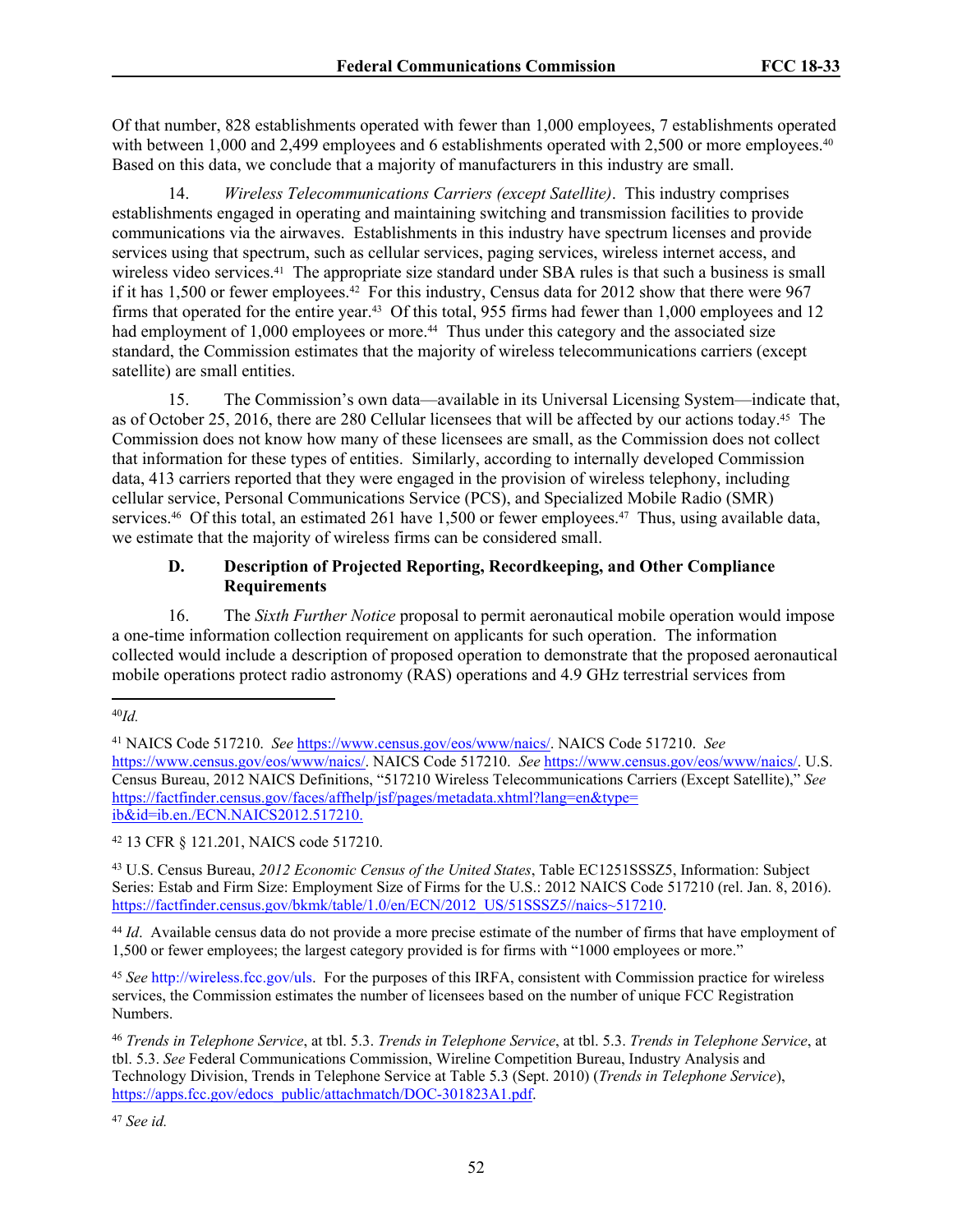interference. Applicants would submit their applications to their frequency coordinator and their respective regional planning committee or the National Association of Regional Planning Committees for coordination. If the applicant's geographic boundaries fall within 80.5 kilometers of the edge of the proposed aeronautical operation, the collected information also would include a waiver request and a certification that the applicant has served a copy of the application to all affected RAS observatories listed in the Table of Frequency Allocations, 47 CFR § 2.106 footnote US385. This information collection is technical in nature and may incur costs associated with compensating engineering or technical staff or consultants. The purpose of this proposed information collection requirement is to ensure that the proposed aeronautical mobile operations protect RAS operations and 4.9 GHz terrestrial services from interference, and to make affected RAS observatories aware of the proposed aeronautical use so that they can identify the source of any actual interference that may occur.

17. The *Sixth Further Notice* proposal to require base and mobile stations, permanent fixed point-to-point transmitters and receivers, and permanent fixed point-to-multipoint transmitters and receivers in the 4940-4990 MHz band to be licensed individually on a site-by-site basis for coordination purposes would impose a one-time information collection requirement on existing 4.9 GHz band licensees. The information collected would include transmitter station technical parameters such as coordinates, antenna height, and antenna gain. Collected information also would include permanent fixed receiver locations in the case of point-to-point and directional point-to-multipoint links. The information would be collected on Form 601 in the Commission's Universal Licensing System database. We expect there to be no application fee associated with this information collection for public safety entities because they are exempt from application fees pursuant to 47 CFR § 1.1116(b). Engineering or technical skills would be necessary to comply with this information collection. The purpose of this proposed information collection requirement is to make this information available to frequency coordinators to ensure that these operations are protected from interference. The *Sixth Further Notice* proposes a one-year deadline for licensees to complete this information collection after final rules in this proceeding become effective. Before the deadline, the Commission would waive frequency coordination requirements. After one year, the information collection would be subject to frequency coordination requirements, including frequency coordination fees. We seek comment on whether small entities should have a lengthier deadline, and what showing the Commission should require from licensees to attest that they qualify as small entities. Should the Commission require small entities to file attestations by the one-year deadline, or accept attestations after the deadline at the time they eventually complete the information collection?

18. The *Sixth Further Notice* proposal to require regional planning committees to file regional plans within one year of the effective date of the final rule applies only to RPCs that opt to file regional plans. The purpose of these proposals is to motivate regional planning committees to devise plans to facilitate shared use of the 4.9 GHz band. Regional plans may contain licensee compliance requirements including: smaller channel aggregation limits; limitations on channel usage for specialized use: limits on use of point-to-point links in urban areas or more stringent limits on antenna gain, maximum conducted output power, power spectral density, or other technical parameters of point-to-point systems relative to Section 90.1215(a); and polarization for point-to-point links. Regional planning committees may opt not to file a plan, in which case the Commission assume that licensees will comply with the standard channel plan.

19. The *Sixth Further Notice* proposal to require a minimum antenna gain of 26 dBi, a maximum 5.5-degree beamwidth, and 25 dB front-to-back ratio for high power point-to-point transmitters is intended to produce narrower beamwidths, which can allow greater reuse of spectrum by allowing a greater density of co-channel point-to-point links within a given geographic area. To comply with this proposed rule, new entrant small entities would be required to use antennas that meet the proposed specifications on high power point-to-point transmitters. We propose to grandfather existing licensees from this requirement. We seek comment on whether the proposed requirement would be burdensome on small entities.

20. Currently, licensees of base or temporary fixed stations have no time limit to place such stations in operation, and licensees of fixed point-to-point stations have a deadline of eighteen (18)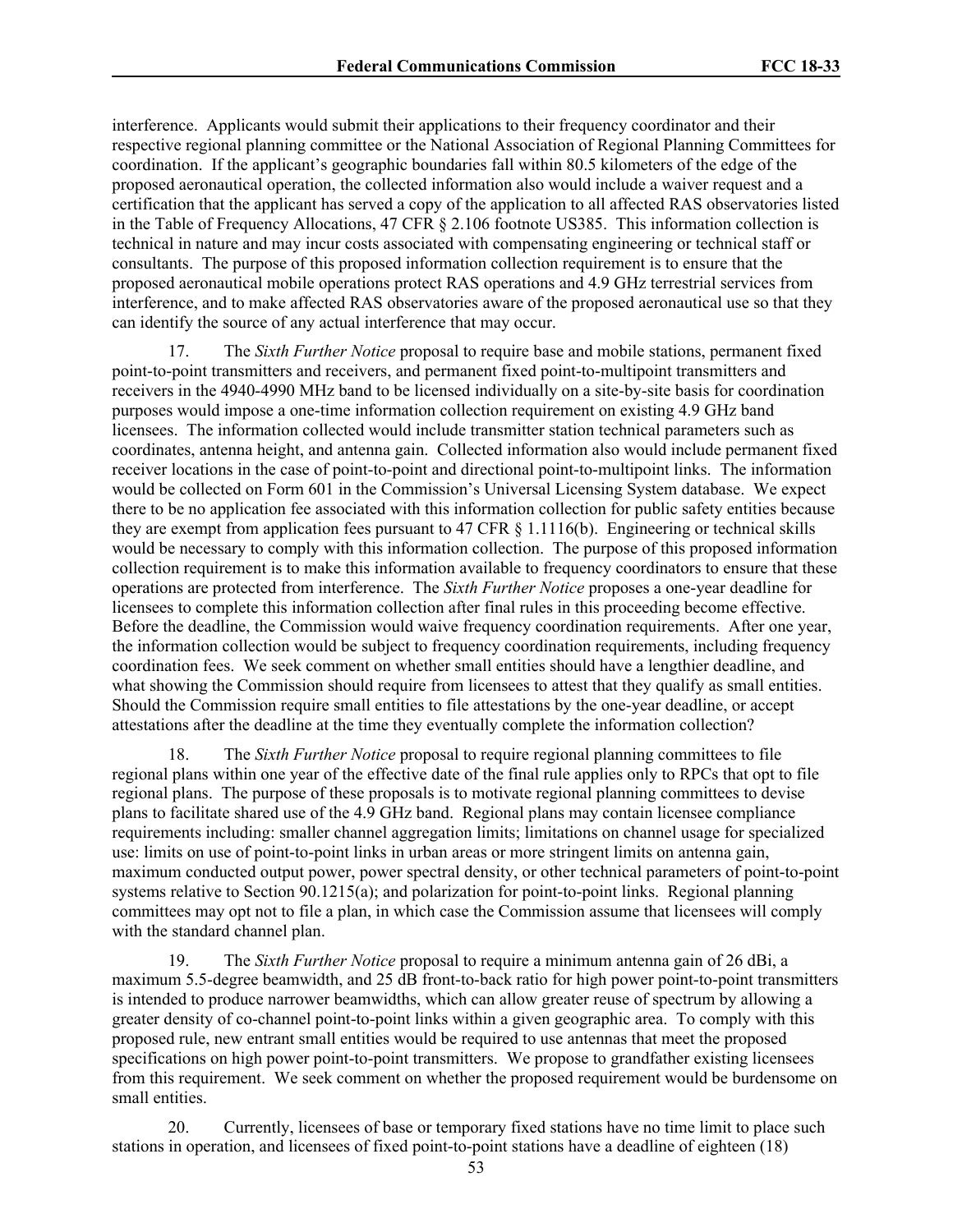months to place such stations in operation.<sup>48</sup> The proposal to require licensees of base stations and temporary fixed stations to place at least one such station in operation within twelve (12) months of the license grant date, along with the proposal to require licensees of fixed point -to-point stations and fixed point-to-multipoint stations to place all such stations in operation within twelve months of license grant date, are intended to ensure timely deployment and usage of the 4.9 GHz spectrum and reduce spectrum warehousing where licensed channels lies fallow. To comply with this proposed rules, small entity licensees must file notice(s) of construction with the Commission using the Universal Licensing System (http://wireless.fcc.gov/uls) by the 12-month deadline. We seek comment on whether a more lenient deadline(s) should apply to small business entities.

# **E. Steps Taken to Minimize the Significant Economic Impact on Small Entities, and Significant Alternatives Considered**

21. The RFA requires an agency to describe any significant alternatives that it has considered in developing its approach, which may include the following four alternatives (among others): "(1) the establishment of differing compliance or reporting requirements or timetables that take into account the resources available to small entities; (2) the clarification, consolidation, or simplification of compliance and reporting requirements under the rule for such small entities; (3) the use of performance rather than design standards; and (4) an exemption from coverage of the rule, or any part thereof, for such small entities."49

22. The *Sixth Further Notice* proposal to require information collection of certain operations may impose economic impact on small entities. We considered an exemption from coverage of the proposed rule, or any part thereof, for such small entities. However, such an exemption would frustrate the purpose of the proposed rules, which is to make certain information available to frequency coordinators to ensure that primary status licensees operations are protected from interference before it occurs. An exemption of the rule would mean that certain information about small entity licensees would not show up in the frequency coordination database, and thus, the frequency coordinator would not be able to make informed frequency coordination decisions regarding new users. As a result, the small entity licensee could experience actual harmful interference from new users of the 4.9 GHz band and would have to attempt to identify the source of the interference and mutually resolve the interference. Actual harmful interference can be difficult and costly to resolve in a timely manner.

23. We are aware that small entities may have fewer resources to meet the proposed one-year timetable of the information collection proposal. Therefore, we are considering a more lenient deadline for small entities to comply with the information collection proposal, and we seek comment on an appropriate timetable.

24. The *Sixth Further Notice* proposes to require a minimum antenna gain of 26 dBi, a maximum 5.5-degree beamwidth, and 25 dB front-to-back ratio for high power point-to-point transmitters. If adopted the proposal would require small entities to replace their antennas. Therefore in an effort to minimize this impact, The *Sixth Further Notice* proposes the grandfathering of existing pointto-point and point-to-multipoint installations from having to replace antennas, and we seek comment on whether this adequately minimizes economic impact on small entities. We decline to allow an exemption for small entities as an alternative because a vast majority of licensees are small entities,<sup>50</sup> and the proposed rule would serve little purpose by applying only to a relative few number of licensees.

25. The *Sixth Further Notice* proposal to limit temporary fixed point-to-point station operations to thirty days maximum over a given path over a one-year time frame is intended to limit use

<sup>48</sup> 47 CFR § 90.1209(d).

 $49\,5$  U.S.C. § 603(c)(1) – (4).

<sup>50</sup> Most public safety licensees are governmental jurisdictions. As we mentioned in Section [C](#page-47-0) above, 88,761 out of a total of 89,476 governmental jurisdictions are considered small.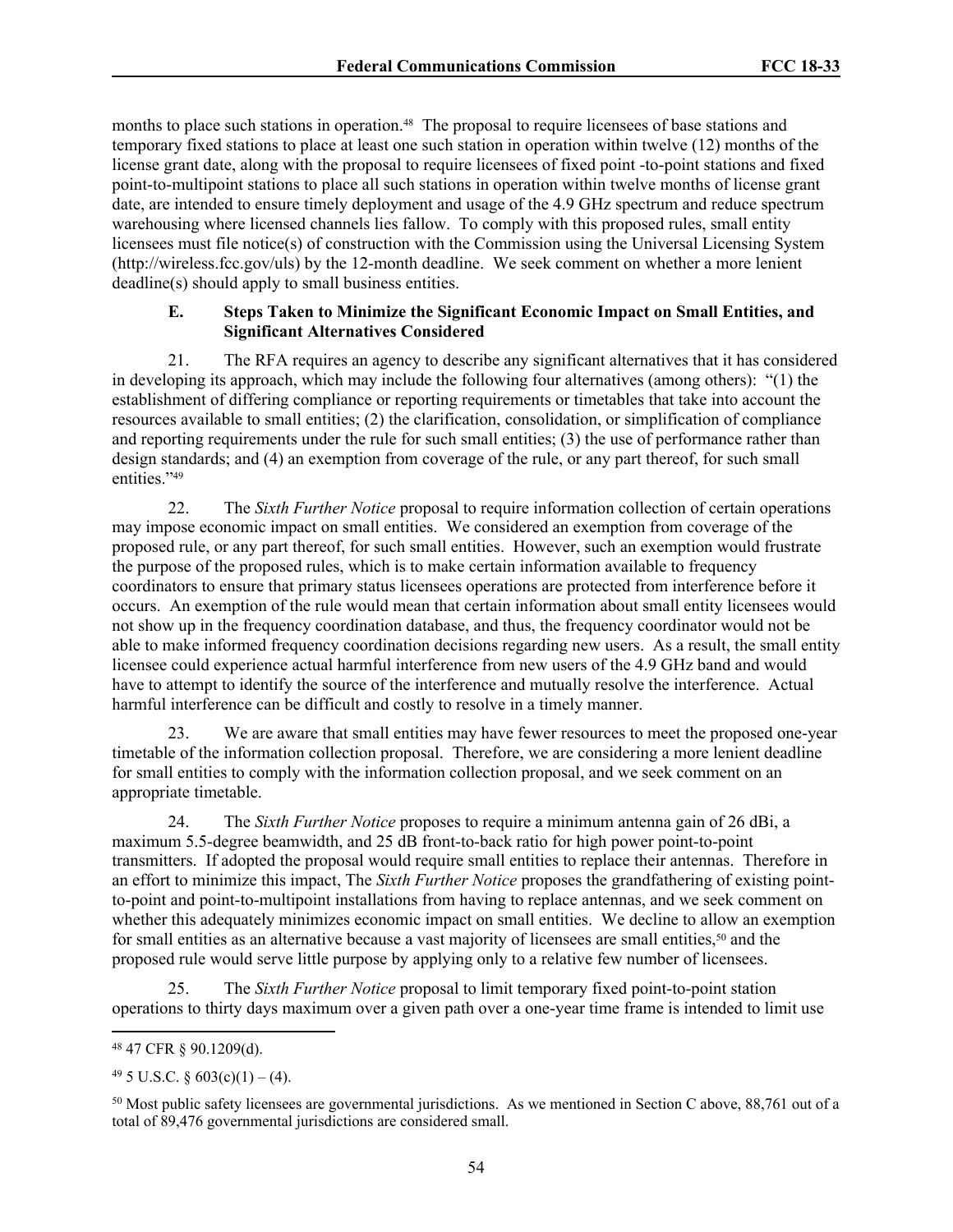of temporary links to emergency situations so that other uses of the band can be maximized. We considered the alternative of allowing temporary fixed links to operate without limitation in the one-year timeframe, but such operations can preclude other uses of the band such as permanent fixed stations, which are primary in most cases. We therefore seek comment on other ways to minimize the significant economic impact of this proposal on small entities.

# **F. Federal Rules that May Duplicate, Overlap, or Conflict with the Proposed Rules**

26. None.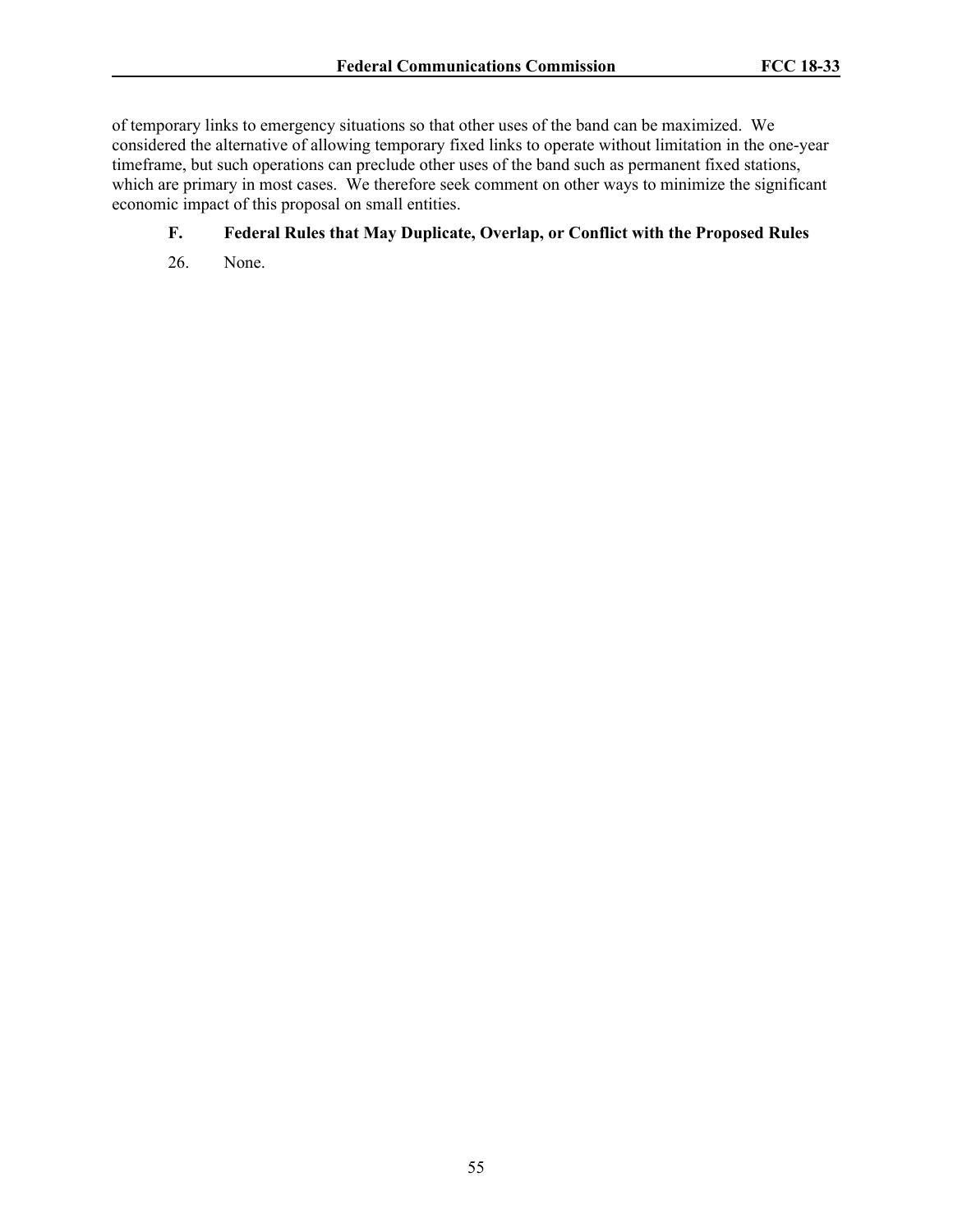# **STATEMENT OF CHAIRMAN AJIT PAI**

## *Re: Amendment of Part 90 of the Commission's Rules*, WP Docket No. 07-100

In 2002, a robot vacuum, the Roomba, was introduced to American consumers. And what was initially considered a novelty has since become a mainstay of the marketplace. Today, robot vacuums represent 20% of the worldwide vacuum market.

Another project was launched back in 2002, as the FCC designated a 50-MHz swath of contiguous spectrum in the 4.9 GHz band for public safety use. Sadly, that initiative hasn't met with similar success. According to the Commission's licensing database, only about 3.5% of potential licensees have actually taken advantage of the 4.9 GHz band. Considering the massive demand for mobile services, and the consequently massive demand for spectrum, preserving a lightly-used 4.9 GHz band isn't an option.

That's why today's *Sixth Further Notice* is important. Our goals are simple: To promote more productive use of the band, to foster the development of new technologies, and to spur investment. We believe that we will unleash the potential of this band with the proposals we consider here, from aggregating channels into larger blocks to facilitate broadband use to opening the door to more spectrum sharing.

I want to thank those who worked on the item. From the Public Safety and Homeland Security Bureau: Rochelle Cohen, Tom Eng, Lisa Fowlkes, David Furth, Renee Roland, Rasoul Safavian, and Michael Wilhelm; and Deborah Broderson and David Horowitz from the Office of General Counsel. If America has the ingenuity and vision to make a success of robot vacuum cleaners, then surely with your help we can make a go of the 4.9 GHz band.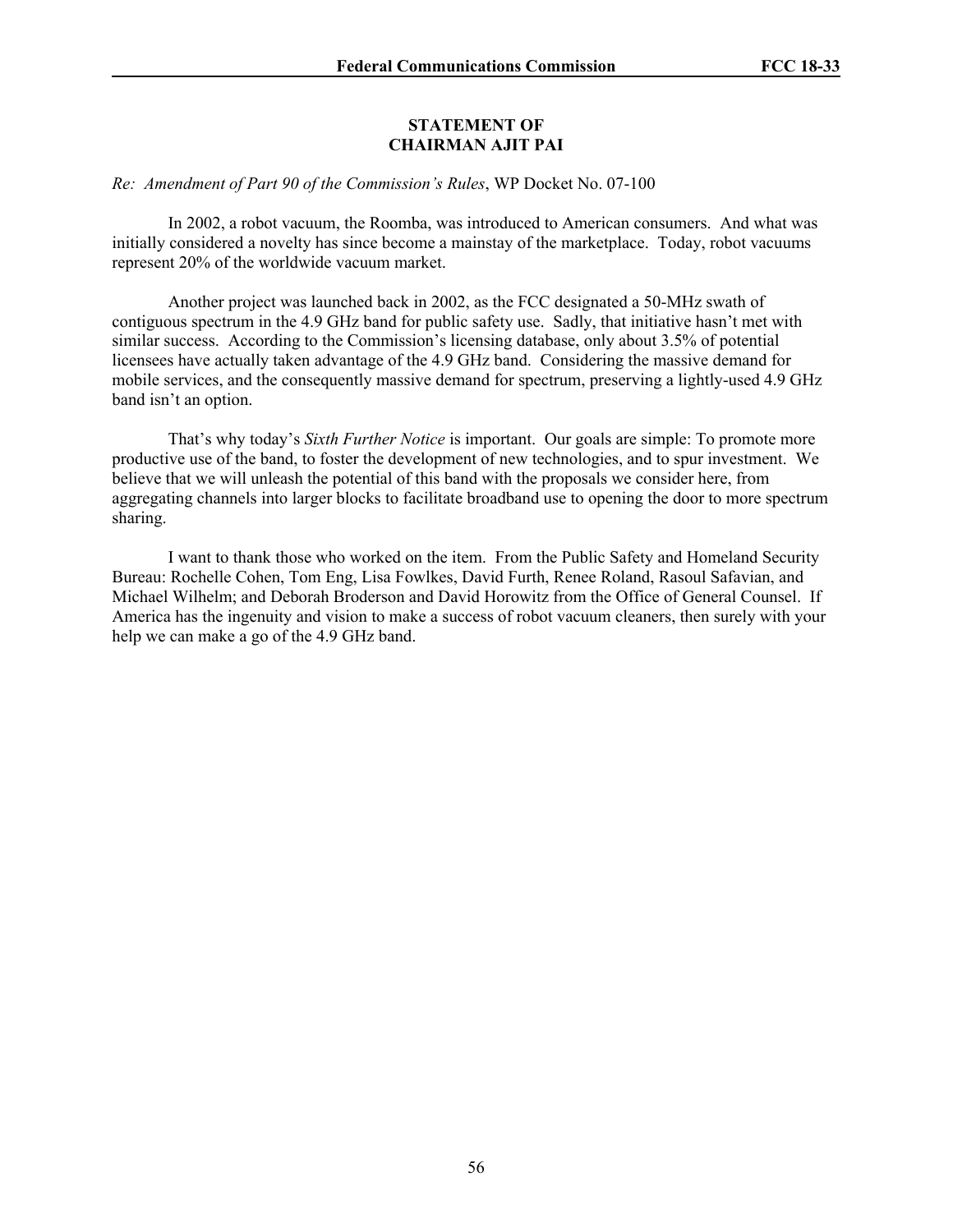# **STATEMENT OF COMMISSIONER MIGNON L. CLYBURN**

#### *Re: Amendment of Part 90 of the Commission's Rules*, WP Docket No. 07-100

As the demand for wireless services continues to grow, it is imperative that the FCC takes steps to ensure underutilized spectrum bands are used efficiently. This is as true for spectrum allocated to public safety as it is for the bands used to support commercial wireless broadband services.

When the Commission allocated 50 megahertz of spectrum in the 4.9 GHz band, for fixed and mobile services back in 2002, it expected the development of new broadband applications such as highspeed digital technologies for scene management and dispatch operations to be widespread. Unfortunately, local public safety entities have yet to take full advantage of this band. Of the more than 90,000 public safety jurisdictions, fewer than three percent hold licenses in the 4.9 GHz band.

Fortunately, around 2015, the public safety community and equipment manufacturers began offering fresh ideas on how to make more efficient use of this band. APCO, NPSTC, and others, recommended that public safety equipment include the 4.9 GHz band in chipsets that also include Wi-Fi and 4G LTE technologies. This could allow the public safety community to benefit, from some of the same innovative technologies and services used by the broader consumer marketplace. They also advised the Commission to permit larger, 40 megahertz, band channels, expand license eligibility to other members of critical infrastructure industry, and encourage better frequency coordination. Law enforcement interest in drones and robotic technologies could fuel further innovation and the proposals in today's Further Notice builds upon these recommendations and more.

So, I am pleased to support the item, and thank the Public Safety and Homeland Security Bureau for their work on encouraging more efficient use of the public airwaves.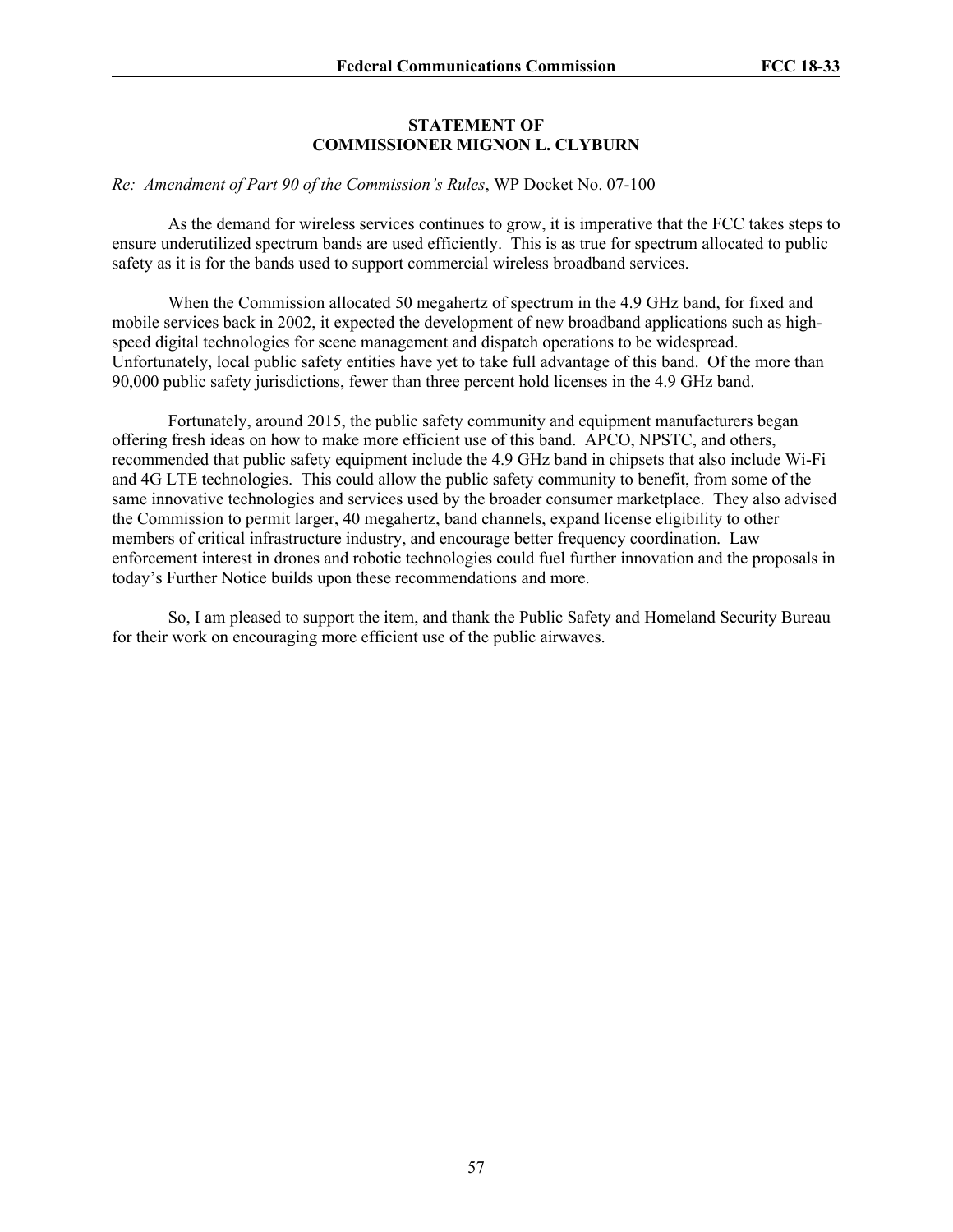# **STATEMENT OF COMMISSIONER MICHAEL O'RIELLY**

## *Re: Amendment of Part 90 of the Commission's Rules*, WP Docket No. 07-100

It has been 16 years since the 4.9 GHz band was allocated to the public safety community, and it is still woefully underutilized. That is not sustainable in an environment in which every megahertz of spectrum, especially below 6 GHz, needs to be fully scrutinized and maximized in quick order. While the Commission's original allocation was more than likely well-intentioned, it is way past time to take a fresh look at this 50 megahertz of spectrum. For this reason, I support this Notice of Proposed Rulemaking (NPRM) to consider a new path forward for this band.

At the same time, I am not so keen on several of the options proposed in the item and the direction we may be headed. For instance, the majority of the item discusses technical and licensing modifications to increase use of the band, and then considers such ideas as expanding access for critical infrastructure (CII) entities, allowing public safety to lease their spectrum, and permitting sharing where public safety would have priority over other users. Only at the very end does this item discuss the idea of redesignating this spectrum for commercial use.

By way of background, this band was originally slated to be used for flexible, fixed, and mobile wireless use, assigned through competitive bidding.<sup>1</sup> While this was the plan in 2000, the Commission abruptly changed direction in 2002, allocating the band to public safety.<sup>2</sup> The Commission made the decision to reverse course based on assertions in the record that there was great need among the public safety community for spectrum for emerging broadband technologies, along with statements that "the spectrum [would] be used primarily in emergency situations, and they need[ed] dedicated spectrum that [would] be reliably available without delay."<sup>3</sup> The urgent need for this spectrum appears to have never materialized and, today, no more than 3.5 percent of potential licensees are using these frequencies.<sup>4</sup>

Further, while the uses envisioned were primarily high-speed data technologies and wireless local area networks for managing emergency incident scenes, along with potential dispatch operations and vehicular/personal communications,<sup>5</sup> it appears that the limited spectrum in use may actually be utilized now for other purposes. While we will obtain more information through this proceeding, some entities appear to be using the spectrum for video security and roadway cameras, internet access for travelers and tourists, collection and communication of traffic and weather data, speed and message signs along roads, and surveillance.<sup>6</sup> These purposes do not fall into the category of "cutting edge technologies that will

<sup>&</sup>lt;sup>1</sup> The 4.9 GHz Band Transferred from Federal Government Use, WT Docket No. 00-32, Notice of Proposed Rulemaking, 15 FCC Rcd 4778 (2000); The 4.9 GHz Band Transferred from Federal Government Use, WT Docket No. 00-32, Second Report and Order and Further Notice of Proposed Rulemaking, 17 FCC Rcd 3955, 3961 ¶ 8 (2002) ("2002 4.9 GHz Order").

<sup>2</sup> *Id*. at 3962 ¶¶ 10-11.

<sup>3</sup> *Id*. at 3969 ¶ 28.

<sup>4</sup> Supra ¶ 1 (stating that the number of licenses has increased slightly from 2,442 in 2012 to 3,174 today).

<sup>5</sup> 2002 4.9 GHz Order, 17 FCC Rcd at 3578 ¶ 1.

<sup>6</sup> *See, e.g.,* VDOT, Utilization of the 4.9 GHz Band in Transportation and Emergency Response Applications, Presentation, Feb. 25, 2011, https://transition.fcc.gov/pshs/docs/summits/4.9GHzworkshop/Presentation\_BROWN.pdf.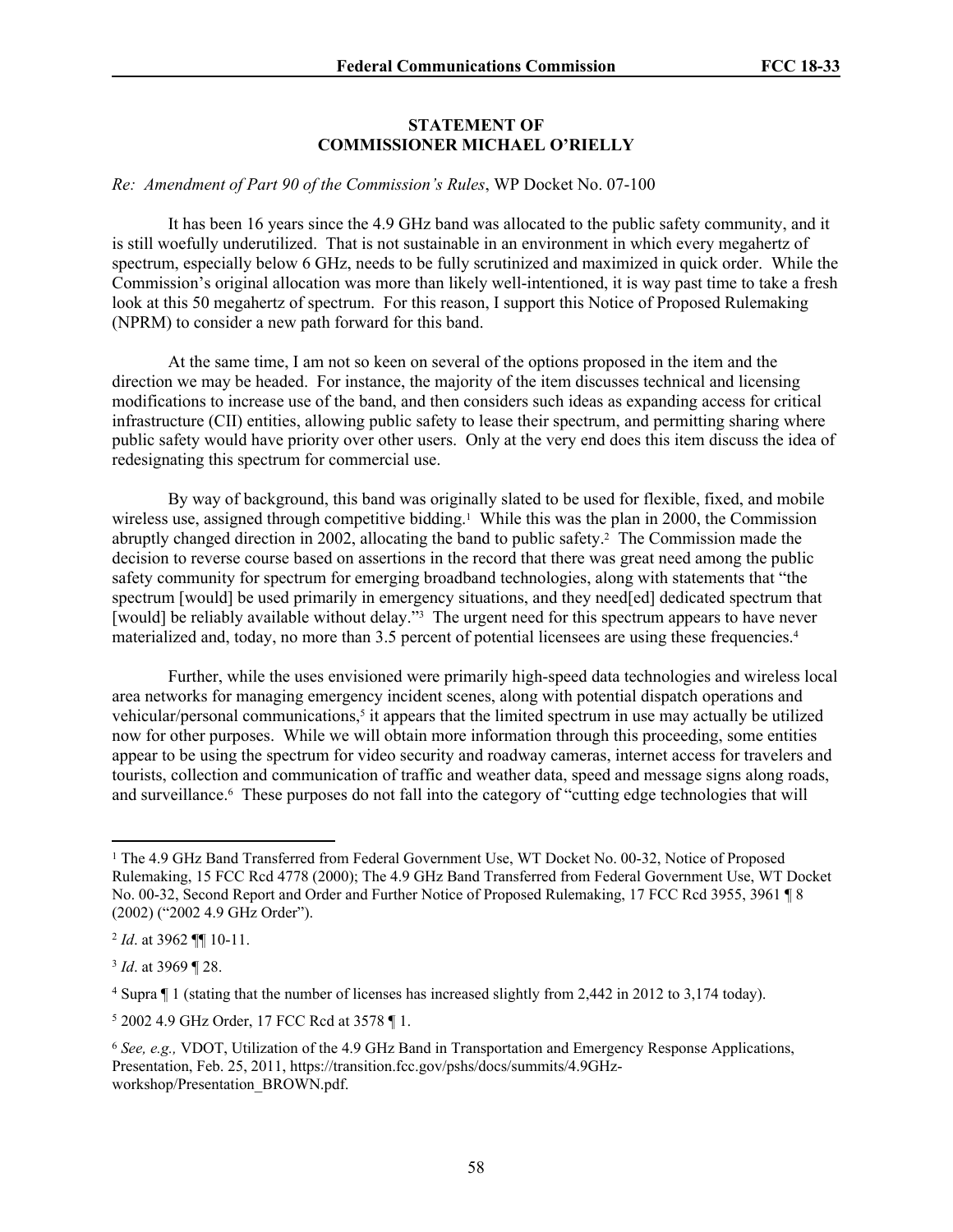enhance [public safety's] ability to share critical and time-sensitive information during emergencies and other critical situations."<sup>7</sup>

In light of the underutilization of this band, use of the band for non-public safety purposes, and the relative progress of FirstNet, I would argue, and I know some of my colleagues agree with this view, that it is time to redesignate this valuable spectrum for commercial use. Today's notice provides the opportunity to contemplate whether this spectrum, which is located in close proximity to the 5 GHz unlicensed band, should be allocated for unlicensed or licensed use, what the technical rules should be, and how the Commission should deal with the incumbents. I thank the Chairman for accepting edits to this section to ensure that we will have a fulsome record on these issues.

Additionally, we need to recognize that the current MOBILE NOW bill, which is on path to become law in a scant few days, requires the Commission and NTIA to identify 255 megahertz of federal and non-federal spectrum for fixed and mobile wireless broadband, with at least 100 megahertz under 8 GHz for unlicensed use and 100 megahertz under 6 GHz for licensed services.<sup>8</sup> It is likely that the 4.9 GHz band will be needed to reach these spectrum totals.

In sum, this spectrum is underutilized and, as I have advocated in other circumstances, such as DSRC in 5.9 GHz, it is time to reconsider and correct past mistakes before another decade goes by. I look forward to engaging with interested parties and my colleagues on this valuable spectrum and ensuring that it is put to its most efficient and best use.

<sup>7</sup> 2002 4.9 GHz Order, 17 FCC Rcd at 3969 ¶ 27.

<sup>8</sup> *See* H.R. 4986, 115th Cong. § 703 (2018), *available at* https://www.congress.gov/bill/115th-congress/housebill/4986/text#toc-H2EB9FD492A27431F8CA73C5C451D3C97 (stating that the additional 55 megahertz must be found under 8 GHz and can be licensed or unlicensed).